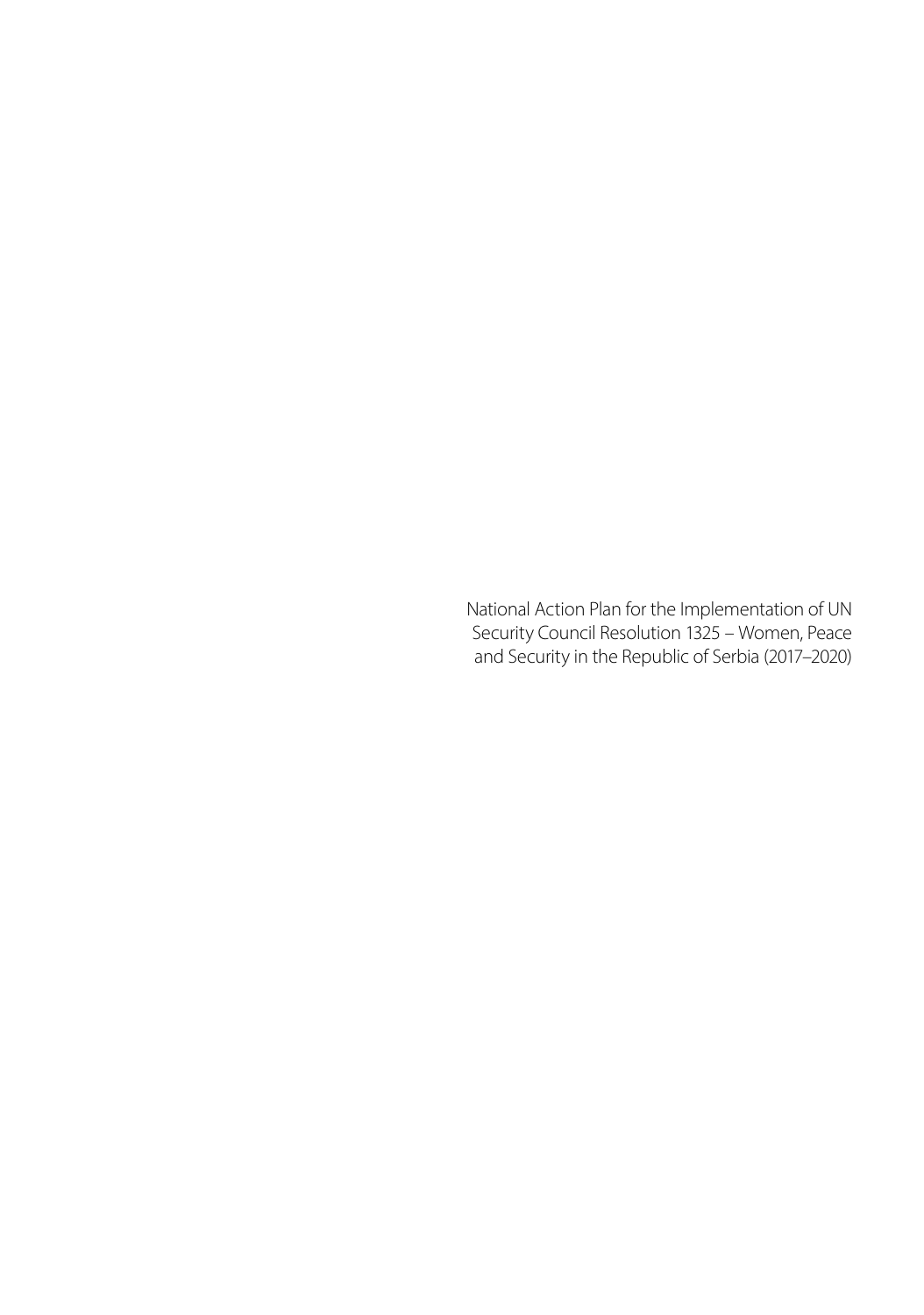#### **Title**

National Action Plan for the Implementation of UN Security Council Resolution 1325 – Women, Peace and Security in the Republic of Serbia (2017–2020)

#### **Publishers**

OSCE Mission to Serbia Ministry of Defence of the Republic of Serbia

#### **Editor**

Biljana Stojković, PhD, Ministry of Defence

#### **Authors**

Group of authors

#### **Translation to English**

Aleksandra Kukolj

#### **Design and prepress**

comma | communications design

#### **Print**

Grid studio, Belgrade

#### **Copies** 1000

ISBN 978-86-6383-058-5

Belgrade, 2017

Pursuant to the Decision of the Government of the Republic of Serbia 05 No. 02 - 13886/2015 of 25th December 2015, the Working Group was created for the development of the second National Action Plan for the implementation of the United Nations Security Council Resolution 1325 in the Republic of Serbia (Official Gazette of the Republic of Serbia, No. 109/15 dated 25th December 2015), which drafted the plan, and which was composed of the representatives of state administration bodies, as well as representatives of local self-government, academia and civil society organizations and independent experts. The group consisted of: President - Predrag Peruničić, State Secretary in the Ministry of Youth and Sports; Deputy President - Jasmina Tanasić, Standing Conference of Towns and Municipalities - Union of Cities and Municipalities of Serbia; Coordinator for development of the National Action Plan – Biljana Stojković, PhD, Ministry of Defence; as well as of the following members of the working group: Stana Božović, State Secretary at the Ministry of Agriculture and Environmental Protection; Milana Rakić, State Secretary at the Ministry of Construction, Transport and Infrastructure; Radmila Selaković, Security and Information Agency; Snežana Pantić Aksentijević, Ministry of Health; Snežana Vuković, Ministry of Education, Science and Technological Development; Jovanka Šaranović, PhD, Ministry of Defence; Dragana Prokić, Customs Administration of the Ministry of Finance; Tanja Vasić, Ministry of Internal Affairs; Lieutenant-Colonel Svetlana Janković, MA, Ministry of Defence; Ljiljana Savović, Administration for the Enforcement of Penal Sanctions of the Ministry of Justice; Gorica Latinkić, Ministry of Internal Affairs; Irena Posin, Ministry of Public Administration and Local Self-Government; Suzana Paunović, Office for Human and Minority Rights; Milena Banović, Office for Cooperation with Civil Society; Jelena Milić, Office for Kosovo and Metohija; Tatjana Tanasijević, Republic Secretariat for Public Policy; Stojanka Lekić, Assembly of the Autonomous Province of Vojvodina; Anita Beretić, Provincial Secretariat for Economy, Employment and Gender Equality of the Autonomous Province of Vojvodina; Tamara Savović, Commission for Gender Equality of the Assembly of the City of Sombor; Prof Marija Babović, PhD, Faculty of Philosophy, Belgrade; Scientific adviser Zorica Mršević, PhD, Institute of Social Sciences in Belgrade; Prof Božidar Forca, PhD, Faculty of Business Studies and Law of UNION University - Nikola Tesla in Belgrade; Prof Tanja Kesić, PhD, Academy of Criminalistic and Police Studies; Doc Ksenija Djurić Atanasievski, PhD, Military Academy of the University of Defence; Sonja Stojanović Gajić, Belgrade Center for Security Policy; Svetlana Đurđević Lukić, Public Policy Research Center; Snežana Novović, MA, independent expert on gender equality, and Dragana Petrović, independent expert on gender equality. The support to the working group was provided by: the Ministry of Defence in cooperation with other state administration bodies, SKGO and the OSCE Mission to Serbia. By the Government Conclusion 05 No. 337-12773/2016-1 of 19th May 2017 the National Action Plan for the Implementation of the United Nations Security Council Resolution 1325 in the Republic of Serbia (2017-2020) was adopted and it was published in the Official Gazette of the Republic of Serbia, No. 53/17, dated 30th May 2017, when its implementation started in the Republic of Serbia.

#### **Disclaimer:**

The printing of this publication was made possible through the financial support of the Swedish International Development Cooperation Agency (Sida), within the project Consolidating the democratisation process in the security sector in Serbia.

The views herein expressed are solely those of the authors and do not necessarily reflect the official position of the OSCE Mission to Serbia and the Swedish International Development Cooperation Agency.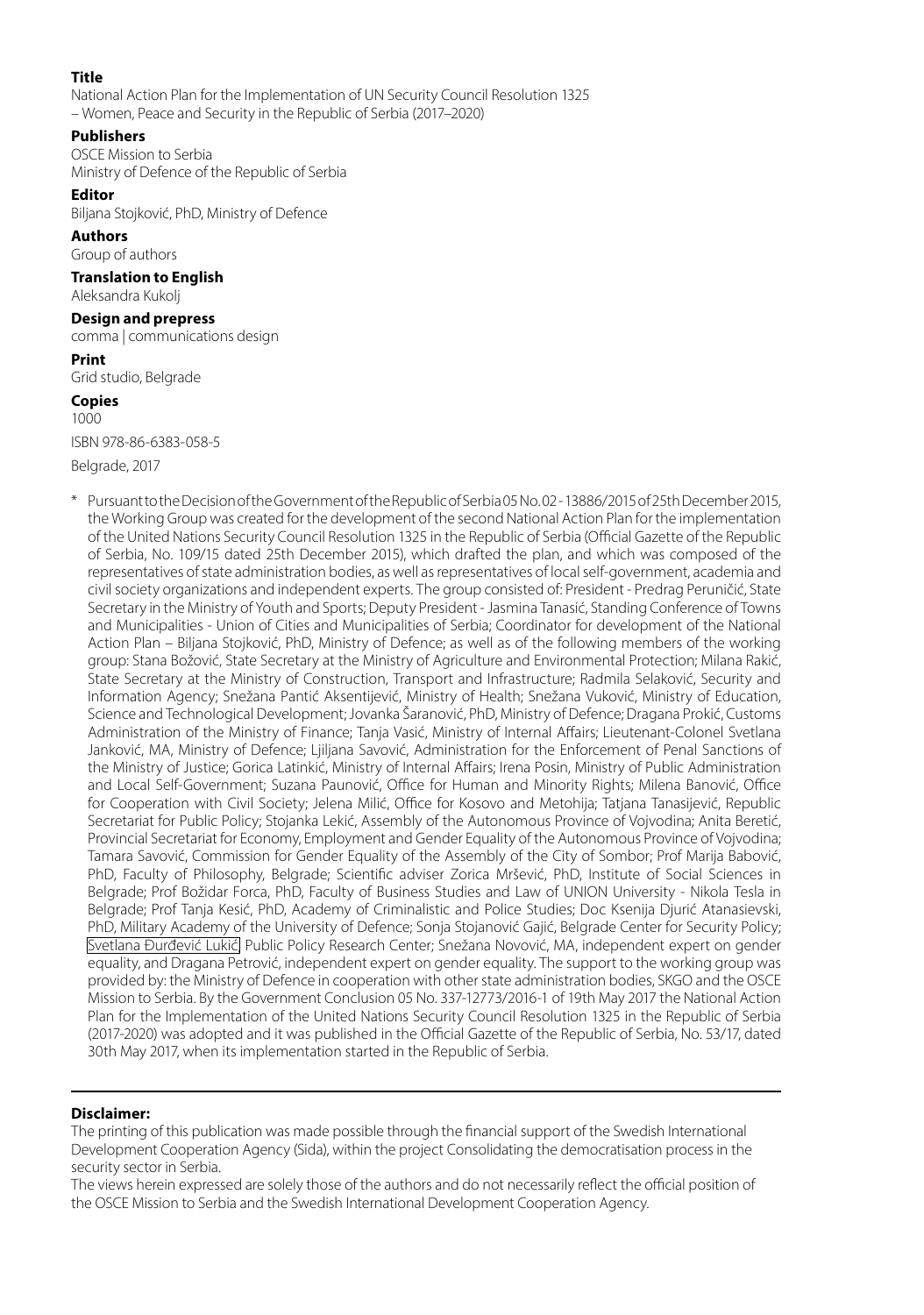# **Table of Contents**

| I. INTRODUCTION                                                                       |                                                                                                                                                             | 5  |
|---------------------------------------------------------------------------------------|-------------------------------------------------------------------------------------------------------------------------------------------------------------|----|
| Republic of Serbia                                                                    | 1. Reasons for adopting the second National Action Plan for the Implementation<br>of UN Security Council Resolution 1325 - Women, Peace and Security in the | 5  |
| 2. Progress achieved in the implementation of the National<br>Action Plan (2010–2015) |                                                                                                                                                             | 6  |
| 3. Development of the new National Action Plan                                        |                                                                                                                                                             | 8  |
| 4. The National Action Plan (2017-2020)                                               |                                                                                                                                                             | 11 |
| SECURITY IN THE REPUBLIC OF SERBIA (2017-2020)                                        | II. TABULAR PRESENTATION OF THE NATIONAL ACTION PLAN FOR THE<br><b>IMPLEMENTATION OF UNSC RESOLUTION 1325 - WOMEN, PEACE AND</b>                            | 15 |
| III. ANNEXES                                                                          |                                                                                                                                                             | 43 |
| Annex I. Documents                                                                    |                                                                                                                                                             | 43 |
| Annex II. Model of Reporting                                                          |                                                                                                                                                             | 51 |
| Annex III. Acronymsand Abbreviations                                                  |                                                                                                                                                             | 53 |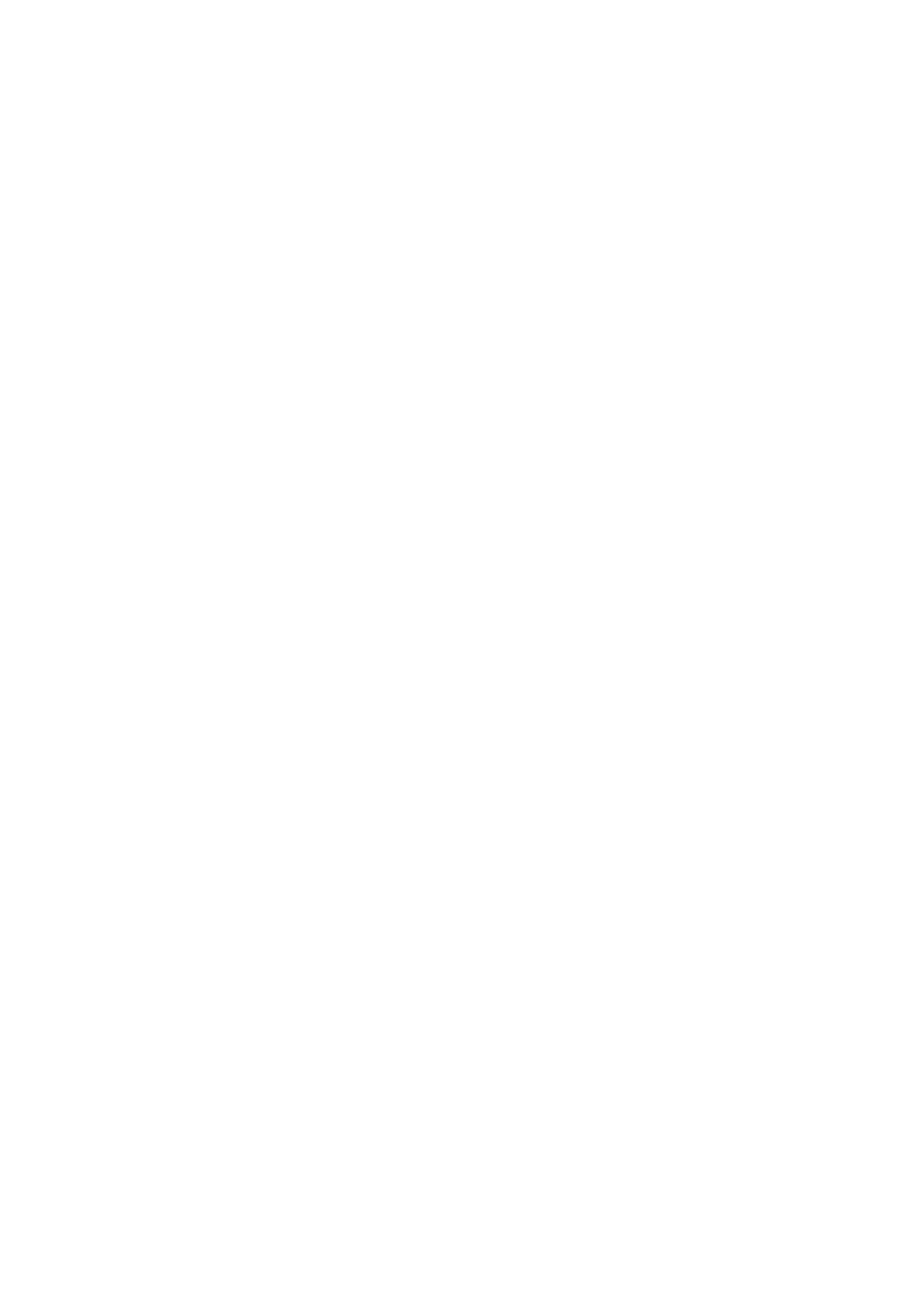# **I. INTRODUCTION**

### <span id="page-4-0"></span>**1. Reasons for adopting the second National Action Plan for the Implementation of UN Security Council Resolution 1325 – Women, Peace and Security in the Republic of Serbia**

The UN Security Council Resolution 1325 – Women, Peace and Security (hereinafter referred to as: UNSC Resolution 1325) is one of the most important resolutions of an international organisation in the field of peace and security policy. This Resolution, which was adopted on 31 October 2000, particularly emphasises the consequences of armed conflicts for women and girls and the importance of the role of women in peace-building and post-conflict rehabilitation of society and it is in accordance with generally accepted international political and legal documents and standards in the areas of peace, security and human rights. Therefore, the governments of the Member States of the United Nations, on the recommendation of the UN Secretary General, began developing and adopting the national plans for the implementation of the said resolution,<sup>1</sup> and certain communities of states, such as the European Union (hereinafter referred to as: the EU), supported the implementation of UNSC Resolution 1325, while some international organisations expressed in their documents the explicit support and commitment to the goals and values of UNSC Resolution 1325, such as the Organisation for Security and Co-operation in Europe (hereinafter referred to as: OSCE) in its 2004 Action Plan for the Promotion of Gender Equality<sup>2</sup> and the North Atlantic Alliance (hereinafter referred to as: NATO) in its revised 2016 Action Plan for the Implementation of UNSC Resolution 1325 and Related Security Council Resolutions.**<sup>3</sup>**

At the initiative of some 30 civil society organisations (hereinafter referred to as: CSO), under the coordination of the Belgrade Fund for Political Excellence (hereinafter referred to as: BFPE), the Government of the Republic of Serbia, at the proposal of the Ministry of Defence, adopted the first National Action Plan for the Implementation of UN Security Council Resolution 1325

<sup>1</sup> According to the Report on Open Debate held in the United Nations Security Council on 25 October 2016, on the topic of Women, Peace and Security, the number of countries that developed their Action Plans for the Implementation of UNSC Resolution 1325 by October 2016 is 63. The then UN Secretary General Ban Ki-Moon highlighted the role and importance of women in conflict prevention, peacebuilding processes and post-conflict rehabilitation, pointing to the fact that studies had shown that peace agreements lasted longer if women were involved in the negotiation process.

<sup>2</sup> 2004 14/OSCE Action Plan for the Promotion of Gender Equality (OSCE Ministerial Council Decision No. 14/04, Sofia)

<sup>3</sup> Revised NATO/EAPC Action Plan for the Implementation of UNSCR 1325 and Related Resolutions 2016- 2016, EAPC(C)D(2016)0016AS1, 3 Jun 2016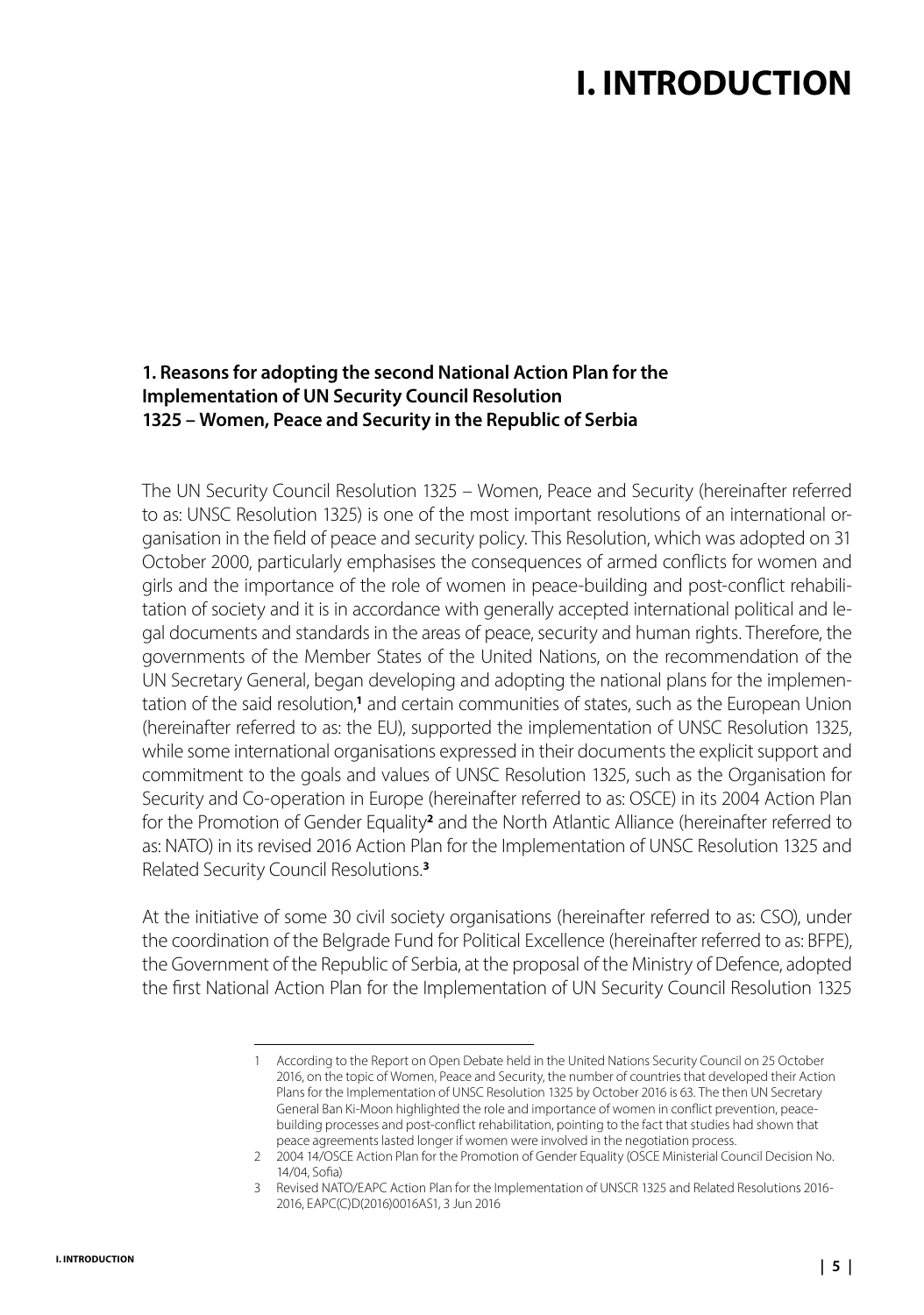<span id="page-5-0"></span>– Women, Peace and Security in the Republic of Serbia (2010-2015) (hereinafter referred to as: National Action Plan), by Conclusion 05 no. 337-9657/2010 of 23 December 2010. This Plan was implemented in the period from its publishing in the Official Gazette of the RS, No. 102/10 on 30 December 2010 to the end of 2015. In the first four years, the Plan focused on the implementation in the twelve ministries, administrations and agencies in the security system of the Republic of Serbia, but in 2015, on the proposal of the Political Council and according to the decision of the Government, its implementation was extended to all ministries, four offices of the Government of the Republic Serbia and the Statistical Office of the Republic of Serbia.

On the basis of the dialogue on the implementation of the National Action Plan, conducted by the Political Council of the Government on 28 May 2015, organised by the Ministry of Defence and supported by the OSCE Mission to Serbia, with all the stakeholders involved in the implementation of the Plan, including civil society organisations in the Republic of Serbia, it was assessed that in the coming period it is necessary to continue with the implementation of UNSC Resolution 1325, with the inclusion of a large number of stakeholders and focusing on the activities from the second National Action Plan at the local level.

## **2. Progress achieved in the implementation of the National Action Plan (2010–2015)**

After five years of the implementation of the National Action Plan in the Republic of Serbia, the Political Council of the Government for the implementation of the National Action Plan (2010- 2015) assessed that there had been a significant progress in achieving the goals of the Plan and that the conditions were created for improving the implementation of this resolution in the following five-year period. Considering the most significant results achieved in the implementation of the National Action Plan for the period from 2010 to 2015, the Political Council of the Government pointed out the following: almost all of the planned institutional bodies and mechanisms for the implementation of the Plan were established and functional, except for gender adviser to national contingent commanders in multinational operations (hereinafter referred to as: MNO);<sup>4</sup> the "visibility" of women's representation in the security system, their place and role in maintaining peace and security in the Republic of Serbia was achieved; all institutional bodies for the implementation of the National Action Plan were established, as well as the majority of gender equality mechanisms envisaged by the Plan; the "measurability" of the effects of the envisaged measures and activities contained in the National Action Plan was achieved through indicators; the total representation of women in the security system increased by 4.13% (from 27.40% in 2010 to 31.53% in 2015); the total representation of women in decision making (commanding/managing) in the security system increased by 5.21% (from 14.47% in 2010 to 19.68% in 2015); the participation of women from the security system in the activities of international cooperation increased; all forms of education in military and police

<sup>4</sup> The Political Council's Reports on the implementation of the National Action Plan (2010-2015) submitted to the Government for adoption are publicly available at the website of the Ministry of Defence in the section "Documents", subsection "Action Plans", http://www.mod.gov.rs/sadrzaj.php?id\_sadrzaja=4352. These reports include detailed information on the work of established institutional bodies and mechanisms for the implementation of the National Action Plan and of the results of cooperation of public administration bodies with other actors involved in the implementation of this plan in the Republic of Serbia.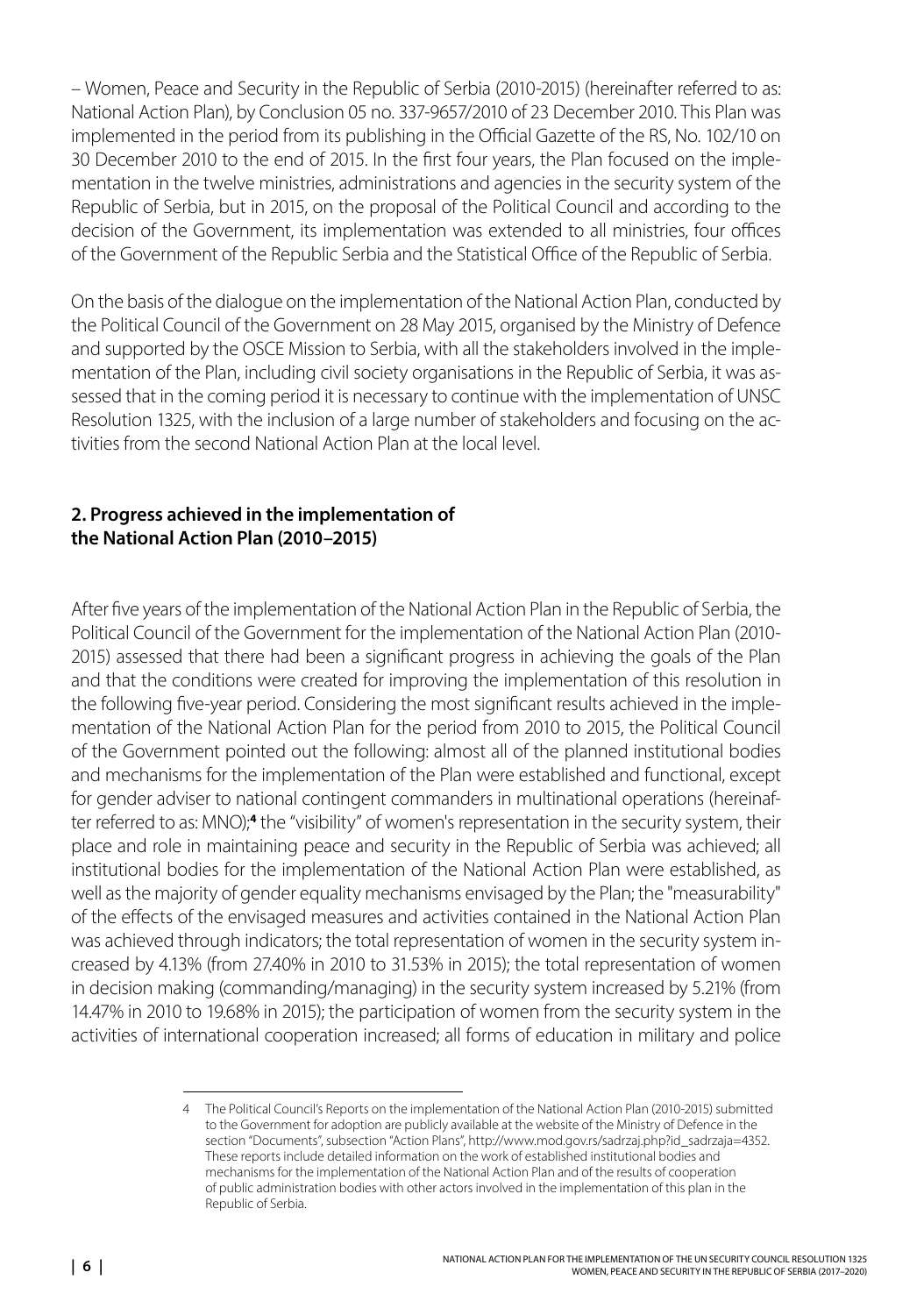opened for the participation of women; a large number of activities focused on the education of staff in the security system in the field of gender equality were implemented; the initiatives were launched for amending the existing strategic and regulatory documents or for drafting new documents aimed at preventing violence against women; certain effective measures were undertaken to support women in achieving better balance between their professional and family roles; the media campaigns for the employment of women in the operational force of military and police and the admission of girls to the Military Academy, the Military High School and the Police Academy were successfully conducted; the implementation of the National Action Plan was evaluated and the cooperation was established between all stakeholders involved in the implementation of UNSC Resolution 1325 in the country and within the scope of international cooperation. In the period 2010-2012, women were engaged in MNO mainly within the air medical evacuation teams (medical doctors and nurses), such as in DR Congo (MONUC/MONUSCO) and as part of the Norwegian Medical Treatment Facility, and within the independent medical team (performing the duties of medical and dental technicians) in the Central African Republic and in Chad (MINURCAT). In 2012, for the first time in the history of the Serbian Armed Forces, professional female soldiers were deployed in the UN MNO in the Republic of Cyprus, and after that there have been a certain number of professional female soldiers in each new rotation of units. Also, in 2013, a female officer was engaged in a UN peacekeeping mission for the first time. The Serbian Armed Forces, in the period 2010- 2015, participated in fourteen multinational operations (hereinafter referred to as: MNO), including ten under the auspices of the United Nations (hereinafter referred to as: UN): in the UN MNO in Burundi, UN MNO in East Timor, UN MNO in Chad, MNO in the Republic in Liberia – UNMIL, in the Republic of Ivory Coast – UNOCI, in DR Congo – MONUSCO, in the Republic of Cyprus – UNFICYP, in the Republic of Lebanon – UNIFIL, in the Middle East – UNTSO and in the Central African Republic – MINUSCA); and four under the auspices of the European Union (in the Republic of Somalia – EUTM Somalia and in the Gulf of Aden; EUNAVFOR Somalia – Operation ATALANTA, in the Republic of Mali – EUTM Mali and in the Central African Republic – EUFOR RCA). The total representation of women from the Ministry of Defence and the Serbian Armed Forces in MNO in 2015 was 10.06%, while the participation of the female members of the Ministry of Interior in civilian missions in 2015 was 5%, which all together accounts for a total of 7.53% of the participation of women from the Republic of Serbia in MNO in 2015.

The Republic of Serbia, which began the process of negotiations for membership of the European Union (EU), is the first non-EU country that has obtained the Gender Equality Index of the European Institute for Gender Equality (EIGE), because it is better than the European average in many domains, for example in the decision-making process, while in the process of achieving the women's work-life balance (including the women employed in the security system) it has yet to reach the European standards. Moreover, the Republic of Serbia acknowledges the fact that the EU in its documents stressed the importance of equal participation of men and women in preventing and resolving conflicts and promoting a culture of permanent and sustainable peace. Hence, a greater participation of women in the civilian and military multinational operations is particularly promoted within the framework of the Common Security and Defence Policy of the European Union (CSDP) and the Department of Peacekeeping Operations (UNDPKO). In addition, the Republic of Serbia, being a member of the OSCE and Partnership for Peace (PfP), has taken into account the fact that these international organisations consistently engage in preventing violence against women in crisis and emergency situations, as well as in promoting the participation of women in the maintenance and building of peace.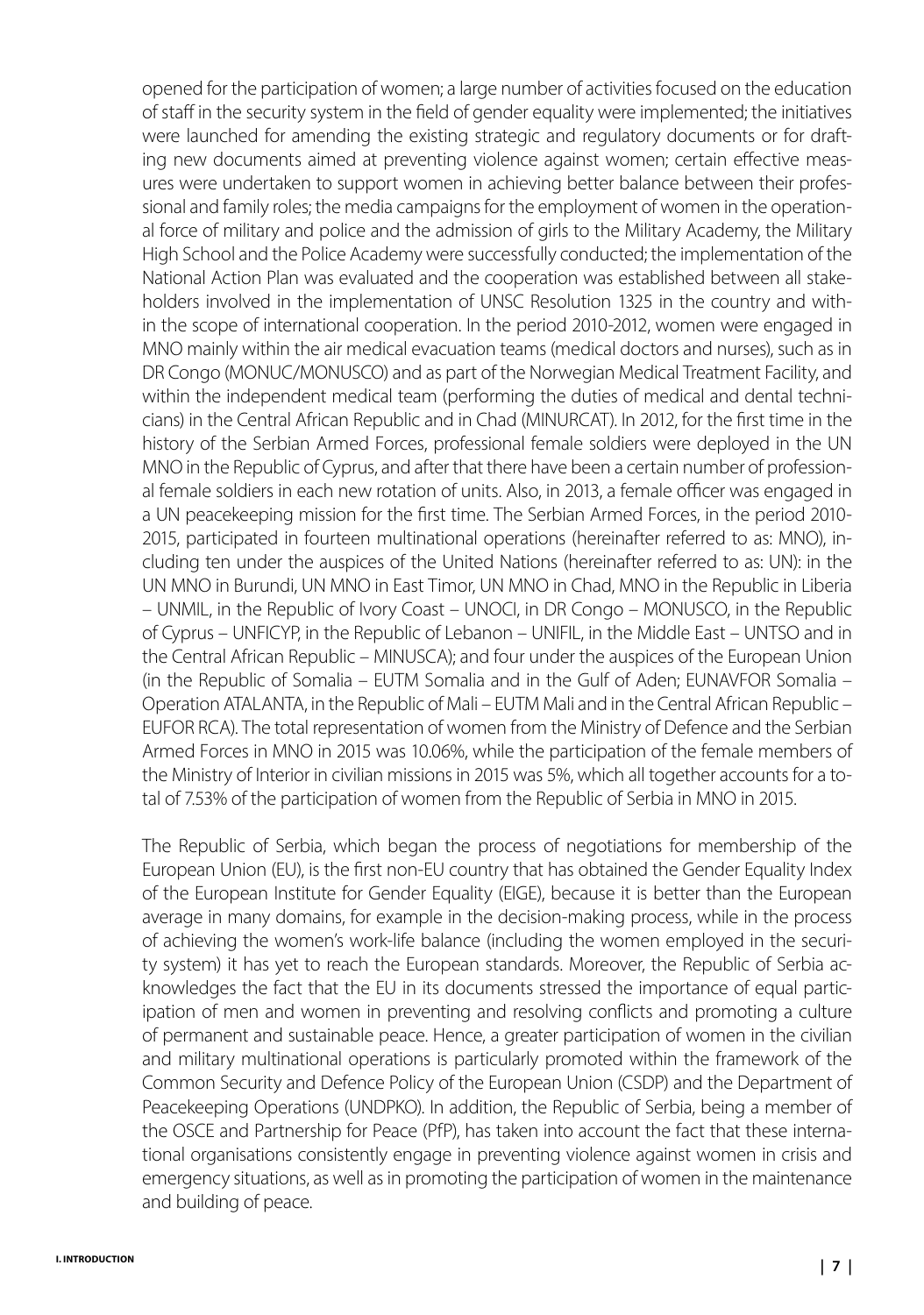<span id="page-7-0"></span>Based on the analysis of results of the implementation of the National Action Plan in public administration bodies in the period 2010-2015, the Government of the Republic of Serbia has assessed that in the forthcoming period it is necessary to continue with the implementation of UNSC Resolution 1325 in the Republic of Serbia, by developing a new plan that will be implemented by the end of 2020.

## **3. Development of the new National Action Plan**

On the proposal of the Ministry of Defence, the Government of the Republic of Serbia adopted the Decision 05 No. 02 – 13886/2015 of 25 December 2015 on the establishment of the Working Group for drafting the National Action Plan, which was published in the Official Gazette of the RS, No. 109/15 of 25 December 2015 (hereinafter referred to as: the Working Group). It should be noted that representatives of public administration and local self-government bodies, academia, civil society organisations and independent male and female experts, as members of the Working Group, participated in developing the second National Action Plan on an equal footing. The Plan was developed according to the established methodology, within two workshops supported by the Standing Conference of Towns and Municipalities of Serbia and two workshops supported by the OSCE Mission to Serbia, whose results were discussed at the meetings of the Working Group, held with the professional, administrative and technical support of the Ministry of Defence. There were also public consultations and alignment of views with representatives of all stakeholders involved in the development and implementation of this Plan.

The Political Council of the Government adopted and submitted to the Working Group the Guidelines for Developing the National Action Plan for the Implementation of UN Security Council Resolution 1325 – Women, Peace and Security in the Republic of Serbia (2017-2020) in December 2015. In developing the National Action Plan, the Working Group took into account these Guidelines, but also the results of the so-called internal and external evaluation of the implementation of the National Action Plan (2010-2015) conducted by individual public administration bodies, the Multi-Sector Coordination Body of the Government, and the Institute for Inclusive Security from Washington and the OSCE, and adopted the Preliminary Idea and the Schedule for developing the National Action Plan. During the development of the Plan, numerous domestic and foreign sources of literature were consulted; it was particularly important to incorporate anti-discriminatory commitments contained in the Constitution of the Republic of Serbia and in the Law on the Prohibition of Discrimination, as well as recommendations from the 2015 Global Study on the Implementation of United Nations Security Council Resolution 1325 – Preventing Conflict, Transforming Justice, Securing the Peace, the recommendations from the so-called Istanbul Convention and the recommendations from the European Parliament Resolution dated 8 October 2015 (2015/2754 RSP).

The Working Group for drafting the National Action Plan was faced with the existence of uneven gender-responsive records in certain public administration and local self-government bodies, as well as non-standardised reporting system that would allow this document to contain accurate initial values, and the target value to be achieved by the end of 2020. Therefore, the largest number of indicators defined in the document are qualitative, with a tendency to establish, in the future period through the implementation of the National Action Plan, a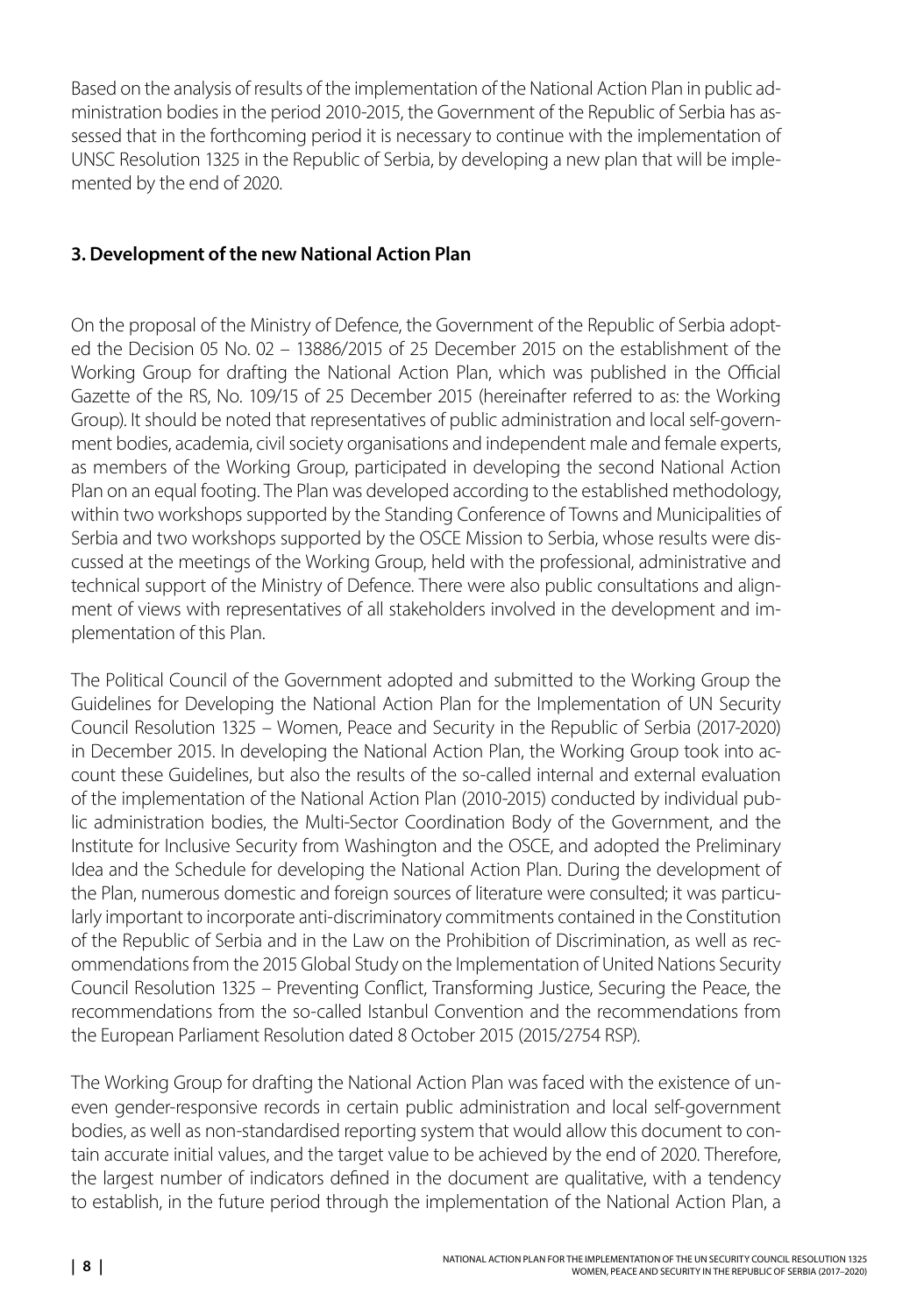mechanism of gender-responsive statistics at all levels, the system of reporting and comparative analysis of data from the reports of civil society organisations, academia and the media that would lead to a higher amount of credible quantitative data. It is one of the reasons why certain "activities" in the National Action Plan are so general that may be considered "measures", whereas the aim is to substantially improve the situation in this field in the future.

It should be noted that, despite this situation, a significant contribution to the understanding of the current situation regarding the implementation of the UNSC Resolution 1325 at the local level was provided by a survey of the Faculty of International Politics and Security of the University UNION – Nikola Tesla in Belgrade, conducted on a sample of 901 respondents from 23 institutions at the level of local self-governments in the Republic of Serbia, based on which in 2016: 77.97% of the respondents at the local level are not acquainted with the content of Resolution 1325; 88.56% of the respondents are not acquainted with the National Action Plan; 88.3% of the respondents are not acquainted with the existence of the programme of rehabilitation and recovery for participants in the wars in the territory of former Yugoslavia (1991-1999); 92.6% of the respondents did not have any form of education about the UNSC Resolution 1325; there were no female mayors in any of the surveyed municipalities and there were no funds allocated for the implementation of the UNSC Resolution 1325, and there were no women in the bodies for emergency situations management and in the security councils (except in the City of Niš). However, as regards regulatory framework, it should be noted that out of 23 surveyed institutions at the local level, the City of Niš has eight regulatory acts governing the implementation of UNSC Resolution 1325, Novi Sad has ten regulatory acts governing the programme of reintegration and rehabilitation of refugees and internally displaced persons, while Kosovska Mitrovica and Leposavić do not have a single act that would regulate this area, etc. The Working Group has assessed that these research findings could be expected, taking into account that the first National Action Plan was implemented in the first four years only in 12 competent bodies of public administration, and in the fifth year it was expanded to a total of 18 public administration bodies, but not to the bodies of local self-government. In addition, the results of internal and external evaluation confirmed the results of the gender analyses of analytical groups and research teams that had pointed out in their reports that the implementation of this Plan in the period 2010-2015 had not been properly supported by the media and especially by the public broadcasting services of RTV Serbia and RTV Vojvodina.

In addition, the development of the new National Action Plan takes into account the results of the evaluations of the implementation of the previous National Action Plan (2010-2015), implemented by civil society organisations, particularly the Belgrade Centre for Security Policy (hereinafter referred to as: BCSP), Women in Black, Public Policy Research Centre and others, as well as the results of research on the security of women conducted in Pirot and Novi Pazar and the results of good practice in several cities in the Republic of Serbia, particularly in the AP Vojvodina. Particularly important were the research studies of the academic community, civil society and international organisations concerning the implementation of UNSC Resolution 1325, which have demonstrated the need to shift the focus of the security institutions, in the next five years, from the area of politics and administration to the operational forces (police, gendarmerie, military, customs, security guards services, etc.). It has also been assessed that the education on peace, security and gender equality should begin at the pre-school age and should be implemented in continuity and for all categories of population.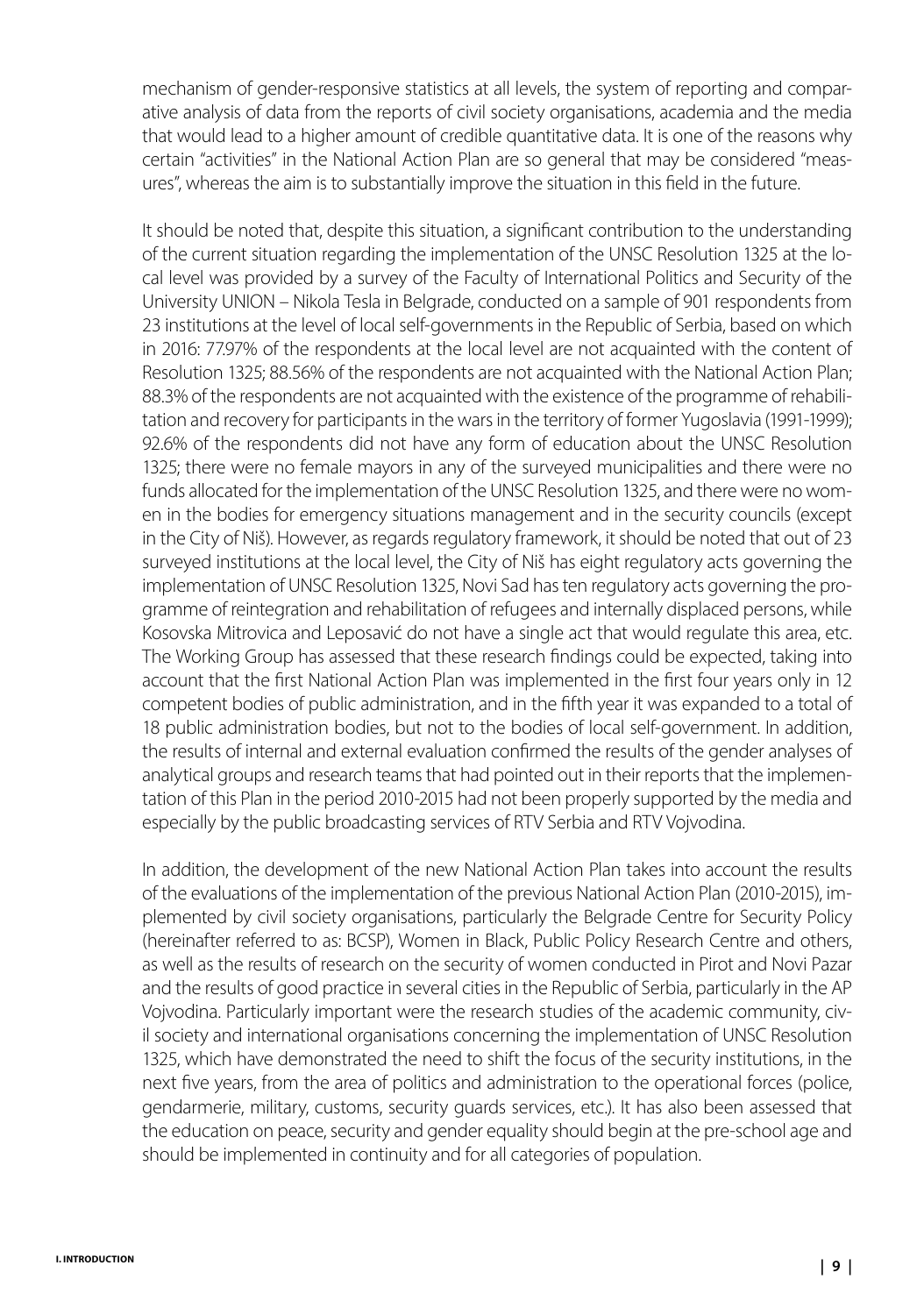Before drafting the Plan, in the period 18-26 February 2016, as well as during the drafting process, in the period 26 April-10 June 2016, with the support of the Office for Cooperation with Civil Society, the Working Group consulted electronically the CSO about the form and content of the Plan, which was made public on the website of the Office for Cooperation with Civil Society and on the website of the Ministry of Defence. In addition, public consultations on the Draft National Action Plan were organised by the Ministry of Defence, the Ministry of Youth and Sports, the Office for Cooperation with Civil Society, the Standing Conference of Towns and Municipalities of Serbia and the OSCE Mission to Serbia in May and June 2016 in six cities in the Republic of Serbia. Public consultations included all stakeholders involved in the implementation of the Plan at the local level, including representatives of local self-governments, security system bodies, academic community, CSO and the media. Public consultations on the Draft National Action Plan took place in the following cities in Serbia: on 17 May 2016 in Niš (21 participants including 8 from CSO); on 18 May 2016 in Vranje (22 participants including 5 from CSO); on 24 May 2016 in Novi Pazar (27 participants including 12 from CSO); on 25 May 2016 in Kruševac (45 participants including 8 from CSO); on 30 May 2016 in Novi Sad (76 participants including 14 from CSO); and on 10 June 2016 in Belgrade (176 participants including 65 from CSO). The public consultation process has undoubtedly contributed to improving the quality of the document and the transparency of the drafting process. One of the results of the public consultation process is identification of regulatory insufficiencies, which significantly affects the development and implementation of this Plan. In fact, the Republic of Serbia does not have the Law on Security and the Law on Gender Equality. **<sup>5</sup>** Therefore, the establishment of Local Security Councils and Councils for Gender Equality is the expression of political will of local self-government bodies, and not a legal obligation, which will inevitably affect the implementation of the activities envisaged in the National Action Plan for which these councils are responsible. In addition, in several cities in the Republic of Serbia it was stressed during public consultations that more women should be engaged in peacekeeping missions and in peace processes, especially on the Serbian side in the dialogue between Belgrade and Priština, in which there are no women.

After the extensive public consultations held in May and June 2016 and the alignment of views with competent public administration bodies from September 2016 to May 2017, the Ministry of Defence as proposer prepared the Proposal of Conclusion on the Adoption of the National Action Plan for the Implementation of the UN Security Council Resolution 1325 – Women, Peace and Security in the Republic of Serbia (2017 – 2020) and submitted it to the General Secretariat of the Government for adoption.

It should be noted that the National Action Plan (2010-2015) drew on the relevant international and national political, regulatory and strategic documents, as specified in the Introduction of this document, which contain the principles, standards and commitments taken into account also in the development of the National Action plan (2017-2020). They will not be repeated in the present document. In addition, due to the fact that in the period from 2010 to 2015, some new international and national documents were adopted, they were consulted in the development of the National Action Plan (Annex I), along with a large number of research stud-

There is the Law on the Equality of Sexes, which is in force, but it is not related to education and functioning of the Gender Equality Council at the level of local self-governments, or to gender equality coordinators whose appointment was initiated by the Coordination Body for Gender Equality of the Government.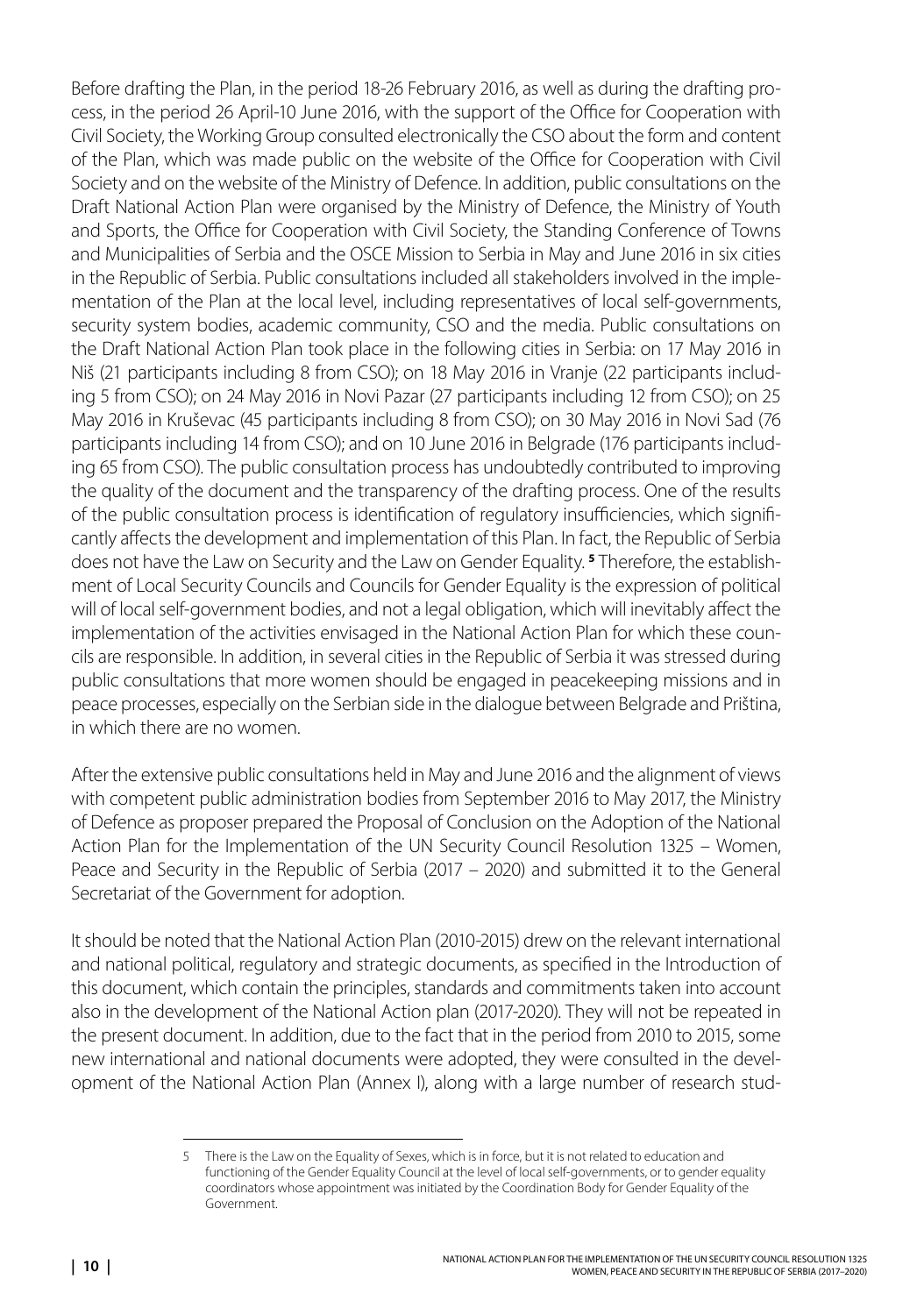<span id="page-10-0"></span>ies, scientific articles and reports relating to the experience in the implementation of UNSC Resolution in the country and abroad. These documents were particularly taken into account: The Strategy of Prevention and Protection against Discrimination (2013) and the Action Plan for the Implementation of the Strategy of Prevention and Protection against Discrimination for the period 2014-2018 (2014); the National Strategy for Gender Equality for the period 2016-2020 and the Activity Plan for the Implementation of the Strategy for Gender Equality for the period 2016-2018 (2016), including a measure related to "Women and Security"; and the Council of Europe Convention on preventing and combating violence against women and domestic violence (CAHVIO), which was adopted in 2011 and ratified by the National Assembly of the Republic of Serbia on 31 October 2013; and Concluding observations on the combined second and third periodic report of the Republic of Serbia to the United Nations Committee on the Elimination of Discrimination against Women (CEDAW/ SRB/CO/2-3, 25 July 2013).

Bearing in mind that there is an ongoing process of drafting regulatory, strategic and planning documents,**<sup>6</sup>** which will deal with the prevention of violence against women in the family and intimate partner relationships more comprehensively, the National Action Plan (2017- 2020) does not refer to the issues addressed in these documents that are being prepared, but contains activities aimed at preventing violence against women in multinational operations, in conflict and post-conflict rehabilitation of society, crisis and emergency situations, with special emphasis on preventive operation, protection and recovery of women because of the effects of modern security challenges, risks and threats that particularly affect marginalised and multiply discriminated categories of population in the Republic of Serbia and migrants.**<sup>7</sup>**

## **4. The National Action Plan (2017–2020)**

Taking into account the specified changes, the overall goal of the National Action Plan (2017- 2020) is to improve the security of women in society through an integral implementation of UNSC Resolution 1325 in the Republic of Serbia in the areas of prevention, participation, protection and recovery, with greater involvement of women in maintaining peace and security at the local community level. Therefore, the structure of institutional bodies and mechanisms established during the implementation of the previous National Action Plan has been mainly kept, but, on the basis of suggestions from public consultations, the first chapter entitled Institutions was renamed into Actors because civil society organisations and individuals as actors in the implementation of the Plan cannot be called institutions. Also, based on the results of the evaluation of implementation of this Plan, some novelties have been envisaged in terms of establishing the Operational Body, a single reporting model and Focal Points for the imple-

<sup>6</sup> The Law on the Prevention of Domestic Violence was adopted at the time of drafting this Plan, and there are also plans to amend the existing National Strategy for Preventing and Combating Violence against Women in the Family and Intimate Partner Relationships (Official Gazette of the RS, No. 27/2011).

<sup>7</sup> The Special Report of the Commissioner for Protection of Equality from May 2015 highlights the problem of multiply discriminated women exposed to security risks, particularly focusing on: women with disabilities, Roma women, women older than 50 years, women refugees and internally displaced women, rural women, single mothers, women from minority groups, women victims of violence, women of different sexual orientation or gender identity and women from underdeveloped rural areas. A similar analysis of the situation of multiply discriminated groups of women is included also in the regular annual reports of the Commissioner for Protection of Equality for the years 2014 and 2015.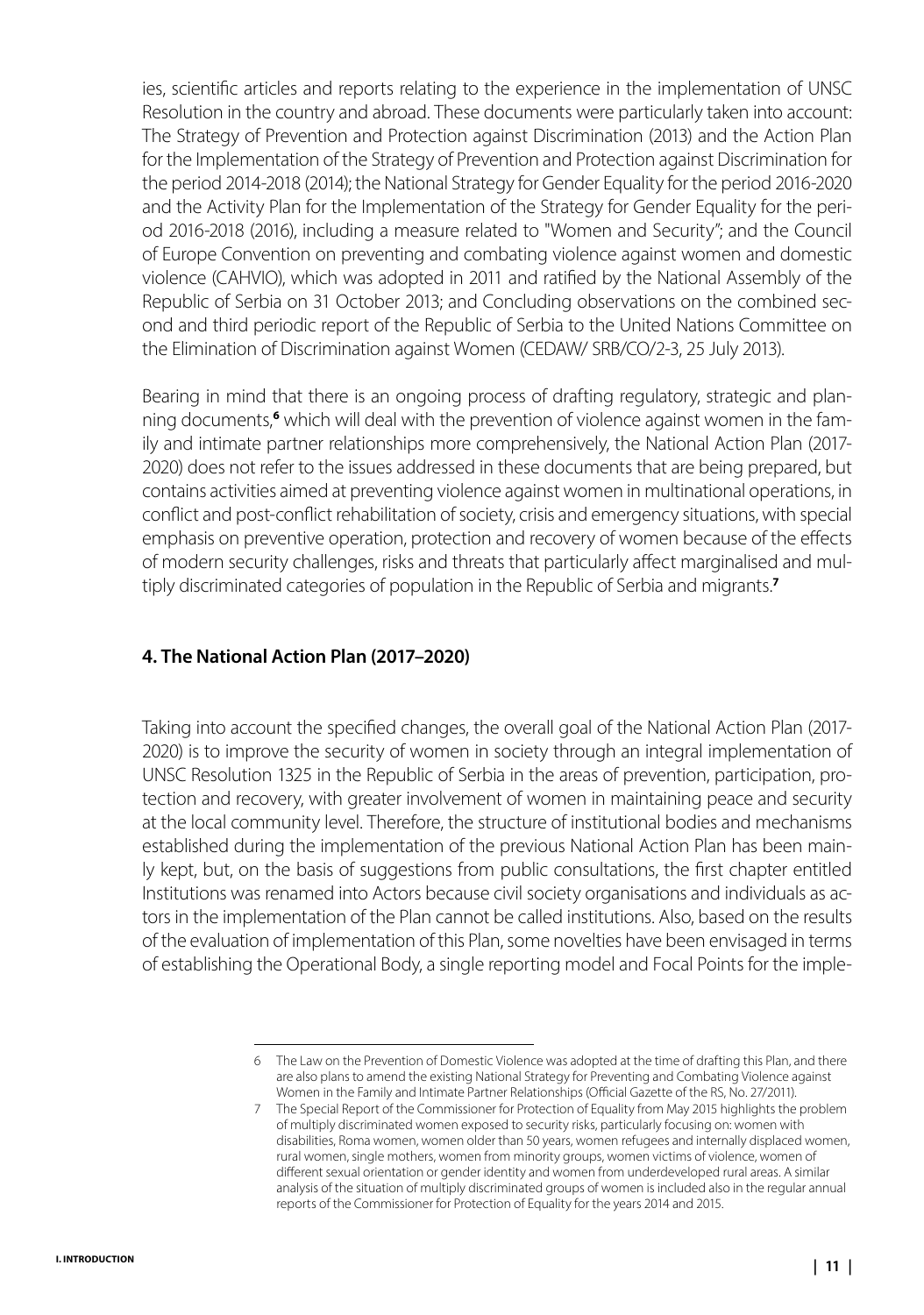mentation of the National Action Plan at all levels of its implementation in the next five years. More specifically, the following has been envisaged:

- (1) **Political Council of the Government** for implementation of the National Action Plan should remain the highest political body consisting of state secretaries, President of the Coordination Body for Gender Equality, Director of the Office for Human and Minority Rights and managers of gender equality mechanisms in the Republic of Serbia, but it should have a smaller number of members than in the period from 2011 to 2015 (up to 11 persons) and its members should be appointed by the function they perform.
- (2) **Operational Body of the Government** ensures the achievement of the goals and tasks of the National Action Plan and consists of the experts from the Coordination Body for Gender Equality, whose work needs to be enhanced with the software for the automatic processing of data about the implementation of the National Action Plan and with the partnership support of all the key implementers of the activities contained in the Plan.
- (3) **Commission for Monitoring the Implementation of the National Action Plan** is a supervisory body established by the National Assembly of the Republic of Serbia and the Assembly of AP Vojvodina, and consists of the representatives of parliamentary groups.
- (4) **Analytical groups and research teams** are institutional bodies established in certain institutions in the security system to perform the functions of planning and monitoring of the implementation of the activities, conducting of gender analysis and reporting on the results of the implementation of the National Action Plan, on the basis of established indicators. At the level of local self-governments, civil society organisations, scientific and research institutions and the media, the function of planning and monitoring the implementation of activities, gender analysis and reporting will be performed by appointed individuals, i.e. Focal Points for the implementation of the National Action Plan, who can be already appointed coordinators for gender equality, focal points for the prohibition of mobbing, prohibition of discrimination or other, with the additional education on UNSC Resolution 1325.
- (5) **Mechanism of gender equality "persons of trust"** are persons who provide primary peer support, whose mandate and functioning are regulated by a special internal act (instruction) and whose function is further strengthened by continuous education and exchange of good practice.
- (6) **Advisor for the implementation of the National Action Plan** is a mechanism for mainstreaming a gender perspective in the policies and programmes of public administration and local self-government bodies, whose task is to ensure the creation of the necessary preconditions for achieving the goals of this Plan.
- (7) **Gender Advisor** in all civilian and military missions is a mechanism for mainstreaming a gender perspective in the security system, which is achieved through the presence of one advisor in each MNO or in case of a larger contingent, several advisers in each MNO, whereas the introduction of such an office in the practice of the Republic of Serbia is one of the tasks introduced by the National Action Plan (2017-2020), in accordance with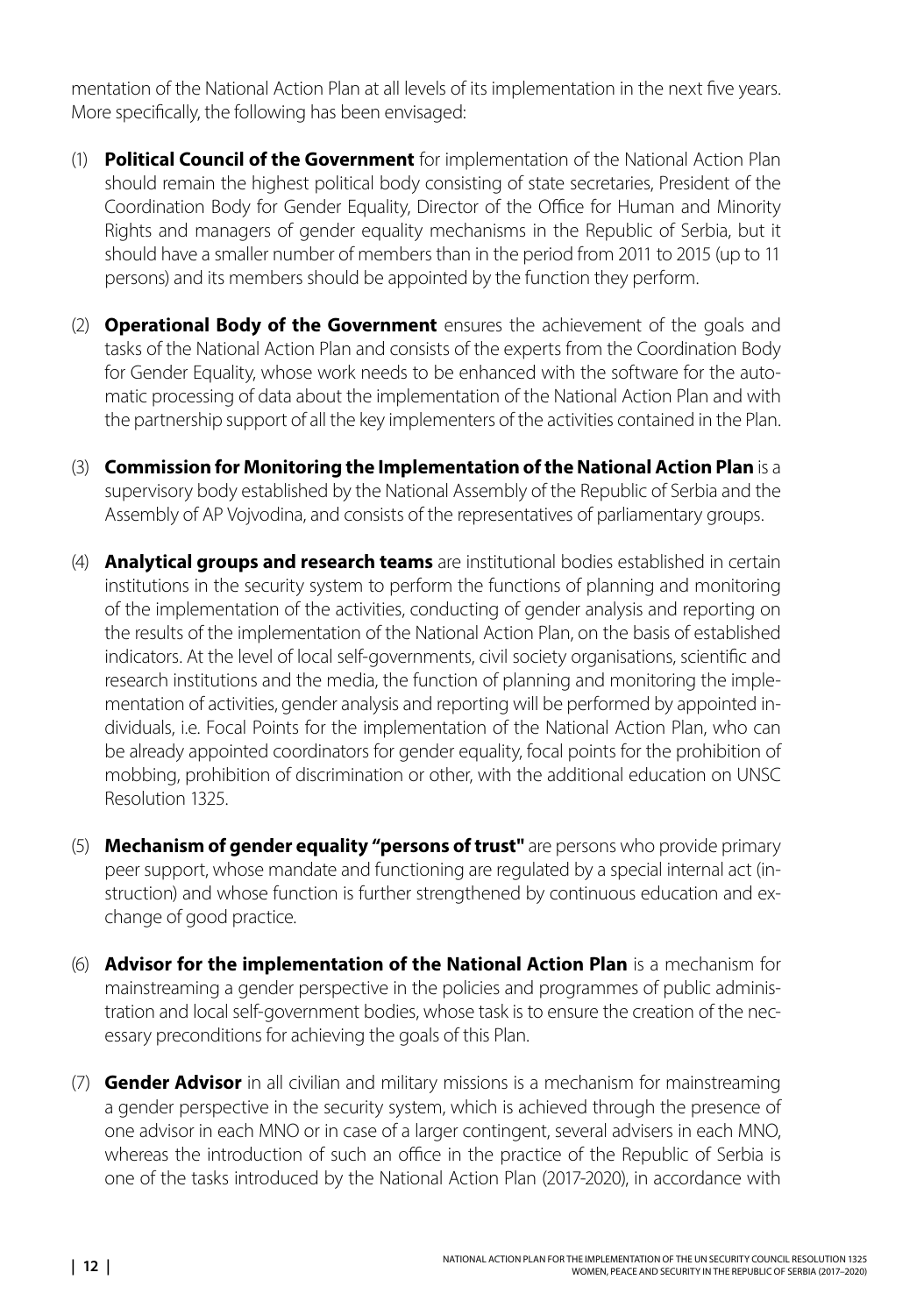the practice in the military and civilian missions of the United Nations and the European Union.

- (8) **Independent monitoring** should continue to be performed by the public as a whole, which should be provided, through the media, with information on all stages and results of the implementation of the National Action Plan (2017-2020). Monitoring of the fulfilment of the National Action Plan for the implementation of UNSC Resolution 1325, may also be performed by: the Commissioner for Protection of Equality, the Ombudsman, the Commissioner for Information of Public Importance, as well as representatives of citizen associations (civil society organisations), academic community and the media, within their scopes of work. In all stages of the independent monitoring process it is necessary to ensure the participation of relevant bodies dealing with gender equality at the provincial and local level.
- (9) **Gender responsive budgeting** involves the operationalization of gender equality policy through the creation of equal gender opportunities for women and men in the planning, programming, execution of budget resources and control of how the budget allocations affect the status of women and men. This mechanism has already been established in the Ministry of Defence on the basis of the National Action Plan (2010-2015), and since 2016 it has been introduced into the practice of 28 of public administration bodies, based on the Strategy for Gender Equality (2016-2020), the Instruction of the Ministry of Finance and the activities contained in the Activity Plan for the Implementation of the Strategy for Gender Equality (2016-2018) and in the National Action Plan for the Implementation of UNSC Resolution 1325 (2017-2020).

It should be noted that the National Action Plan (2017-2020) has an introduction, five thematic areas: Actors, Institutional Bodies and Mechanisms; Prevention; Participation; Protection and Recovery, and three Annexes containing the following: (1) list of international and national documents that were consulted in the preparation of the National Action Plan, (2) model of reporting and (3) list of abbreviations and acronyms used in the Plan.

The declared goals in these areas, as well as the planned activities, key implementers and partners, required resources and performance indicators are focused on improving all aspects of the security of women in society, in the next five-year period of the implementation of the National Action Plan. The budget resources required for the implementation of the activities envisaged by the National Action Plan, were clearly earmarked in the Ministry of Defence and in the Ministry of Culture and Information during the preparation of this Plan, while other public administration and local self-government bodies were invited to plan and allocate funds in accordance with the projections and possibilities within the established limit for the planned budget period. Possible donor funds can be specified and planned after the adoption of the National Action Plan (2017-2020).

In addition, the sources of verification for the implementation of the National Action Plan will be regular reports of the Political Council of the Government, which, as in the previous implementation period, will be available to the general public on the website of the Ministry of Defence, until the domain for the National Action Plan for the Implementation of UNSC Resolution 1325 has been established on the Government's website and updated by the Operational Body.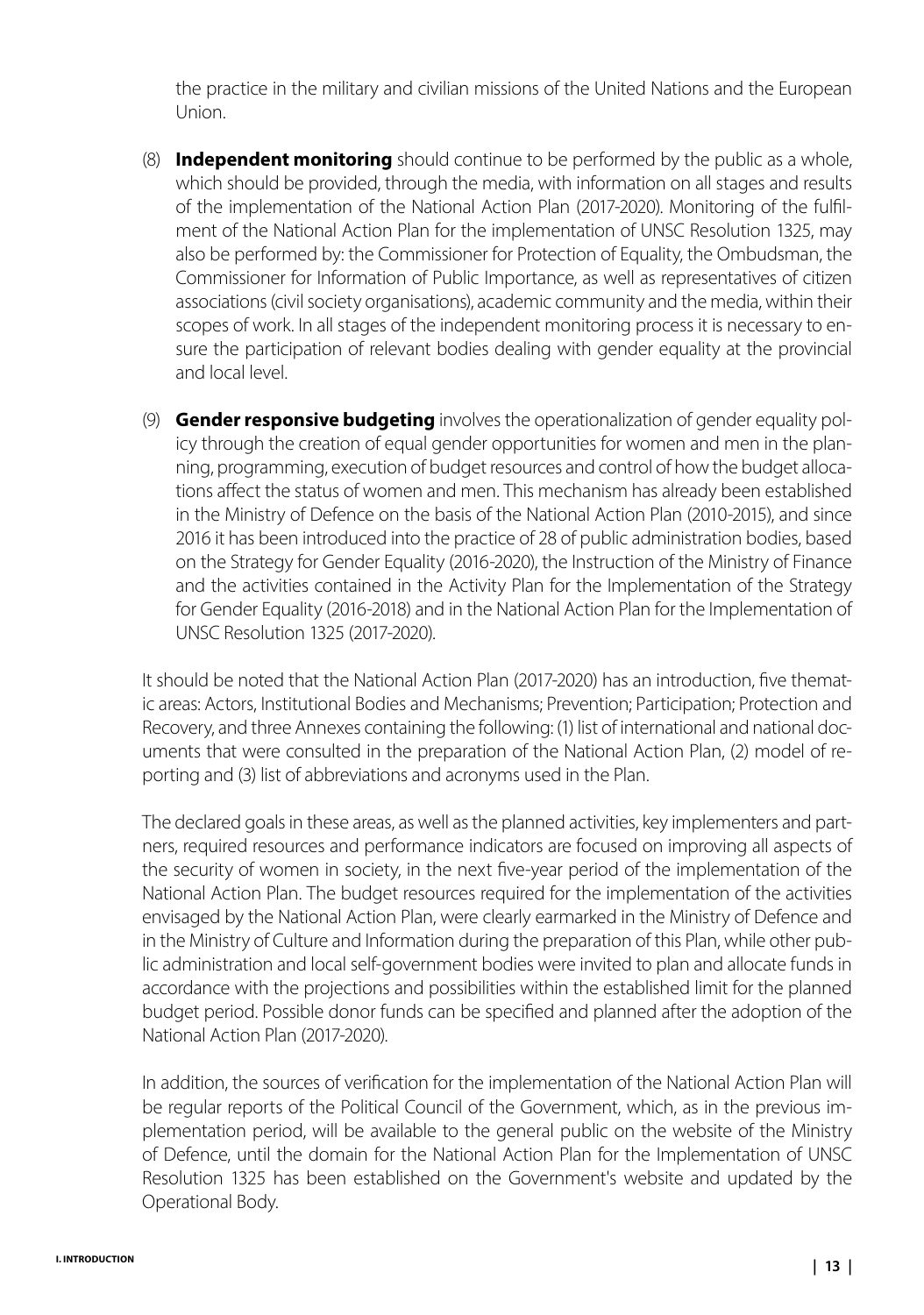As in the previous document, any terms in the masculine gender used in the text of the National Action Plan for the Implementation of UNSC Resolution 1325 shall be interpreted to include the feminine gender as well.

By adopting the second National Action Plan for the Implementation of UNSC Resolution 1325 in the Republic of Serbia, the Government of the Republic of Serbia confirms its earlier stated intention to actively contribute to the process of building peace, stability and security, primarily in its immediate environment in the region of South-East Europe, then also in Europe through a comprehensive European integration process, and in the world through participation in multinational operations and at international conferences dedicated to peace, situation of women and security.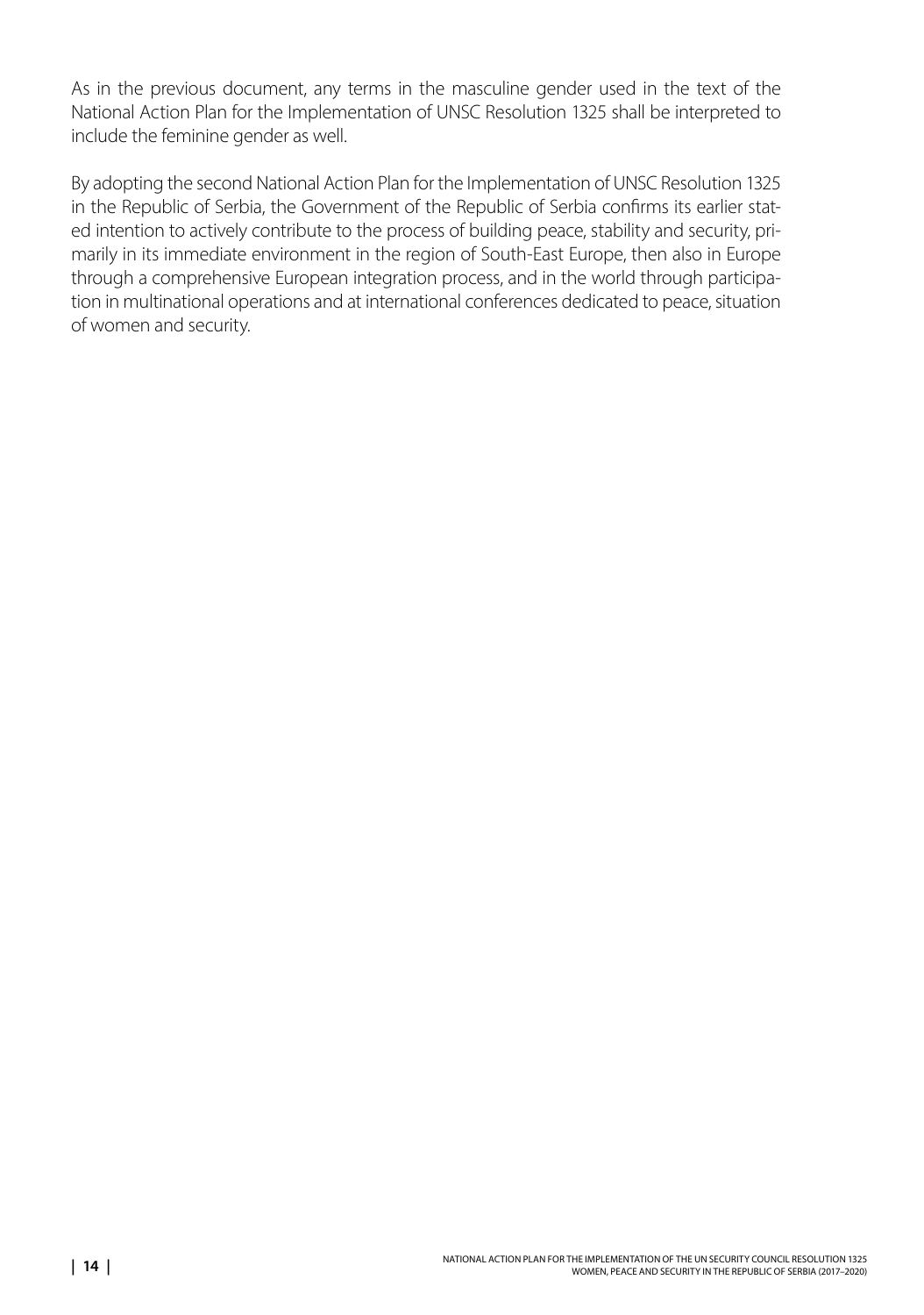## <span id="page-14-0"></span>**II. TABULAR PRESENTATION OF THE NATIONAL ACTION PLAN FOR THE IMPLEMENTATION OF UNSC RESOLUTION 1325 – WOMEN, PEACE AND SECURITY IN THE REPUBLIC OF SERBIA (2017–2020)**

General goal: Improved security of women in society through an integral implementation of UNSC Resolution 1325 – Women, Peace and Security in the Republic of Serbia (2017-2020) in the areas of prevention, participation, protection and recovery, with greater involvement of local community.

Expected change: Improved all aspects of security of women in society.

Indicators of the NAP's impact on society:

- Views of women on personal security in society;
- Views of institutions and public administration bodies and local self-government units on the improvement of security of women in society;
- Views of civil society organisations on the improvement of security of women in society;
- Number and content of changes in regulatory, strategic and planning documents;
- Violent death rate for women.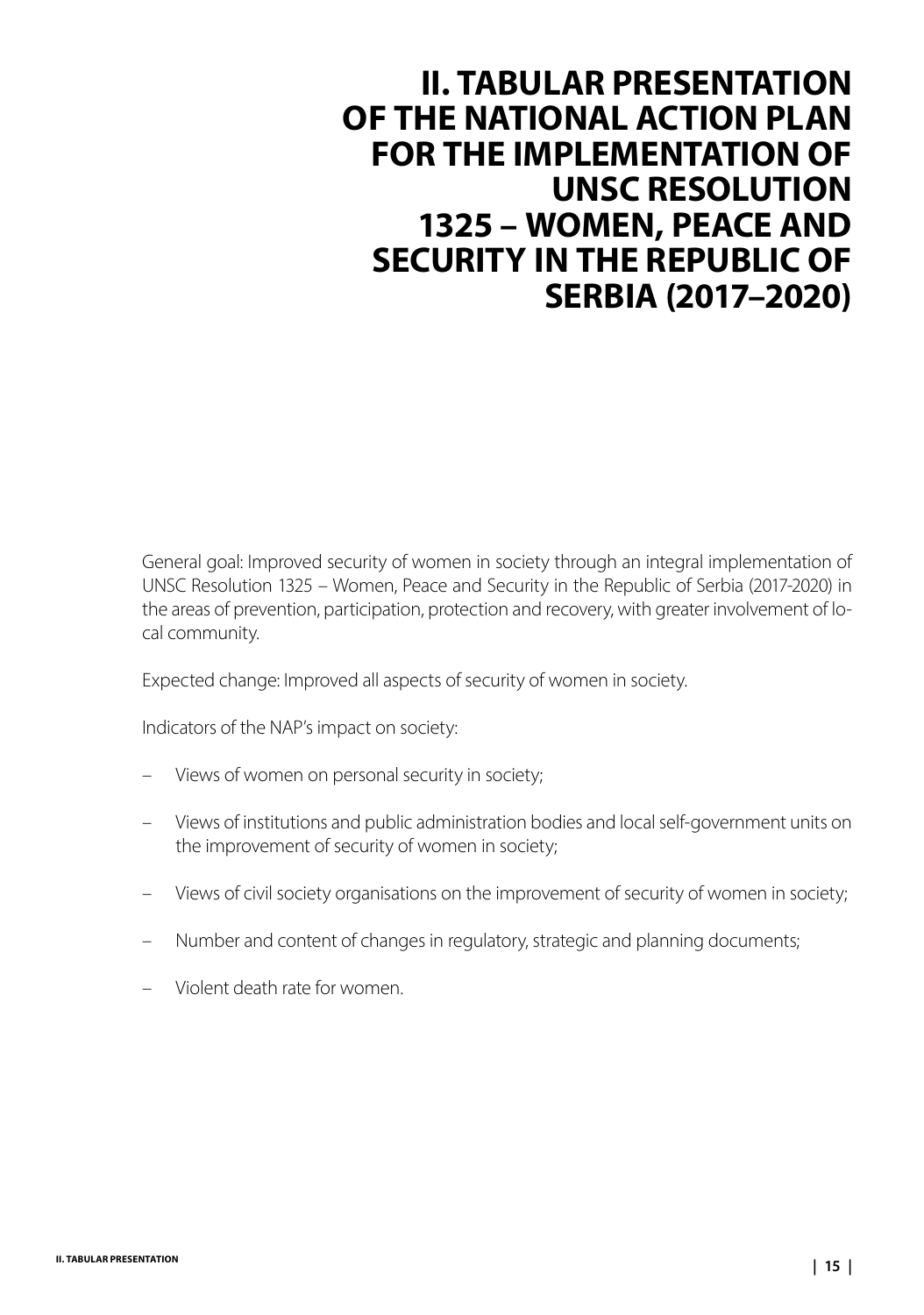|          | Title of Chapter I: ACTORS, INSTITUTION.                                                                                                                                                                                                                                                  | AL BODIES AND MECHANISMS                                                                                                                                                                                                                                                                                                                               |                                                                                                                                                                                                                                |                                                                                                                                                                                                                                                                                                                                                                                                                                                                                                                                                                                                                                                                                                                                                                   |                                                                |
|----------|-------------------------------------------------------------------------------------------------------------------------------------------------------------------------------------------------------------------------------------------------------------------------------------------|--------------------------------------------------------------------------------------------------------------------------------------------------------------------------------------------------------------------------------------------------------------------------------------------------------------------------------------------------------|--------------------------------------------------------------------------------------------------------------------------------------------------------------------------------------------------------------------------------|-------------------------------------------------------------------------------------------------------------------------------------------------------------------------------------------------------------------------------------------------------------------------------------------------------------------------------------------------------------------------------------------------------------------------------------------------------------------------------------------------------------------------------------------------------------------------------------------------------------------------------------------------------------------------------------------------------------------------------------------------------------------|----------------------------------------------------------------|
|          |                                                                                                                                                                                                                                                                                           |                                                                                                                                                                                                                                                                                                                                                        | Specific goal: Improved efficiency and effectiveness of the work of all actors, institutional bodies and mechanisms envisaged for the implementation of the National Action Plan                                               |                                                                                                                                                                                                                                                                                                                                                                                                                                                                                                                                                                                                                                                                                                                                                                   |                                                                |
| Number   | Activity                                                                                                                                                                                                                                                                                  | Key implementer and partners                                                                                                                                                                                                                                                                                                                           | Financial resources                                                                                                                                                                                                            | Indicators                                                                                                                                                                                                                                                                                                                                                                                                                                                                                                                                                                                                                                                                                                                                                        | Deadline/period of<br>implementation                           |
|          | Resolution 1325 - Women, Peace<br>the implementation of the UNSC<br>Council for the implementation<br>and Security in the Republic of<br>of the National Action Plan for<br>Serbia in the period 2017-2020<br>1.1. Establishment and regular<br>functioning of the Political<br>$(MAP)^4$ | organisations (CSO) and the media<br>academic community, civil society<br>The Government of the Republic<br>involved in the implementation<br>Bodies of public administration<br>cooperation with other actors<br>of Serbia, on proposal of the<br>and local self-government,<br>Ministry of Defence and in<br>Key implementer:<br>Partners:<br>of NAP | Budget funds of the Government,<br>funds of the Ministry of Defence<br>If necessary and possible, donor<br>in the amount of RSD 150,000<br>funds should also be used.<br>annually.                                             | evaluations of the implementation<br>- Adopted Rules of Procedure and<br>- Participation in relevant national<br>- Number of recommendations/<br>- Organised external evaluation<br>the proposal of further activities<br>- Number of reports submitted<br>Conclusion on establishing the<br>of UNSC Resolution 1325 in the<br>to the Government along with<br>submitted to the Government;<br>related to the implementation<br>and international conferences;<br>meetings held by the Political<br>- Number and content of the<br>of the NAP, submitted by the<br>- Number of regular reports<br>- Adopted Government's<br>-Considered reports and<br>Republic of Serbia;<br>Operational Body;<br>Political Council;<br>Activity Plan;<br>decisions;<br>Council; | First half of 2017<br>Continuously<br>End of 2020 <sup>4</sup> |
| activity |                                                                                                                                                                                                                                                                                           |                                                                                                                                                                                                                                                                                                                                                        | "In the deadline column, the first deadline /period of implementation refers to the establishment of nechanism/beginning of activity, the second one refers to the period of activity implementation, and the third one refers |                                                                                                                                                                                                                                                                                                                                                                                                                                                                                                                                                                                                                                                                                                                                                                   |                                                                |
|          |                                                                                                                                                                                                                                                                                           |                                                                                                                                                                                                                                                                                                                                                        |                                                                                                                                                                                                                                |                                                                                                                                                                                                                                                                                                                                                                                                                                                                                                                                                                                                                                                                                                                                                                   |                                                                |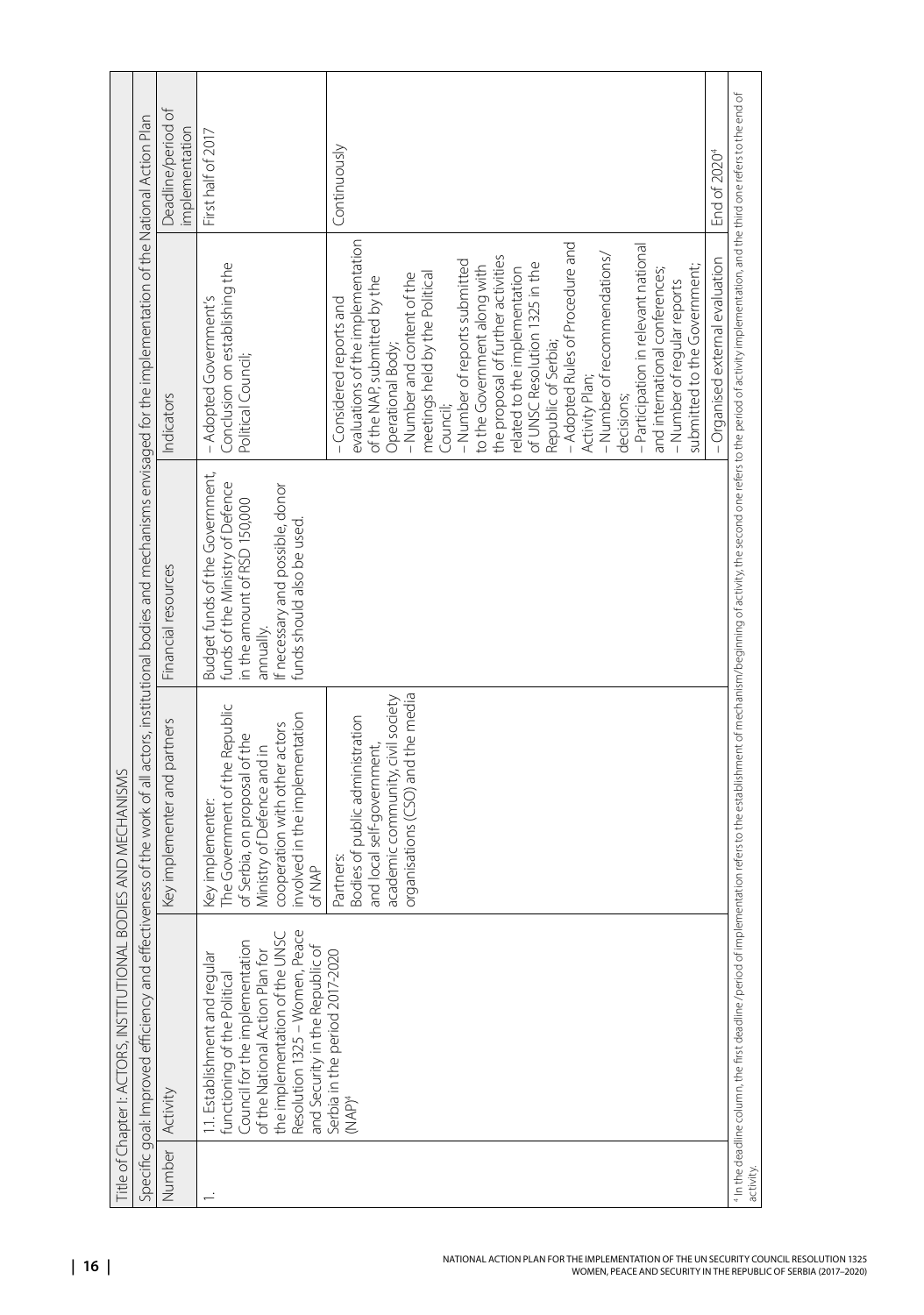|        | Specific goal: Improved efficiency and                                                                                                                                                              | effectiveness of the work of all actors, institutional bodies and mechanisms envisaged for the implementation of the National Action Plan                                                                                                                                                                                                                                                        |                                                                       |                                                                                                                                                                                                                                                                                                                                                                                                                                                                                   |                                      |
|--------|-----------------------------------------------------------------------------------------------------------------------------------------------------------------------------------------------------|--------------------------------------------------------------------------------------------------------------------------------------------------------------------------------------------------------------------------------------------------------------------------------------------------------------------------------------------------------------------------------------------------|-----------------------------------------------------------------------|-----------------------------------------------------------------------------------------------------------------------------------------------------------------------------------------------------------------------------------------------------------------------------------------------------------------------------------------------------------------------------------------------------------------------------------------------------------------------------------|--------------------------------------|
| Number | Activity                                                                                                                                                                                            | Key implementer and partners                                                                                                                                                                                                                                                                                                                                                                     | Financial resources                                                   | Indicators                                                                                                                                                                                                                                                                                                                                                                                                                                                                        | Deadline/period of<br>implementation |
|        | Body for expert and administrative<br>1.2. Education, training and regular<br>functioning of the Operational                                                                                        | The Coordination Body for Gender<br>Key implementer:<br>Equality (CBGE)                                                                                                                                                                                                                                                                                                                          | Funds in the amount of RSD<br>1,500,000.00 provided from<br>donations | Conclusion on establishing the<br>- Adopted Government's<br>Operational Body;                                                                                                                                                                                                                                                                                                                                                                                                     | First half of 2017                   |
|        | monitoring, analysis and reporting<br>technical support in coordination,<br>on the implementation of NAP <sup>5</sup>                                                                               | government bodies specified in<br>(SCTM) and the Statistical Office<br>Standing Conference of Towns<br>implementation of NAP, public<br>cooperation with international<br>the NAP as key implementers,<br>administration and local self-<br>and Municipalities of Serbia<br>of the Republic of Serbia in<br>Actors, institutional bodies<br>and mechanisms for the<br>organisations<br>Partners: |                                                                       | - Established automated reporting<br>submitted to the Political Council<br>- Number of conducted gender<br>- Number of regular reports<br>implementation of the NAP<br>system and corresponding<br>- Number of implemented<br>- Number of extraordinary<br>drafted recommendations<br>conducted and submitted<br>the Operational Body, and<br>to the Political Council by<br>- Evaluation of the<br>(every six months);<br>training events;<br>software;<br>analyses;<br>reports; | Continuously<br>Annually             |
|        |                                                                                                                                                                                                     |                                                                                                                                                                                                                                                                                                                                                                                                  |                                                                       | implementation in the future.<br>for the improvement of NAP                                                                                                                                                                                                                                                                                                                                                                                                                       |                                      |
|        | implementation of the Strategy and Action Plan for Combating All Forms of Discrimination Against Women, Focal Points for the implementation of the Action Plan for Fighting against Violence, etc.) |                                                                                                                                                                                                                                                                                                                                                                                                  |                                                                       | <sup>7</sup> The Operational Body collects information, data and reports from the heads of a nalytical groups and korresearch teams for NAP implementation, NAP Focal Points (Gender Equality Coordinatos, Focal Points for monitoring a                                                                                                                                                                                                                                          |                                      |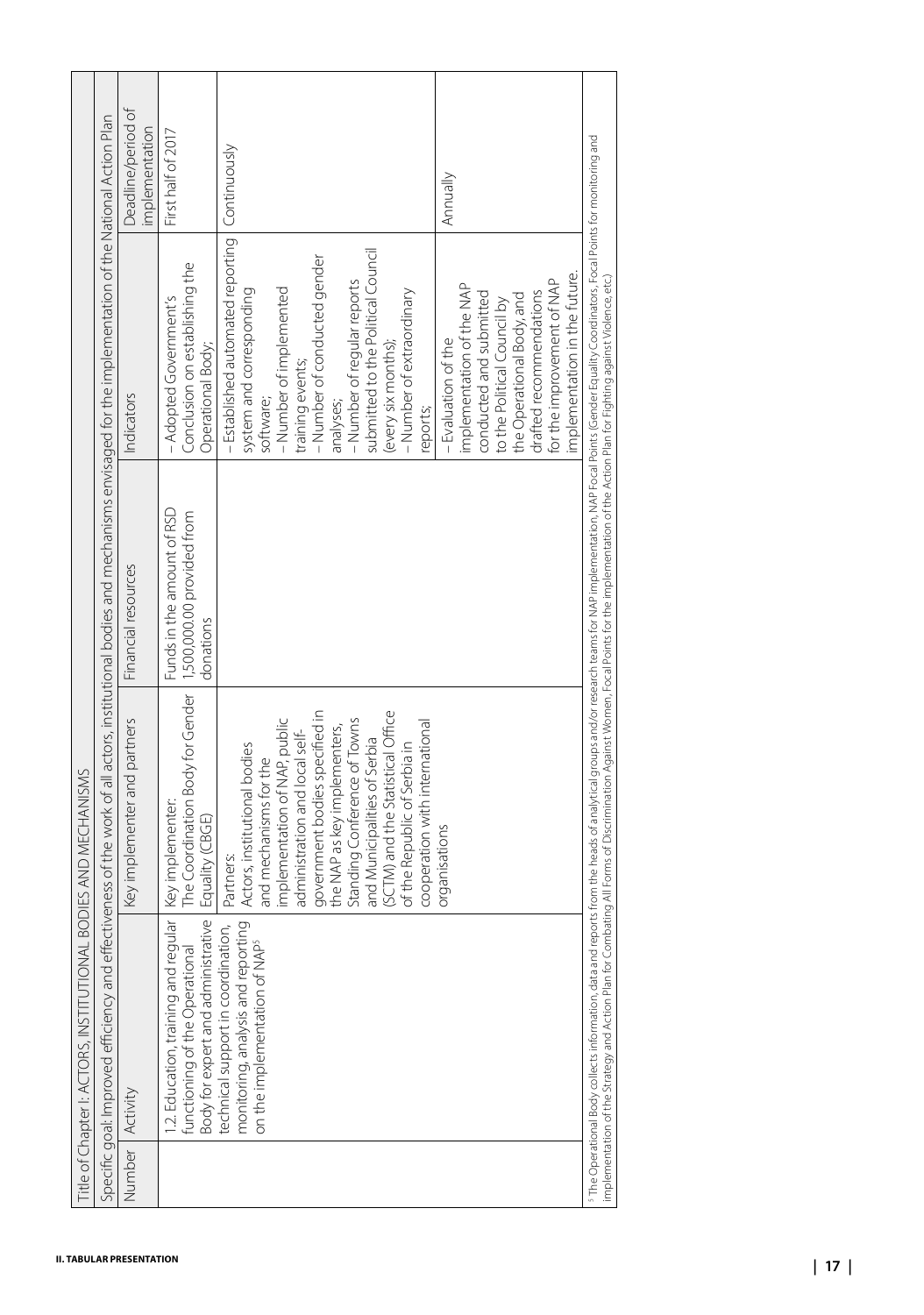|                                         |                                                                                                                                                                                  | Deadline/period of<br>implementation | First half of 2017                                                                                                                                                                                                                                                                                                                                                                                   | Continuously                                                                                                                                                                                                                                                    |
|-----------------------------------------|----------------------------------------------------------------------------------------------------------------------------------------------------------------------------------|--------------------------------------|------------------------------------------------------------------------------------------------------------------------------------------------------------------------------------------------------------------------------------------------------------------------------------------------------------------------------------------------------------------------------------------------------|-----------------------------------------------------------------------------------------------------------------------------------------------------------------------------------------------------------------------------------------------------------------|
|                                         | Specific goal: Improved efficiency and effectiveness of the work of all actors, institutional bodies and mechanisms envisaged for the implementation of the National Action Plan | Indicators                           | competent public administration<br>analytical group and/or research<br>body on the establishment of<br>- Adopted decision of the<br>team;                                                                                                                                                                                                                                                            | – Number of conducted gender<br>submitted to the Operational<br>- Number of regular reports<br>- Activity Plan adopted and<br>- Number and regularity of<br>- Number of extraordinary<br>meetings held;<br>implemented;<br>Body (CBGE);<br>analyses;<br>eports; |
|                                         |                                                                                                                                                                                  | Financial resources                  | accordance with the projections<br>bodies in the security system in<br>and possibilities and within the<br>of RSD 50,000, budget funds of<br>Budget funds of the Ministry of<br>Defence in the annual amount<br>the MoI in the annual amount<br>annual amount of RSD 20,000<br>funds of the MoJ DECS in the<br>other public administration<br>as well as budget funds of<br>of RSD 25,000 and budget | If necessary and possible, donor<br>limits established by the MoF<br>funds should also be used.<br>determined by the MoF.                                                                                                                                       |
| <b>IAL BODIES AND MECHANISMS</b>        |                                                                                                                                                                                  | Key implementer and partners         | Criminal Sanctions of the Ministry<br>the security system: the Ministry<br>the Directorate for Execution of<br>Ministry of Foreign Affairs (MFA)<br>Customs Administration of the<br>of Defence (MoD); the Ministry<br>of Justice (MoJ DECS); and the<br>Information Agency (BIA); the<br>Ministry of Finance (MoF CA);<br>of Interior (Mol); the Security<br>Key implementer:                       | The Operational Body (CBGE) and<br>international organisations<br>Partners:                                                                                                                                                                                     |
| Title of Chapter I: ACTORS, INSTITUTION |                                                                                                                                                                                  |                                      | functioning, permanent education   Bodies of public administration in<br>and networking of analytical<br>groups and/or research teams for<br>monitoring the implementation;<br>analysis; and reporting related to<br>data collection, processing and<br>.3. Establishment, regular<br>the NAP                                                                                                        |                                                                                                                                                                                                                                                                 |
|                                         |                                                                                                                                                                                  | Number Activity                      |                                                                                                                                                                                                                                                                                                                                                                                                      |                                                                                                                                                                                                                                                                 |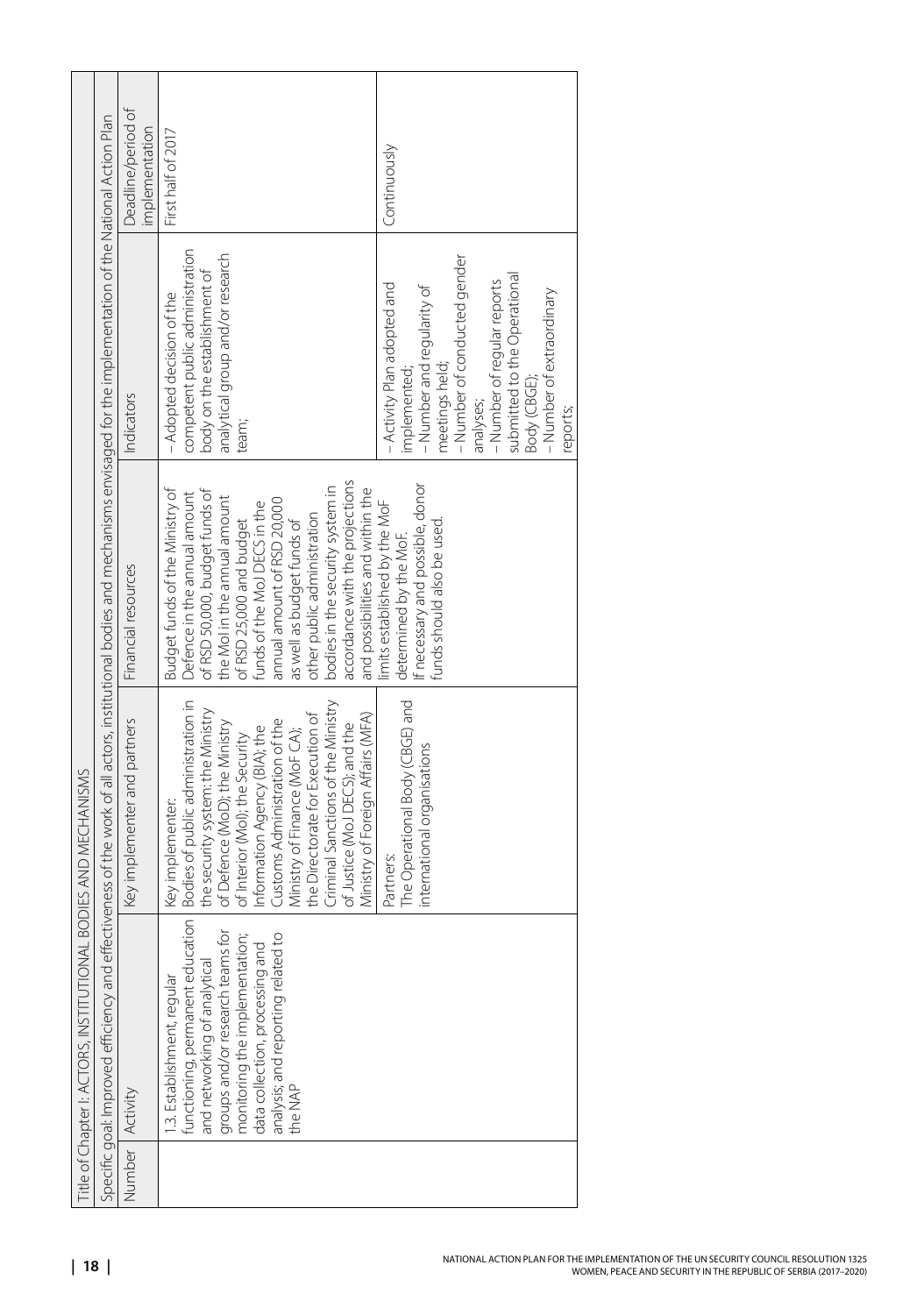|                                                                                                                                                                                                                               | Specific goal: Improved efficiency and                                                                                                                                                                                                  |                                                                                                                                  |                                                                                                                                                                                                                               | effectiveness of the work of all actors, institutional bodies and mechanisms envisaged for the implementation of the National Action Plan                                                                                                                                                                                                                                                    |                                      |
|-------------------------------------------------------------------------------------------------------------------------------------------------------------------------------------------------------------------------------|-----------------------------------------------------------------------------------------------------------------------------------------------------------------------------------------------------------------------------------------|----------------------------------------------------------------------------------------------------------------------------------|-------------------------------------------------------------------------------------------------------------------------------------------------------------------------------------------------------------------------------|----------------------------------------------------------------------------------------------------------------------------------------------------------------------------------------------------------------------------------------------------------------------------------------------------------------------------------------------------------------------------------------------|--------------------------------------|
| Number                                                                                                                                                                                                                        | Activity                                                                                                                                                                                                                                | Key implementer and partners                                                                                                     | Financial resources                                                                                                                                                                                                           | Indicators                                                                                                                                                                                                                                                                                                                                                                                   | Deadline/period of<br>implementation |
|                                                                                                                                                                                                                               | ithere<br>are no analytical groups and/or<br>education and networking of<br>NAP Focal Points in the public<br>administration and local self-<br>government bodies in which<br>1.4. Appointment, permanen<br>research teams <sup>6</sup> | administration bodies outside the<br>security system institutions and<br>local self-government units<br>Key implementers: Public | possibilities and within the limits<br>If necessary and possible, donor<br>public resources in accordance<br>Budget funds of the users of<br>funds should also be used<br>with the projections and<br>established by the MoF. | including the said scope of work in<br>security, gender equality and non-<br>discrimination to NAP Focal Points<br>the job description of employees<br>in public administration and local<br>-Extended scope of work of the<br>monitoring the implementation<br>or appointing new persons and<br>persons already appointed for<br>of action plans in the field of<br>self-government bodies; | First half of 2017                   |
|                                                                                                                                                                                                                               |                                                                                                                                                                                                                                         | The Operational Body (CBGE) and<br>international organisations<br>Partners:                                                      |                                                                                                                                                                                                                               | - Number of reports submitted to<br>- Number of conducted gender<br>- Appointed NAP Focal Points;<br>the Operational Body (CBGE);<br>training events for NAP focal<br>- NAP focal points network<br>- Number of implemented<br>established and functions<br>analyses;<br>points;                                                                                                             | Continuously                         |
| *NAP Focal Points are appointed by extending the scope of work of Gender Equality Coordinators, Focal Points to the implementation of the Action Plan for the Prohibition of All Forms of Discrimination Against Women, Focal |                                                                                                                                                                                                                                         |                                                                                                                                  |                                                                                                                                                                                                                               |                                                                                                                                                                                                                                                                                                                                                                                              |                                      |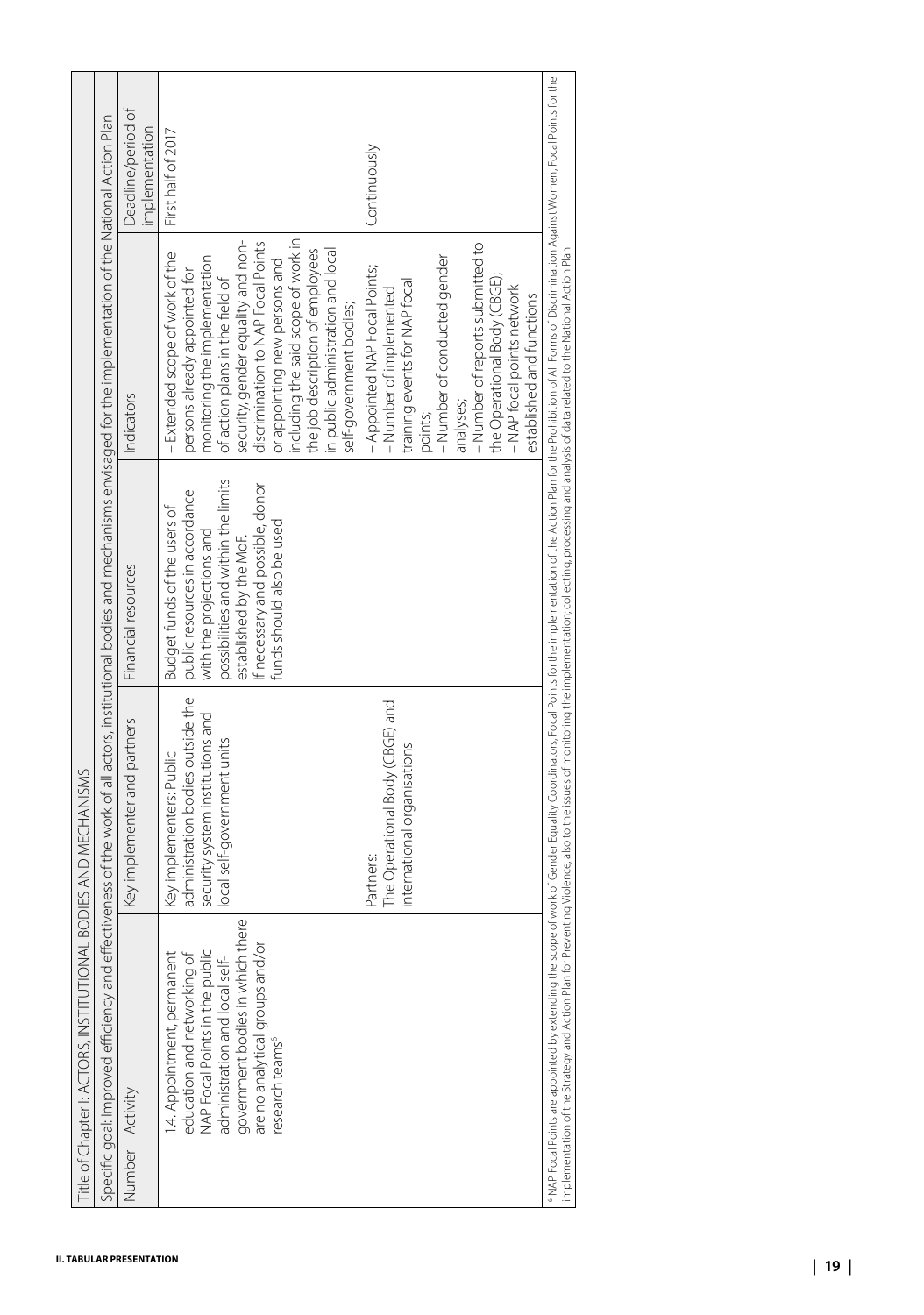| Title of Chapter I: ACTORS, INSTITUTIONAL BODIES AND MECHANISMS                                                                                                                                                                                                           |                                                                               |                                               |                                                                                                                                                                                                                                                                                                                                                   |                                      |
|---------------------------------------------------------------------------------------------------------------------------------------------------------------------------------------------------------------------------------------------------------------------------|-------------------------------------------------------------------------------|-----------------------------------------------|---------------------------------------------------------------------------------------------------------------------------------------------------------------------------------------------------------------------------------------------------------------------------------------------------------------------------------------------------|--------------------------------------|
| Specific goal: Improved efficiency and effectiveness of the work of all actors, institutional bodies and mechanisms envisaged for the implementation of the National Action Plan                                                                                          |                                                                               |                                               |                                                                                                                                                                                                                                                                                                                                                   |                                      |
| Number   Activity                                                                                                                                                                                                                                                         | Key implementer and partners                                                  | Financial resources                           | Indicators                                                                                                                                                                                                                                                                                                                                        | Deadline/period of<br>implementation |
| supervisory body of the National<br>Assembly of the Republic of Serbia<br>the NAP Implementation, as well<br>as the supervisory body of the<br>and regular functioning of the<br>1.5. Establishment, education<br>- Commission for Monitoring<br>Assembly of AP Vojvodina | Assembly and the Assembly of AP<br>Key implementer: The National<br>Vojvodina | There is no need to allocate<br>budget funds. | adopted Decision on establishing<br>on establishing the supervisory<br>body for monitoring the NAP<br>Vojvodina adopted Decision<br>Commission for Monitoring<br>the NAP Implementation,<br>and the Assembly of AP<br>-The National Assembly<br>the supervisory body -<br>implementation;                                                         | First half of 2017                   |
|                                                                                                                                                                                                                                                                           | Partner<br>NoD                                                                |                                               | recommendations and guidelines<br>issued to the Political Council<br>- Number of considered reports;<br>(MoD) and the Operational Body<br>documents from the purview of<br>-Number of commission<br>- Number and content of<br>- Number of published<br>-Number and type of<br>education events;<br>the commissions.<br>meetings held;<br>(CBGE); | Continuously                         |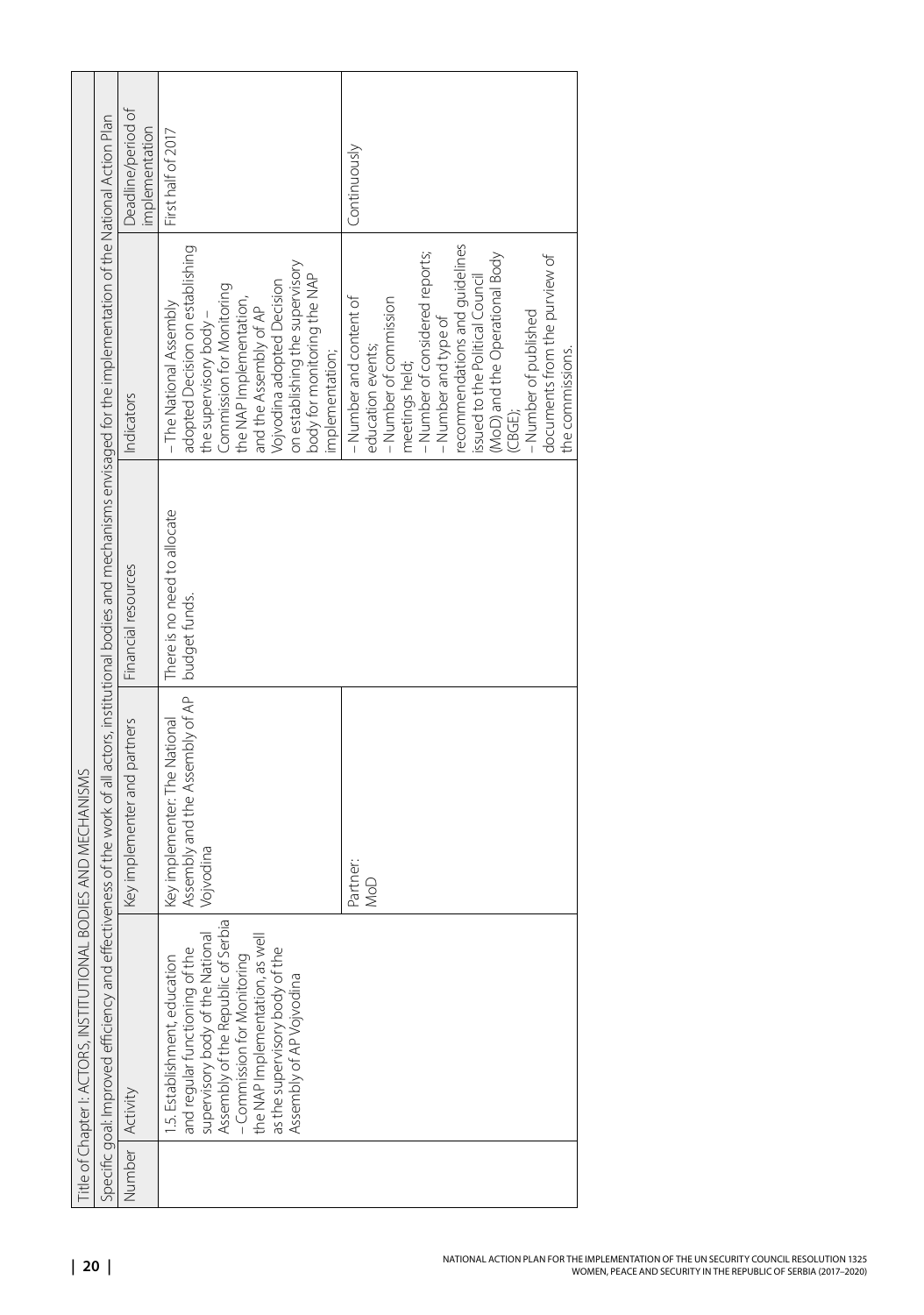|        | Specific goal: Improved efficiency and                                                                                                                                                                           | effectiveness of the work of all actors, institutional bodies and mechanisms envisaged for the implementation of the National Action Plan |                                                                                                                                                                                                                                 |                                                                                                                                                                                                                                                                                                                                                                                                                                                                                                                     |                                      |
|--------|------------------------------------------------------------------------------------------------------------------------------------------------------------------------------------------------------------------|-------------------------------------------------------------------------------------------------------------------------------------------|---------------------------------------------------------------------------------------------------------------------------------------------------------------------------------------------------------------------------------|---------------------------------------------------------------------------------------------------------------------------------------------------------------------------------------------------------------------------------------------------------------------------------------------------------------------------------------------------------------------------------------------------------------------------------------------------------------------------------------------------------------------|--------------------------------------|
| Number | Activity                                                                                                                                                                                                         | Key implementer and partners                                                                                                              | Financial resources                                                                                                                                                                                                             | Indicators                                                                                                                                                                                                                                                                                                                                                                                                                                                                                                          | Deadline/period of<br>implementation |
|        | 1.6. Establishment and regular<br>Implementation Advisor and<br>his or her alignment with the<br>administration and local self-<br>function of Gender Equality<br>Coordinators in public<br>operation of the NAP | Bodies of public administration<br>security system (MoD, Mol, BIA,<br>MoF CA, MoJ DECS and MFA)<br>Key implementer:<br>in the             | the annual amount of RSD 20,000,<br>budget funds of the MoJ DECS in<br>Budget funds of the MoD in the<br>budget funds of the Molin the<br>annual amount of RSD 30,000,<br>annual amount of RSD 15,000,<br>budget funds of other | description of employees in public<br>adopted and included in the job<br>of NAP Implementation Advisor<br>authority on the appointment<br>- Decision of the competent<br>administration and local self-<br>government bodies;                                                                                                                                                                                                                                                                                       | First half of 2017                   |
|        | field<br>in strategic documents in the<br>government bodies, as a<br>mechanism envisaged<br>of gender equality <sup>7</sup>                                                                                      | Operational Body (CBGE), Office<br>Human and Minority Rights,<br>local self-government units,<br>Partners:<br>SCTM<br>$\overline{6}$      | in accordance with the projections<br>the security system and budget<br>funds of local self-governments<br>and possibilities and within the<br>public administration bodies in<br>limits established by the MoF.                | - Effects of coordinated activities<br>meetings held with the Ministry/<br>- Number of recommendations/<br>-The Activity Plan (including<br>administration body, drafted<br>- Number of training events,<br>coordination meetings with<br>- Number and regularity of<br>Director for the purpose of<br>in fulfilling both functions.<br>outcomes) adopted and<br>guidelines in the public<br>for the purpose of NAP<br>consultations and<br>"persons of trust";<br>implementation;<br>implemented;<br>consultation; | Continuously                         |
|        | 7 It is desirable for the NAP Implementation Advisor,                                                                                                                                                            |                                                                                                                                           | as a person who performs also the role of Gender Equality Coordinator, to have a university degree because of the complexity of job                                                                                             |                                                                                                                                                                                                                                                                                                                                                                                                                                                                                                                     |                                      |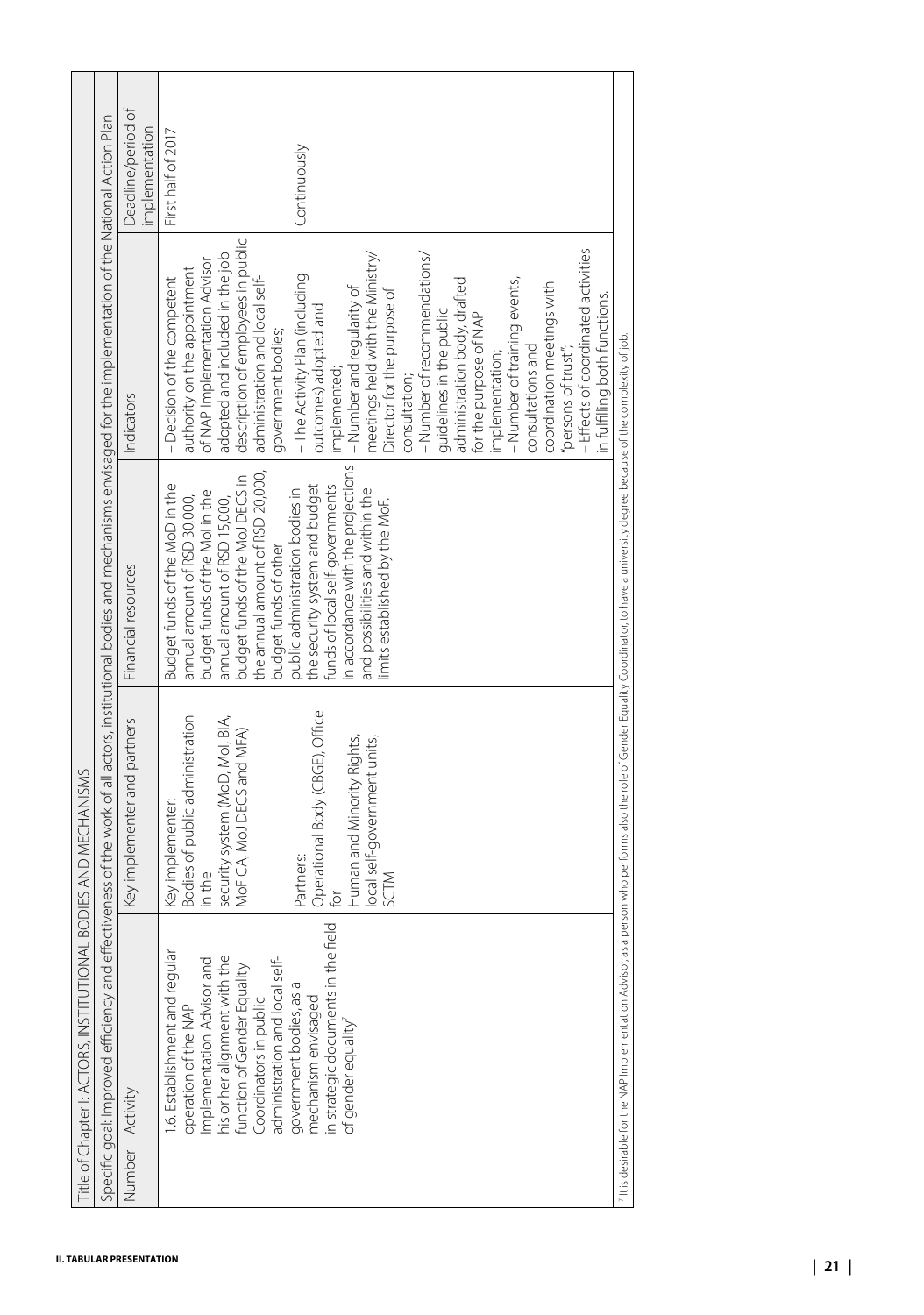|                 | Title of Chapter I: ACTORS, INSTITUTIONAL BODIES AND MECHANISMS                                                                                         |                                                                                                                                                                                                                                                                                                                                                                                                                                                 |                                                                                                                                                                                  |                                                                                                                                                                                                                                                                                                          |                                      |
|-----------------|---------------------------------------------------------------------------------------------------------------------------------------------------------|-------------------------------------------------------------------------------------------------------------------------------------------------------------------------------------------------------------------------------------------------------------------------------------------------------------------------------------------------------------------------------------------------------------------------------------------------|----------------------------------------------------------------------------------------------------------------------------------------------------------------------------------|----------------------------------------------------------------------------------------------------------------------------------------------------------------------------------------------------------------------------------------------------------------------------------------------------------|--------------------------------------|
|                 |                                                                                                                                                         |                                                                                                                                                                                                                                                                                                                                                                                                                                                 | Specific goal: Improved efficiency and effectiveness of the work of all actors, institutional bodies and mechanisms envisaged for the implementation of the National Action Plan |                                                                                                                                                                                                                                                                                                          |                                      |
| Number Activity |                                                                                                                                                         | Key implementer and partners                                                                                                                                                                                                                                                                                                                                                                                                                    | Financial resources                                                                                                                                                              | Indicators                                                                                                                                                                                                                                                                                               | Deadline/period of<br>implementation |
|                 | the functional competence<br>of "persons of trust" in<br>the bodies of public<br>I.7. Establishing                                                      | The Operational Body (CBGE)<br>Key implementer:                                                                                                                                                                                                                                                                                                                                                                                                 | Funds in the amount of RSD<br>2,500,000.00 provided from<br>donations.                                                                                                           | elected "persons of trust" for a<br>- Established mechanism of<br>term of five years;                                                                                                                                                                                                                    | First half of 2017                   |
|                 | administration in the security<br>system                                                                                                                | MoF CA, MoJ DECS and MFA), NAP<br>Bodies of public administration<br>Human Resource Management<br>and psychological services and<br>security system (MoD, MoI, BIA,<br>Implementation Advisors, legal<br>Partners:<br>Service<br>in the                                                                                                                                                                                                         |                                                                                                                                                                                  | discrimination, sexual violence and<br>- Number of procedures initiated<br>- Number of complaints filed by<br>- Number of cases in which the<br>employees have addressed the<br>upon employees' complaints.<br>"persons of trust" for gender<br>gender-based violence;<br>employees;                     | Continuously                         |
|                 | organisations, academia and<br>other actors involved in the<br>implementation of the NAP<br>1.8. Engaging and building<br>the capacity of civil society | OCCS, CSO, academic community<br>the Commissioner for Protection<br>Inclusion and Poverty Reduction<br>Equality and other institutional<br>(MoESTD), in cooperation with<br>The Operational Body (CBGE)<br>Technological Development<br>bodies and mechanisms for<br>and the media, the Ministry<br>gender equality, the Social<br>of Education, Science and<br><b>Team and international</b><br>Key implementer:<br>organisations<br>Partners: | 5,500,000.00 will be provided by<br>Funds in the amount of RSD<br>donors.                                                                                                        | - Number of considered, accepted<br>and refused civil society initiatives<br>related to the implementation of<br>competition for monitoring the<br>implementation of the NAP;<br>implementation of the NAP;<br>- The existence of a public<br>and programmes for the<br>- Number of projects<br>the NAP. |                                      |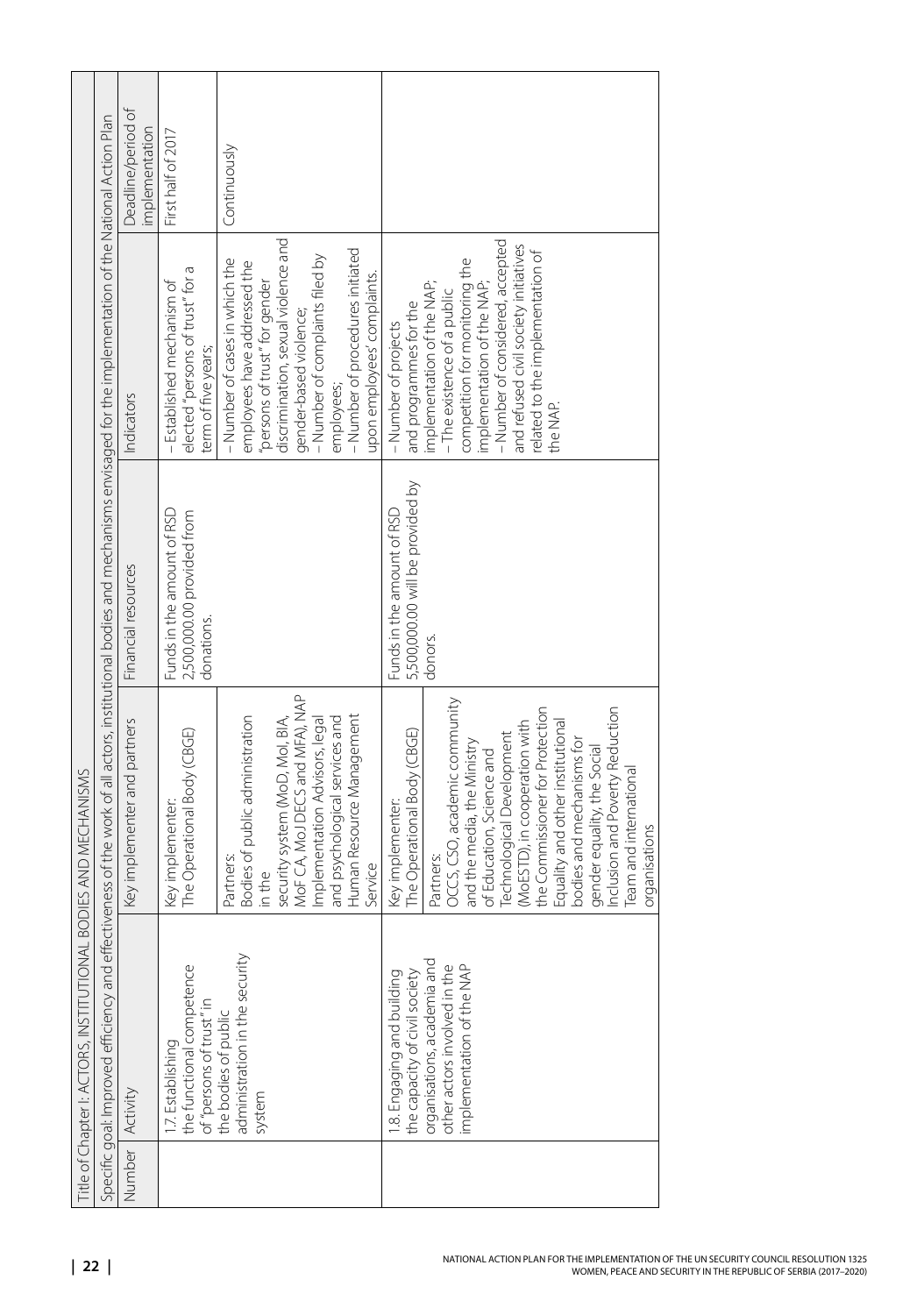| Number | Specific goal: Improved efficiency and                      |                                                                                                                                                                                                      |                                                      | effectiveness of the work of all actors, institutional bodies and mechanisms envisaged for the implementation of the National Action Plan                                                                                                                                                                                                                                                                                                                                                             |                                          |
|--------|-------------------------------------------------------------|------------------------------------------------------------------------------------------------------------------------------------------------------------------------------------------------------|------------------------------------------------------|-------------------------------------------------------------------------------------------------------------------------------------------------------------------------------------------------------------------------------------------------------------------------------------------------------------------------------------------------------------------------------------------------------------------------------------------------------------------------------------------------------|------------------------------------------|
|        | Activity                                                    | Key implementer and partners                                                                                                                                                                         | Financial resources                                  | Indicators                                                                                                                                                                                                                                                                                                                                                                                                                                                                                            | Deadline/period of<br>implementation     |
|        | security of women in society<br>1.9. Conducting research on | The Political Council (MoD)<br>Key implementer:                                                                                                                                                      | possibilities, donor funds<br>According to needs and | representative sample on the basis<br>-Conducted research on the                                                                                                                                                                                                                                                                                                                                                                                                                                      | Initial research - by the<br>end of 2017 |
|        |                                                             | Secretariat of the Government<br>cooperation with international<br>to Serbia and others), General<br>Operational Body, academic<br>organisations (OSCE Mission<br>community and CSO, in<br>Partners: |                                                      | campaigns on women, peace and<br>items of media coverage on NAP<br>informing the public on the NAP<br>- Number and results of media<br>overview of the value-oriented<br>- Number and content of the<br>-Number and content of the<br>- Percentage and descriptive<br>women, peace and security;<br>women, peace and security;<br>items of media coverage on<br>items of media coverage on<br>- Designing of website for<br>of public competition;<br>implementation;<br>implementation.<br>security; | Continuously                             |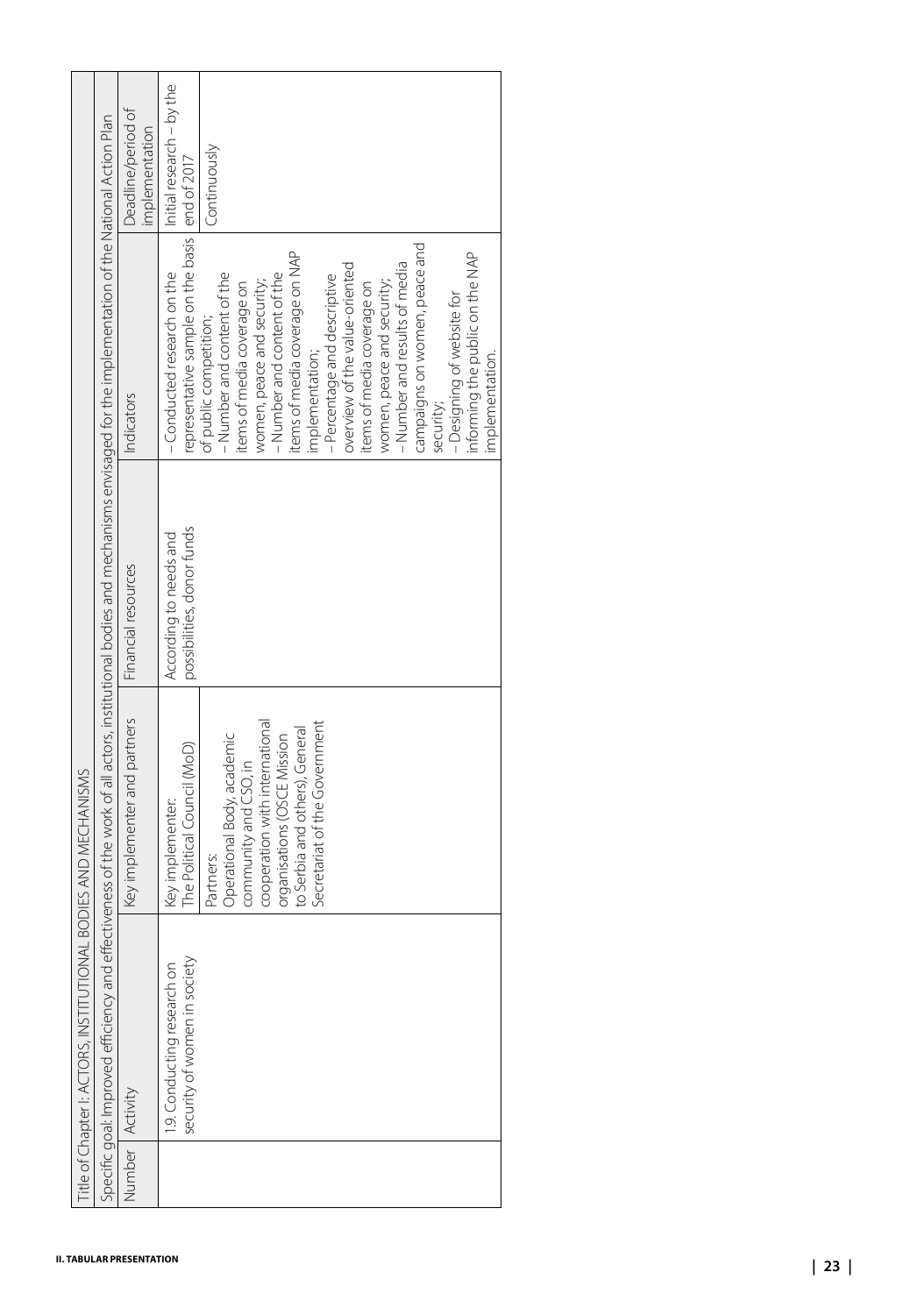|                                 |                                                                                                                                                                           | Deadline/period of<br>implementation | By the end of 2017                                                                                                                                                                                                                                                                               | Continuously                                                                                                                                                                                                                                                                                                                                                                                                                                                                                                                                                                                                                                                                                                                                |
|---------------------------------|---------------------------------------------------------------------------------------------------------------------------------------------------------------------------|--------------------------------------|--------------------------------------------------------------------------------------------------------------------------------------------------------------------------------------------------------------------------------------------------------------------------------------------------|---------------------------------------------------------------------------------------------------------------------------------------------------------------------------------------------------------------------------------------------------------------------------------------------------------------------------------------------------------------------------------------------------------------------------------------------------------------------------------------------------------------------------------------------------------------------------------------------------------------------------------------------------------------------------------------------------------------------------------------------|
|                                 | Specific goal: Developed preventive mechanisms to increase the security of women in peace, conflict and post-conflict rehabilitation of society in the country and abroad | Indicators                           | issued recommendations for the<br>improvement or drafting of new<br>field of security, particularly the<br>parts related to prevention and<br>documents in accordance with<br>- Conducted gender analysis<br>regulatory documents in the<br>of political, strategic and<br>European regulations  | - Number of CSO that participated<br>activities in the field of the security<br>suggestions provided by CSO and<br>- Adopted Strategy for Protection<br>activities contained in the reports<br>- Number of CSO representatives<br>held in the field of policies of the<br>incorporated in public policies in<br>in the field of public policies and<br>Groups for drafting regulations<br>activities related to preventive<br>security of women in society;<br>- Number of comments and<br>- Number of public debates<br>as members of the Working<br>- Number of measures and<br>- Number of measures and<br>of competent institutions.<br>of Women from Violence;<br>security of women;<br>in public debates;<br>of women;<br>this field; |
|                                 |                                                                                                                                                                           | Financial resources                  | possibilities and within the limits<br>Budget funds of the MoD in the<br>budget funds of the Molin the<br>annual amount of RSD 20,000,<br>security system in accordance<br>annual amount of RSD 10,000<br>administration bodies in the<br>and budget funds of public<br>with the projections and | established by the MoF.                                                                                                                                                                                                                                                                                                                                                                                                                                                                                                                                                                                                                                                                                                                     |
|                                 |                                                                                                                                                                           | Key implementer and partners         | Public administration bodies in the<br>security system (MoD, MoI, BIA,<br>MoF CA, MoJ DECS and MFA)<br>Key implementers:                                                                                                                                                                         | gender equality at all levels and<br>Rights, in cooperation with the<br>Office for Human and Minority<br>The National Security Council;<br>with Civil Society (OCCS); the<br>Commissioner for Protection<br>other actors involved in NAP<br>bodies and mechanisms for<br>of Equality and institutional<br>the Office for Cooperation<br>implementations and CSO<br>Partners:                                                                                                                                                                                                                                                                                                                                                                |
| Title of Chapter II: PREVENTION |                                                                                                                                                                           |                                      | enhancing the security of women<br>framework and public policies for<br>2.1. Improving of regulatory<br>in society                                                                                                                                                                               |                                                                                                                                                                                                                                                                                                                                                                                                                                                                                                                                                                                                                                                                                                                                             |
|                                 |                                                                                                                                                                           | Number Activity                      | N                                                                                                                                                                                                                                                                                                |                                                                                                                                                                                                                                                                                                                                                                                                                                                                                                                                                                                                                                                                                                                                             |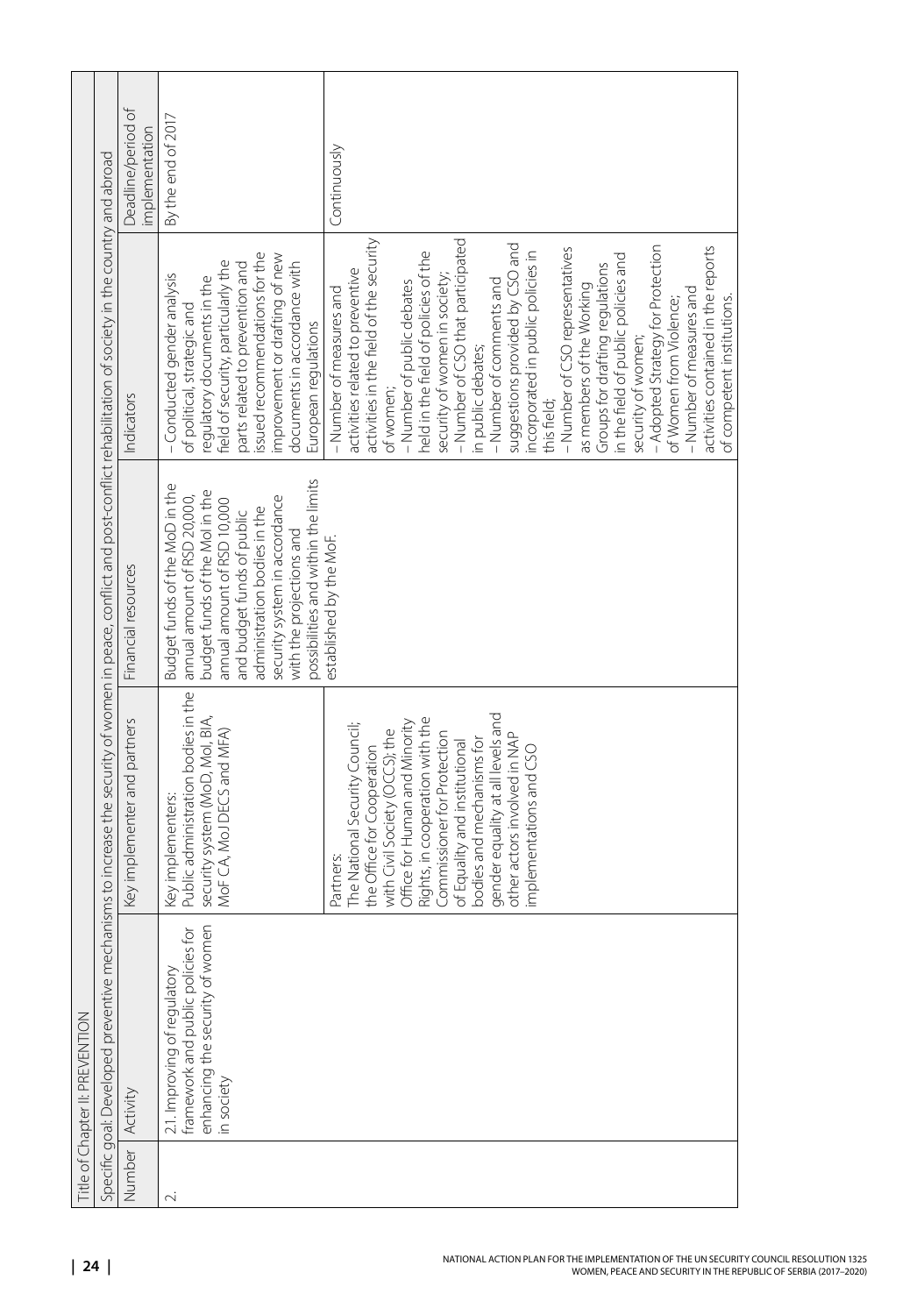|        |                                                                                                                                                                         | Specific goal: Developed preventive mechanisms to increase the security of women in peace, conflict and post-conflict rehabilitation of society in the country and abroad                                                                                                                                                                                                                                                                                                                                                                                                                                         |                                                                                                                                                         |                                                                                                                                                       |                                      |
|--------|-------------------------------------------------------------------------------------------------------------------------------------------------------------------------|-------------------------------------------------------------------------------------------------------------------------------------------------------------------------------------------------------------------------------------------------------------------------------------------------------------------------------------------------------------------------------------------------------------------------------------------------------------------------------------------------------------------------------------------------------------------------------------------------------------------|---------------------------------------------------------------------------------------------------------------------------------------------------------|-------------------------------------------------------------------------------------------------------------------------------------------------------|--------------------------------------|
| Number | Activity                                                                                                                                                                | Key implementer and partners                                                                                                                                                                                                                                                                                                                                                                                                                                                                                                                                                                                      | Financial resources                                                                                                                                     | Indicators                                                                                                                                            | Deadline/period of<br>implementation |
|        | 2.2. Incorporation of measures<br>that support specific security<br>local communities, particular<br>needs of women and girls in                                        | Poverty Reduction Team of the<br>The Social Inclusion and<br>Key implementer:<br>Government                                                                                                                                                                                                                                                                                                                                                                                                                                                                                                                       | possibilities and within the limits<br>public resources in accordance<br>Budget funds of the users of<br>with the projections and                       | - Number and type of measures<br>incorporated into preventive<br>- Number of women from<br>activities;                                                | Second half of 2018                  |
|        | pue<br>from multiply discriminated <sup>8</sup><br>vulnerable groups <sup>9</sup>                                                                                       | bodies and mechanisms for NAP<br>The Operational Body (CBGE), in<br>implementation, CSO and other<br>cooperation with institutional<br>Partners:<br>partners                                                                                                                                                                                                                                                                                                                                                                                                                                                      | If necessary and possible, donor<br>funds should also be used.<br>established by the MoF.                                                               | measures established through<br>multiply discriminated groups<br>who are beneficiaries of the<br>- Number of incorporated<br>evaluation.<br>measures; |                                      |
|        |                                                                                                                                                                         | Marginalised groups of women: women from minority groups, women with disabilities, elderly women, girls, refugee and displaced women, migrant women, women, in ing in poverty, especially in rural and isolated communities, w<br>in insttutions or in detention, women with psychologically changed behaviour, women of different sexual orientation, women carolical medicaments, women returnees and other. (The General Protocol for Action<br>and Cooperation of Institutions, Bodies and Organisations in the Situations of Violence against Women within the Family and in Intimate Partner Relationship.) |                                                                                                                                                         |                                                                                                                                                       |                                      |
|        |                                                                                                                                                                         | <sup>9</sup> The term "vulnerable group" refers to the part of population that has some special characteristics or is in a situation for which this population is exposed to a higher risk of discrimination and discriminationy treatm                                                                                                                                                                                                                                                                                                                                                                           |                                                                                                                                                         |                                                                                                                                                       |                                      |
|        | sensitive training courses as part of<br>ion<br>civil defence and civil protect<br>implementation of gender-<br>population for the purpose<br>2.3. Preparation and<br>ď | Training Centre and other public<br>security system (MoD, Mol, BIA,<br>MoF CA, MoJ DECS and MFA)<br>administration bodies in the<br>Mol - National Emergency<br>Key implementer:                                                                                                                                                                                                                                                                                                                                                                                                                                  | and possibilities and within the<br>Budget funds of the Ministry of<br>Interior in accordance with the<br>limits established by the MoF.<br>projections | mainstreaming of training<br>- The level of gender<br>programmes;                                                                                     | Second half of 2018                  |
|        | ℧<br>improving actions in crisis an<br>emergency situations                                                                                                             | mechanisms for gender equality at<br>Security Councils in local self-<br>governments, in cooperation<br>with institutional bodies and<br>management committees;<br>all levels, SCTM and CSO<br>Crisis and emergency<br>Partners:                                                                                                                                                                                                                                                                                                                                                                                  |                                                                                                                                                         | - Number and type of undertaken<br>and types of delivered gender-<br>- Number of trainees by sex<br>sensitive training courses;<br>measures.          | Continuously                         |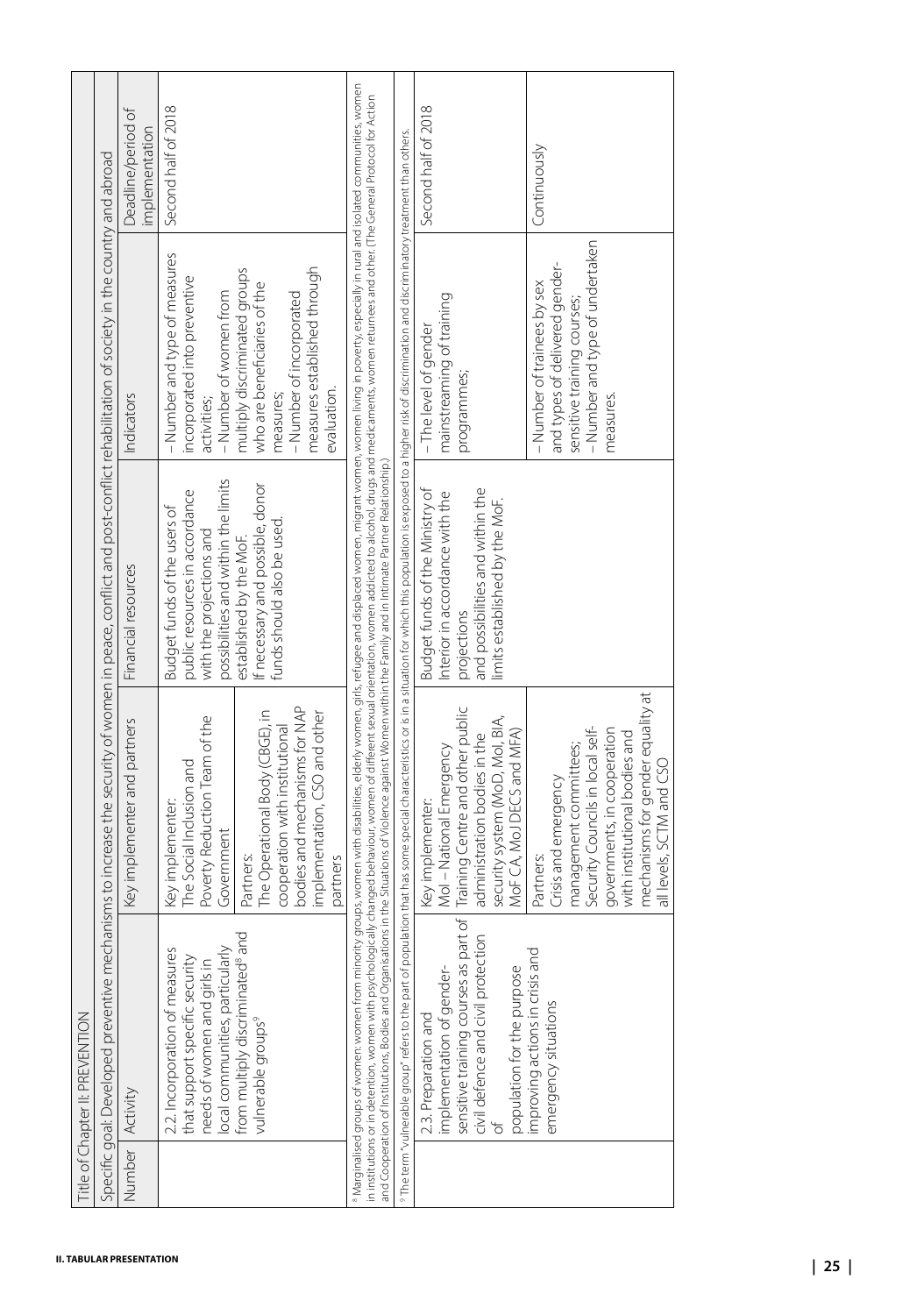| Title of Chapter II: PREVENTION                                                                                                                                               |                                                                                                                                                                                                                                                                                                                            |                                                                    |                                                                                                                                                                                                                                                                                                                    |                                      |
|-------------------------------------------------------------------------------------------------------------------------------------------------------------------------------|----------------------------------------------------------------------------------------------------------------------------------------------------------------------------------------------------------------------------------------------------------------------------------------------------------------------------|--------------------------------------------------------------------|--------------------------------------------------------------------------------------------------------------------------------------------------------------------------------------------------------------------------------------------------------------------------------------------------------------------|--------------------------------------|
|                                                                                                                                                                               | Specific goal: Developed preventive mechanisms to increase the security of women in peace, conflict and post-conflict rehabilitation of society in the country and abroad                                                                                                                                                  |                                                                    |                                                                                                                                                                                                                                                                                                                    |                                      |
| Number Activity                                                                                                                                                               | Key implementer and partners                                                                                                                                                                                                                                                                                               | Financial resources                                                | Indicators                                                                                                                                                                                                                                                                                                         | Deadline/period of<br>implementation |
| dialogue between Belgrade and<br>the<br>nformation process and in the<br>2.4. The incorporation of the<br>gender perspective and the<br>nclusion of more women in<br>Priština | self-government bodies, academic<br>community, CSO and the media<br>Office for Kosovo and Metohija<br>Public administration and local<br>Key implementers:<br>and CORD <sup>10</sup><br>Partners:                                                                                                                          | There is no need to allocate<br>budget funds.                      | - Existence of gender perspective<br>initiatives included in the dialogue<br>in the dialogue between Belgrade<br>- Number of women included in<br>management positions within<br>-Number of supported CSO<br>the dialogue with Priština;<br>-Number of women in<br>delegations;<br>and Priština;<br>with Priština. | Continuously                         |
|                                                                                                                                                                               | <sup>10</sup> The abbreviation CORD refers to the Office for the Coordination of Affairs in the Process of Negotiation with the Provisional Institutions of Local Self-Government in Pristina.                                                                                                                             |                                                                    |                                                                                                                                                                                                                                                                                                                    |                                      |
| iict<br>active role of women in conf<br>initiatives that promote the<br>2.5. Supporting advocacy<br>prevention                                                                | with other entities involved in the<br>implementation of the National<br>Public administration and local<br>cooperation with other public<br>and media services, as well as<br>Action Plan and international<br>The Political Council (MoD)<br>self-government bodies in<br>Key implementer:<br>organisations<br>Partners: | with the needs and possibilities.<br>Use donor funds in accordance | implemented advocacy initiatives;<br>women in conflict prevention.<br>promoting the active role of<br>- Number of media reports<br>-Number of supported and                                                                                                                                                        | Continuously                         |
|                                                                                                                                                                               |                                                                                                                                                                                                                                                                                                                            |                                                                    |                                                                                                                                                                                                                                                                                                                    |                                      |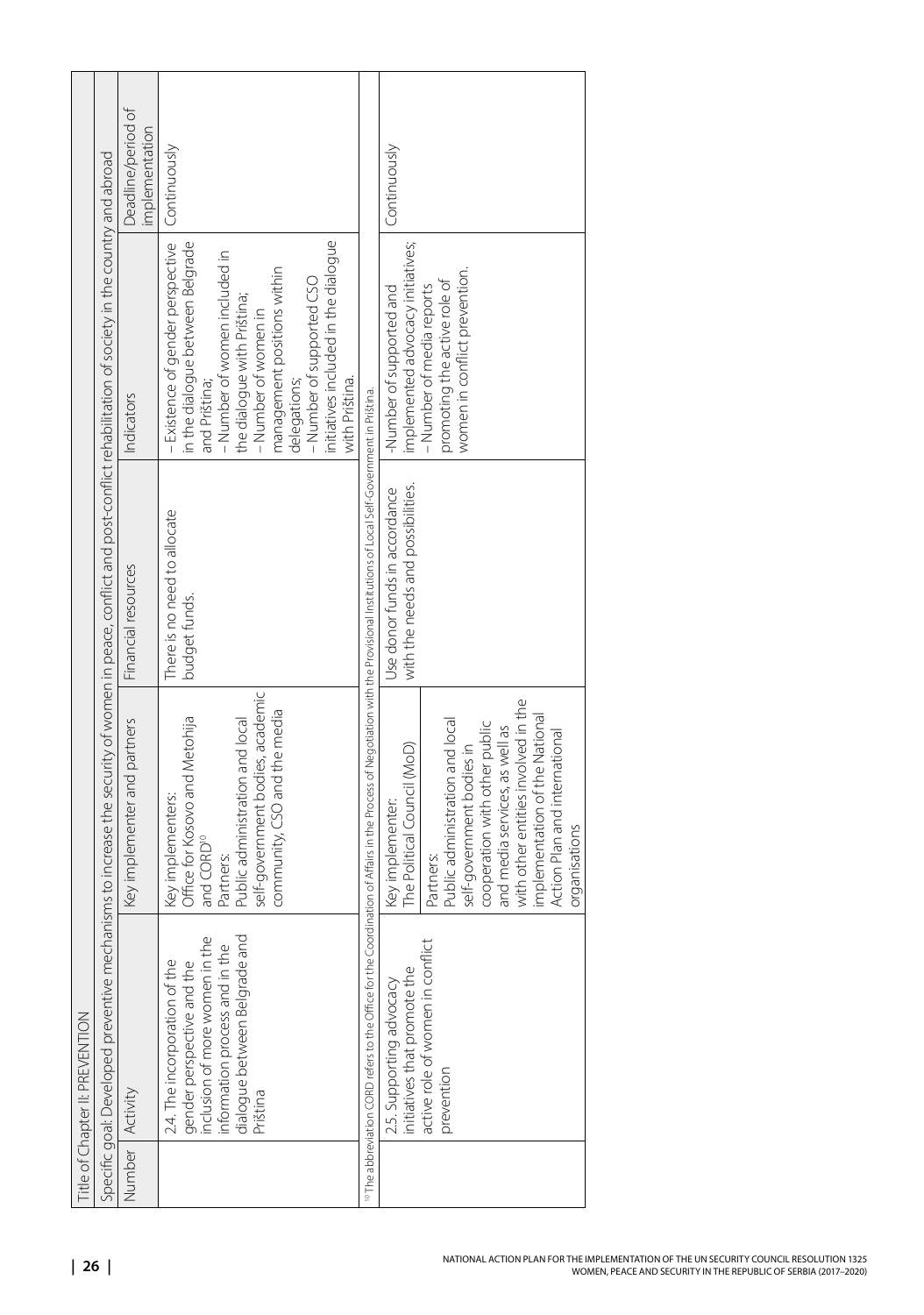|        | Specific goal: Developed preventive mechanisms to increase the security of women in peace, conflict and post-conflict rehabilitation of society in the country and abroad                                                    |                                                                                                                                                                                                                                                                                                                                                                              |                                                                                                                                        |                                                                                                                                                                                                                                                                                                                                                                                                                                                                                                                                                                                                                       |                                      |
|--------|------------------------------------------------------------------------------------------------------------------------------------------------------------------------------------------------------------------------------|------------------------------------------------------------------------------------------------------------------------------------------------------------------------------------------------------------------------------------------------------------------------------------------------------------------------------------------------------------------------------|----------------------------------------------------------------------------------------------------------------------------------------|-----------------------------------------------------------------------------------------------------------------------------------------------------------------------------------------------------------------------------------------------------------------------------------------------------------------------------------------------------------------------------------------------------------------------------------------------------------------------------------------------------------------------------------------------------------------------------------------------------------------------|--------------------------------------|
| Number | Activity                                                                                                                                                                                                                     | Key implementer and partners                                                                                                                                                                                                                                                                                                                                                 | Financial resources                                                                                                                    | Indicators                                                                                                                                                                                                                                                                                                                                                                                                                                                                                                                                                                                                            | Deadline/period of<br>implementation |
|        | training in mediation, negotiation<br>and informal forms of education,<br>2.6. Providing support to formal<br>and consensus building for the<br>issues of security and peace<br>and information about and                    | The Ministry of Education, Science<br>and Metohija, in cooperation with<br>and Technological Development<br>Institute for the Advancement of<br>Education; the Office for Kosovo<br>the academic community, CSO<br>Sports; the Ministry of Culture<br>and Information (MoCI); the<br>The Ministry of Youth and<br>Key implementer:<br>and the media<br>(MoESTD)<br>Partners: | accordance with the projections<br>Budget funds of the MoESTD in<br>and possibilities and within the<br>limits established by the MoF. | - Number of co-financed projects<br>the cross-curricular competencies<br>and teaching contents promoting<br>consensus building for the issues<br>negotiation and the importance<br>programmes aimed at acquiring<br>of teamwork in accordance with<br>- Number and type of curricula<br>(Civic Education, extracurricular<br>the knowledge of mediation,<br>content in the field of public<br>information on the topics of<br>for the production of media<br>mediation, negotiation and<br>- Number of financed and<br>knowledge and skills for<br>implemented training<br>security and peace;<br>school activities); | Continuously                         |
|        | textbooks containing the content<br>related to the implementation of<br>2.7. Accreditation of professional<br>development programme for<br>employees in the education<br>system and accreditation of<br>UNSC Resolution 1325 | Academic community in with<br>MoESTD, the Institute for the<br>public administration bodies<br>Advancement of Education<br>Key implementers:<br>Partners:                                                                                                                                                                                                                    | accordance with the projections<br>Budget funds of the MoESTD in<br>and possibilities and within the<br>limits established by the MoF. | programmes in the field of gender<br>Institute for the Advancement of<br>equality in the Catalogue of the<br>- Number of newly approved<br>textbooks containing gender<br>acquiring negotiation skills,<br>- Number of implemented<br>sensitive topics, topics for<br>accredited programmes;<br>- Number of accredited<br>of security and peace.<br>security and peace.<br>Education;                                                                                                                                                                                                                                 | Continuously                         |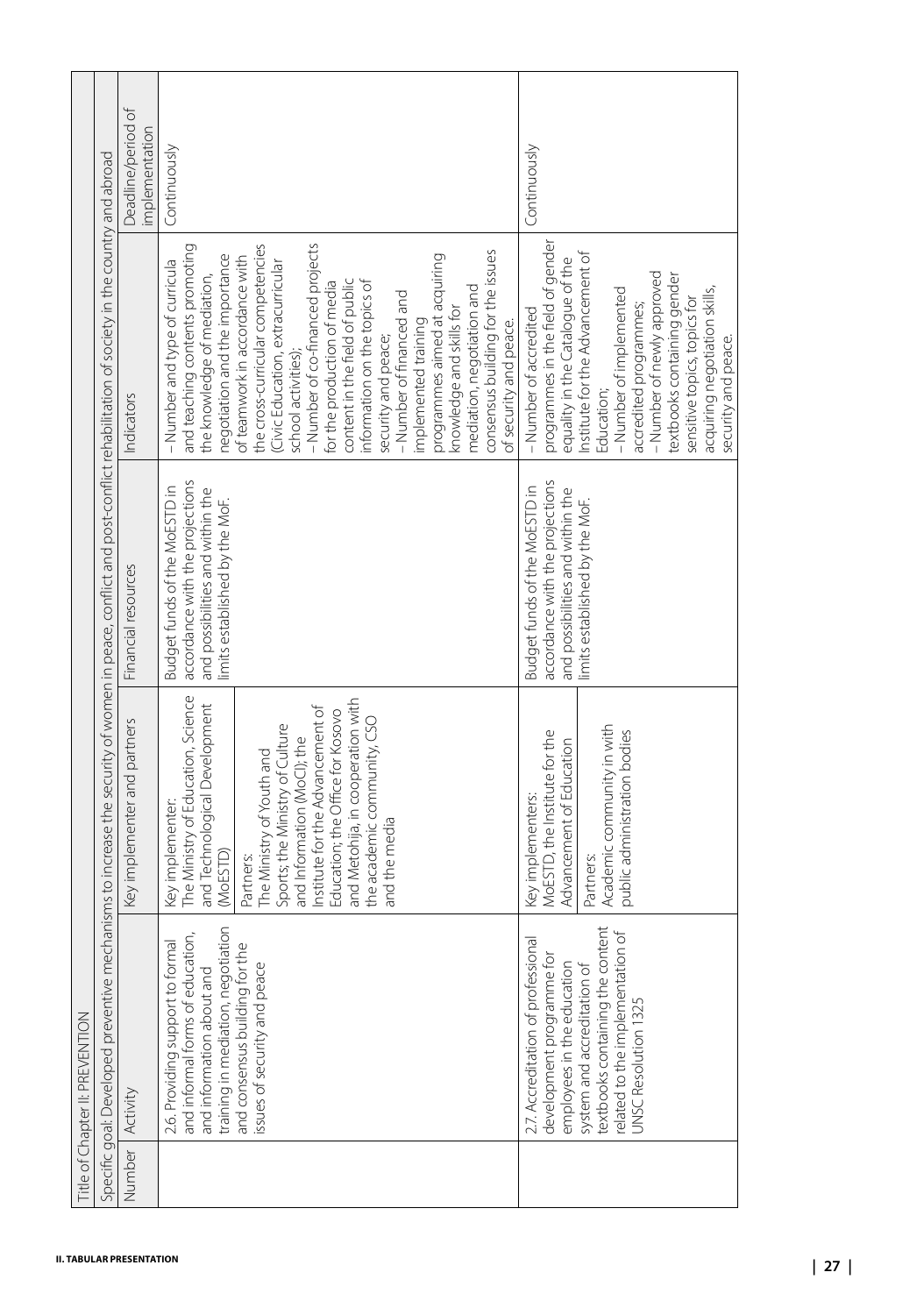| Title of Chapter II: PREVENTION                                                                                                                                           |                                                                                                                                                                                                                                                                                                                                                                                              |                                                                                                                                                                                                |                                                                                                                                                                                                                                |                                      |
|---------------------------------------------------------------------------------------------------------------------------------------------------------------------------|----------------------------------------------------------------------------------------------------------------------------------------------------------------------------------------------------------------------------------------------------------------------------------------------------------------------------------------------------------------------------------------------|------------------------------------------------------------------------------------------------------------------------------------------------------------------------------------------------|--------------------------------------------------------------------------------------------------------------------------------------------------------------------------------------------------------------------------------|--------------------------------------|
| Specific goal: Developed preventive mechanisms to increase the security of women in peace, conflict and post-conflict rehabilitation of society in the country and abroad |                                                                                                                                                                                                                                                                                                                                                                                              |                                                                                                                                                                                                |                                                                                                                                                                                                                                |                                      |
| Number Activity                                                                                                                                                           | Key implementer and partners                                                                                                                                                                                                                                                                                                                                                                 | Financial resources                                                                                                                                                                            | Indicators                                                                                                                                                                                                                     | Deadline/period of<br>implementation |
| 2.8. Incorporation of activities that<br>support security needs of women                                                                                                  | Key implementer:<br>Mol                                                                                                                                                                                                                                                                                                                                                                      | governments in accordance with<br>Budget funds of local self-                                                                                                                                  | - Number and type of measures<br>incorporated;                                                                                                                                                                                 | Second half of 2017                  |
| and girls, primarily from multiply<br>groups, within the framework of<br>discriminated and vulnerable<br>Police Strategic Plan                                            | Local self-government units, CSO<br>Partners:                                                                                                                                                                                                                                                                                                                                                | the projections and possibilities, as<br>determined by the MoF.                                                                                                                                | framework of Community Policing<br>measures and activities within the<br>- Number and type of activities<br>- Number of women and girls<br>- Evaluation of implemented<br>covered by these measures;<br>performed;<br>concept. | Continuously                         |
| women's initiatives for establishing<br>and mediation by supporting local<br>early<br>warning, information, dialogue<br>2.9. Building mechanisms for                      | Equality Councils at the level of<br>Security Councils and Gender<br>local self-governments<br>Key implementers:                                                                                                                                                                                                                                                                             | the projections and possibilities, as<br>governments in accordance with<br>Budget funds of local self-<br>determined by the MoF.                                                               | - Number and content of<br>performed activities;                                                                                                                                                                               | Second half of 2017                  |
| dialogue and non-violent conflict<br>resolution                                                                                                                           | Police Directorates in local self-<br>management committees and<br>cooperation with SCTM, crisis<br>governments and CBGE, in<br>Partners:<br>SO                                                                                                                                                                                                                                              | If necessary and possible, donor<br>funds should also be used                                                                                                                                  | warning mechanisms at the local<br>-Number of women involved in<br>the implementation of activities;<br>- Number of developed early<br>level.                                                                                  | Continuously                         |
| 2.10. Support to the production<br>of media contents in the field<br>of public information on the<br>importance of prevention of<br>violence against women                | involved in NAP implementation<br>Commissioner for Protection of<br>Equality and other institutional<br>Office of the Government and<br>Partners: The Media Relations<br>Operational Body (CBGE), the<br>bodies and gender equality<br>The Ministry of Culture and<br>cooperation with all actors<br>mechanisms at all levels in<br>Information (MoCI)<br>Key implementers:<br>and the media | annual amount of RSD 900,000.00<br>Budget funds of the MoClin the<br>If necessary and possible, donor<br>in accordance with the limits<br>funds should also be used<br>established by the MoF. | - Total number, content and focus<br>published reports in print media.<br>broadcast items in electronic<br>of published media items;<br>- Number and content of<br>- Number and content of<br>media;                           | Continuously                         |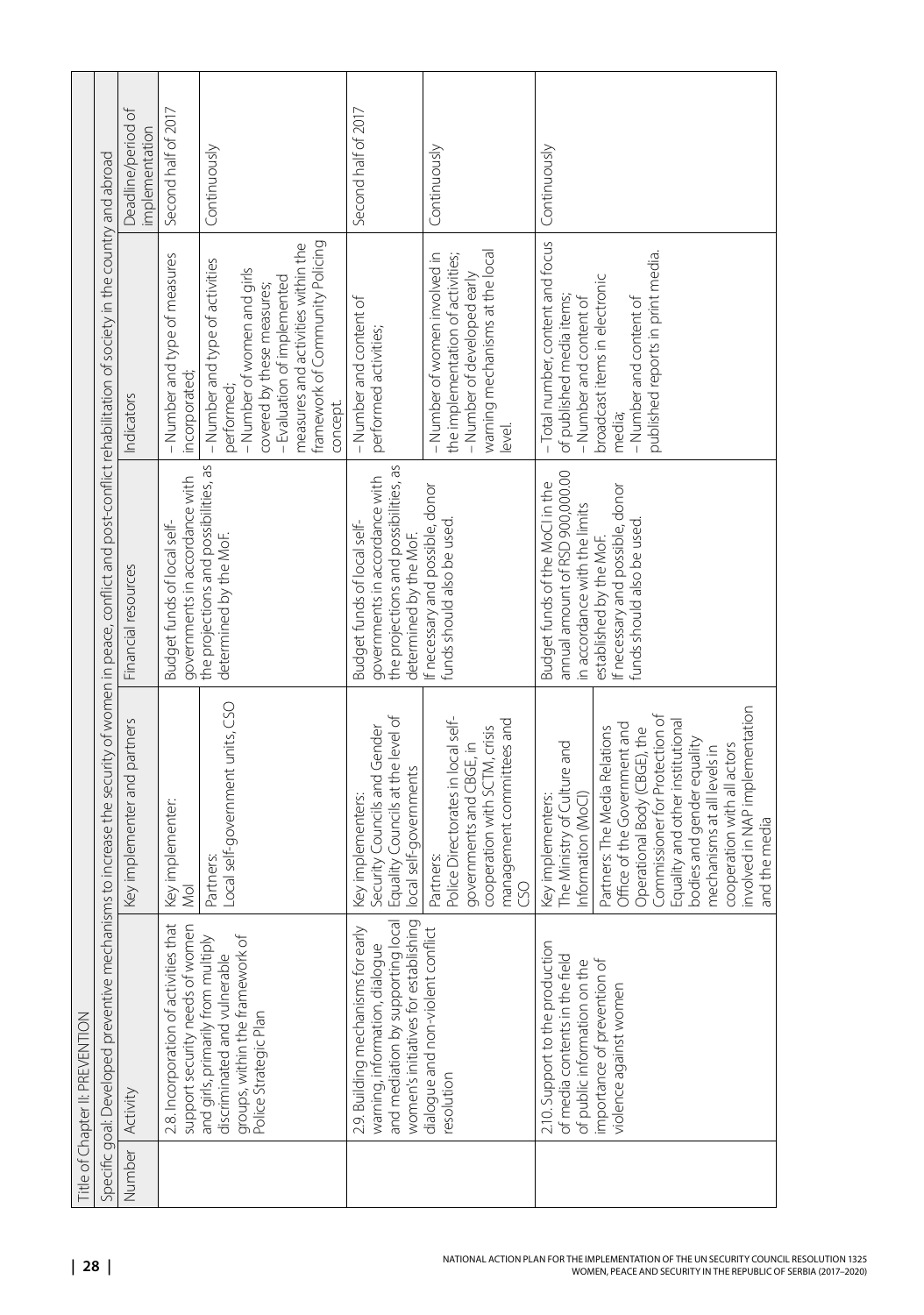|        | Specific goal: Increased representation,                                                                                                                          |                                                                                                                                                                                                                                                                         | inclusion and decision-making of women in all the processes related to the preservation of peace and security                                                                                   |                                                                                                                                                                                                                                                             |                                      |
|--------|-------------------------------------------------------------------------------------------------------------------------------------------------------------------|-------------------------------------------------------------------------------------------------------------------------------------------------------------------------------------------------------------------------------------------------------------------------|-------------------------------------------------------------------------------------------------------------------------------------------------------------------------------------------------|-------------------------------------------------------------------------------------------------------------------------------------------------------------------------------------------------------------------------------------------------------------|--------------------------------------|
| Number | Activity                                                                                                                                                          | Key implementer and partners                                                                                                                                                                                                                                            | Financial resources                                                                                                                                                                             | Indicators                                                                                                                                                                                                                                                  | Deadline/period of<br>implementation |
| $\sim$ | ng the<br>provisions of anti-discrimination<br>ð<br>3.1. Harmonisation of relevan<br>security and defence includin<br>laws and by-laws in the field               | Public administration bodies in the<br>security system (MoD, MoI, BIA,<br>MoF CA, MoJ DECS and MFA)<br>Key implementer:                                                                                                                                                 | public administration bodies in<br>Budget funds of the MoJ DECS<br>in the annual amount of RSD<br>20,000 and budget funds of                                                                    | - Analysis of the harmonisation<br>of regulations with anti-<br>discriminatory norms;                                                                                                                                                                       | Second half of 2018                  |
|        | and balance between professional<br>recruitment, career development<br>employed in the security system<br>and private life of women<br>regulations related to the | Ministry of Labour, Employment,<br>Ministry of Justice (MoJ) and<br>Veteran and Social Affairs<br>(MLEVSA)<br>Partners:                                                                                                                                                 | the security system in accordance<br>possibilities and within the limits<br>with the projections and<br>established by the MoF.                                                                 | - Regulations harmonised with<br>anti-discriminatory norms.                                                                                                                                                                                                 | Continuously                         |
|        | 3.2. Improvement of the system<br>resources in the institutions of<br>and management of human<br>of planning, organisation                                        | Public administration bodies in the<br>security system (MoD, Mol, BIA,<br>MoF CA, MoJ DECS and MFA).<br>Key implementers:                                                                                                                                               | annual amount of RSD 25,000.00<br>Budget funds of the MoD in the<br>budget funds of the Molin the<br>annual amount of RSD 50,000,                                                               | - Share of women;                                                                                                                                                                                                                                           | Second half of 2018                  |
|        | representation and advancement<br>security system to ensure greater<br>of women                                                                                   | Government's Human Resources<br>Management Service, MLEVSA<br>and MoJ<br>Partners:                                                                                                                                                                                      | and budget funds of other public<br>possibilities and within the limits<br>security system in accordance<br>administration bodies in the<br>with the projections and<br>established by the MoF. | bodies of public administration in<br>-Number of women in decision-<br>making positions out of the total<br>- Existence of career guidance<br>number of employees in the<br>the security system;<br>plan for women.                                         | Continuously                         |
|        | 3.3. Creating equal opportunities<br>employment, career guidance<br>and advancement of women<br>in practice for education                                         | Public administration bodies in the<br>security system (MoD, Mol, BIA,<br>MoF CA, MoJ DECS and MFA)<br>Key implementers:                                                                                                                                                | There is no need to allocate<br>budget funds.                                                                                                                                                   | - Number and type of affirmative<br>measures;                                                                                                                                                                                                               | First half of 2018                   |
|        | tiply<br>groups) and men in the security<br>especially women from mult<br>discriminated and minority<br>system                                                    | educational institutions in the field<br>cooperation with Universities and<br>Partners: The Human Resource<br>Technological Development<br>Management Service of the<br>(MoESTD) and MLEVSA, in<br>of Education, Science and<br>Government; the Ministry<br>of security |                                                                                                                                                                                                 | - Number and type of regulations<br>governing equal opportunities;<br>operationalizing the policies of<br>-Percentage of women in<br>-Percentage of women in<br>management positions;<br>-Number of decisions<br>equal opportunities;<br>operational units. | Continuously                         |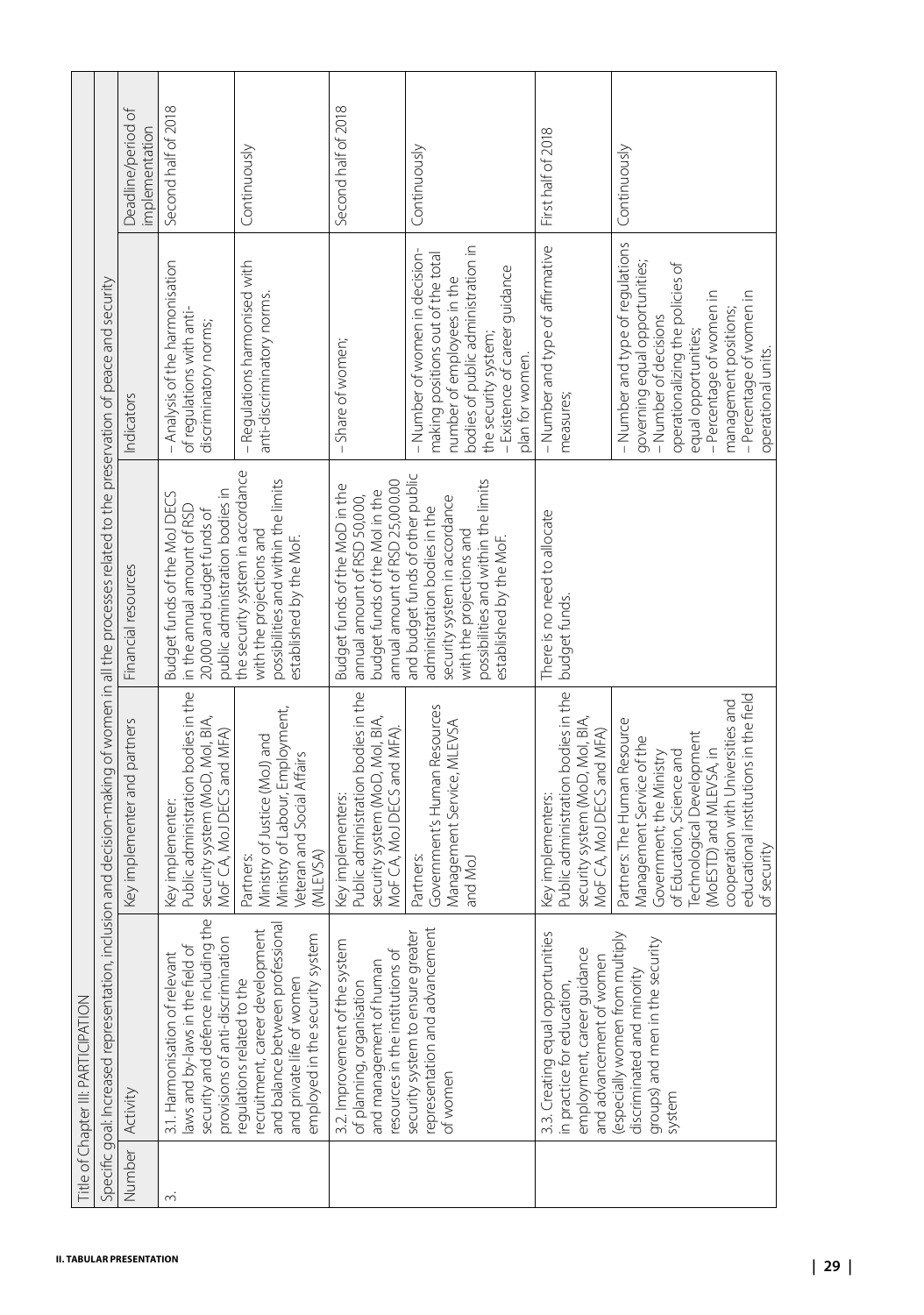|                 | <b>Title of Chapter III: PARTICIPATION</b>                                                                                                                                                                                                                                                |                                                                                                                                                                                                                                                                                                |                                                                                                                                                                                                                                                            |                                                                                                                                                                                                                                                                                                                                                  |                                      |
|-----------------|-------------------------------------------------------------------------------------------------------------------------------------------------------------------------------------------------------------------------------------------------------------------------------------------|------------------------------------------------------------------------------------------------------------------------------------------------------------------------------------------------------------------------------------------------------------------------------------------------|------------------------------------------------------------------------------------------------------------------------------------------------------------------------------------------------------------------------------------------------------------|--------------------------------------------------------------------------------------------------------------------------------------------------------------------------------------------------------------------------------------------------------------------------------------------------------------------------------------------------|--------------------------------------|
|                 | Specific goal: Increased representation,                                                                                                                                                                                                                                                  | inclusion and decision-making of women in all the processes related to the preservation of peace and security                                                                                                                                                                                  |                                                                                                                                                                                                                                                            |                                                                                                                                                                                                                                                                                                                                                  |                                      |
| Number Activity |                                                                                                                                                                                                                                                                                           | Key implementer and partners                                                                                                                                                                                                                                                                   | Financial resources                                                                                                                                                                                                                                        | Indicators                                                                                                                                                                                                                                                                                                                                       | Deadline/period of<br>implementation |
|                 | /ersity,<br>departments, teacher and student<br>3.4. Creating equal opportunities<br>for increasing the representation<br>professional development in the<br>of women in the positions of<br>rector and vice-rector of univ<br>at all levels of education and<br>dean, vice-dean, head of | and educational institutions in the<br>the Centre for Basic Police Training<br>of Criminalistic and Police Studies;<br>Military Academy; the Academy<br>Key implementers: Universities<br>field of security, and particular:<br>and the Academy for Security.<br>the Military High School; the | annual amount of RSD 50,000 and<br>Budget funds of the MoD in the<br>projections and possibilities and<br>If necessary and possible, donor<br>within the limits established by<br>budget funds of other budget<br>users in accordance with the<br>the MoF. | educational institutions in the<br>management positions in the<br>-Number of women in<br>security system;                                                                                                                                                                                                                                        | First half of 2018                   |
|                 | Teld of security                                                                                                                                                                                                                                                                          | Partners: The Human Resource<br>Management Service of the<br>Government                                                                                                                                                                                                                        | funds should also be used.                                                                                                                                                                                                                                 | the educational institutions in the<br>- Number of women participants<br>- Number and type of affirmative<br>- Number of women teachers in<br>professional development in<br>at all levels of education and<br>security system;<br>security;<br>actions.                                                                                         | Continuously                         |
|                 | according to which the women in<br>the security sector are proclaimed<br>redundant disproportionately,<br>3.5. Suppressing the practice                                                                                                                                                   | Public administration bodies in the<br>security system (MoD, Mol, BIA,<br>MoF CA, MoJ DECS and MFA)<br>Key implementers:                                                                                                                                                                       | There is no need to allocate<br>budget funds                                                                                                                                                                                                               | before identifying redundancies;<br>-Conducted gender analysis                                                                                                                                                                                                                                                                                   | Second half of 2017                  |
|                 | sole<br>especially when they are the<br>breadwinners in the family or<br>single mothers                                                                                                                                                                                                   | Chamber of Commerce (the Union<br>of Private Employers) and MPALSG.<br>Trade union organisations and the<br>Partners:                                                                                                                                                                          |                                                                                                                                                                                                                                                            | - Number of complaints filed by<br>-Number of recommendations<br>of NAP Implementation Advisor<br>redundant by employers on an<br>- Ways of handling employees'<br>- Number of women and men<br>team for preventing negative<br>who have been proclaimed<br>issued to the management<br>phenomena;<br>annual basis.<br>complaints;<br>employees; | Continuously                         |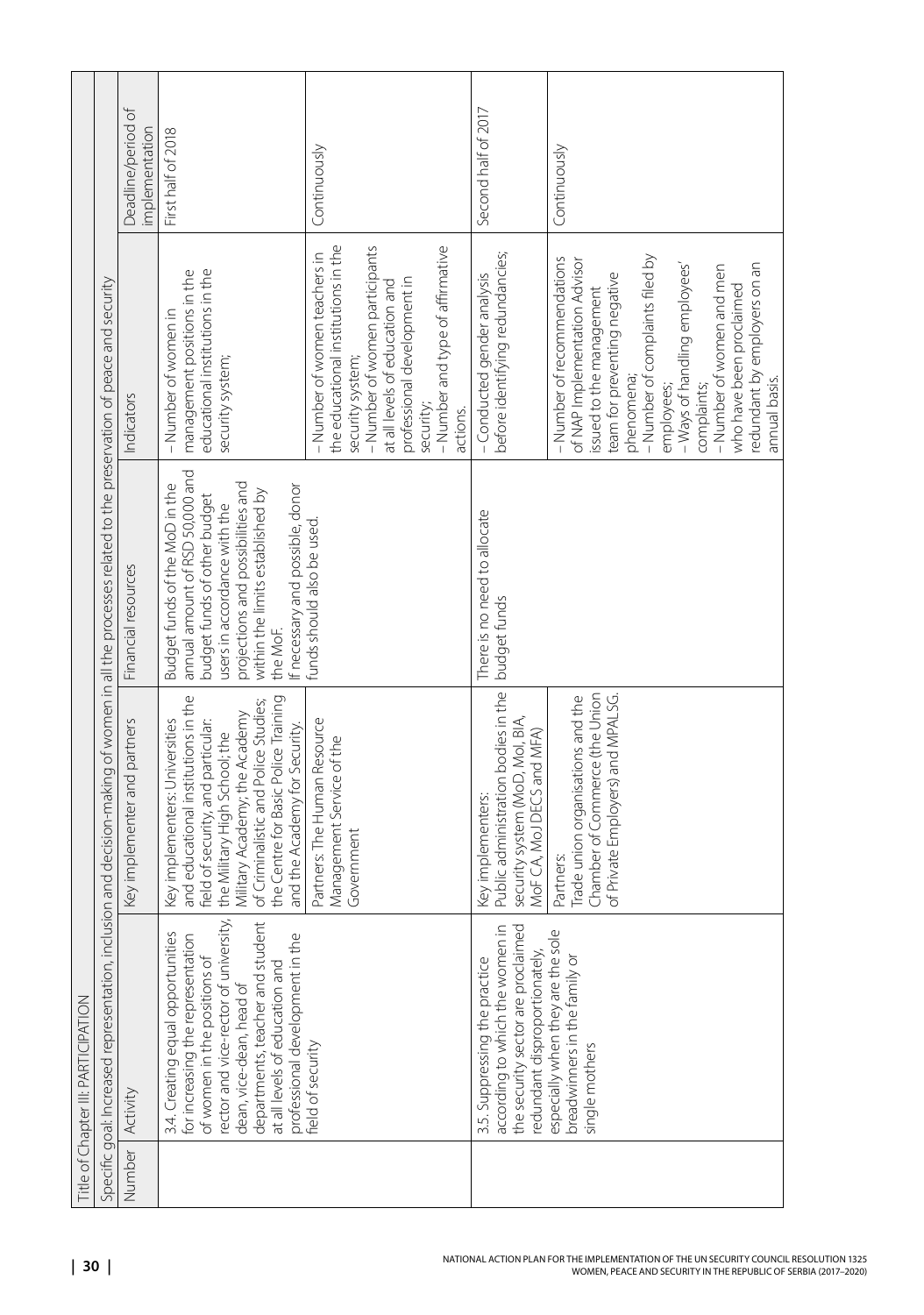|        | Specific goal: Increased representation,                                                                                                                                                                                                                                     | inclusion and decision-making of women in all the processes related to the preservation of peace and security                   |                                                                                                                                                                                                                                                                                                                                                                                                         |                                                                                                                                                                    |                                      |
|--------|------------------------------------------------------------------------------------------------------------------------------------------------------------------------------------------------------------------------------------------------------------------------------|---------------------------------------------------------------------------------------------------------------------------------|---------------------------------------------------------------------------------------------------------------------------------------------------------------------------------------------------------------------------------------------------------------------------------------------------------------------------------------------------------------------------------------------------------|--------------------------------------------------------------------------------------------------------------------------------------------------------------------|--------------------------------------|
| Number | Activity                                                                                                                                                                                                                                                                     | Key implementer and partners                                                                                                    | Financial resources                                                                                                                                                                                                                                                                                                                                                                                     | Indicators                                                                                                                                                         | Deadline/period of<br>implementation |
|        | certain jobs in the security system<br>promotion and abandonment of<br>reasons that have direct impact<br>$\hat{t}$<br>3.6. Introduction of statistical<br>on employment (recruitmen<br>qualitative research on the<br>of women, their retention,<br>monitoring and periodic | Public administration bodies in the<br>security system (MoD, Mol, BIA,<br>MoF CA, MoJ DECS and MFA)<br>Key implementers:        | the security system in accordance<br>15,000 and budget funds of other<br>possibilities and within the limits<br>Budget funds of the MoD in the<br>public administration bodies in<br>budget funds of the Molin the<br>budget funds of the MoJ DECS<br>annual amount of RSD 50,000,<br>annual amount of RSD 25,000,<br>n the annual amount of RSD<br>with the projections and<br>established by the MoF. | - Established system of statistical<br>monitoring;                                                                                                                 | Second half of 2017                  |
|        |                                                                                                                                                                                                                                                                              | Academic community, CSO and<br>the media<br>Partners:                                                                           |                                                                                                                                                                                                                                                                                                                                                                                                         | - Number of proposed measures<br>- Number of research studies;<br>based on research.                                                                               | Continuously                         |
|        | of women in public administration<br>and local self-government bodies<br>ation<br>deciding on defence and security<br>and other bodies responsible for<br>3.7. Ensuring equal represent                                                                                      | Public administration bodies and<br>local self-government units<br>Key implementers:                                            | There is no need to allocate<br>budget funds.                                                                                                                                                                                                                                                                                                                                                           | bodies responsible for deciding on<br>- Number of women in public<br>government bodies and other<br>administration and local self-<br>defence and security issues. | Second half of 2017                  |
|        | issues                                                                                                                                                                                                                                                                       | Partner:<br>SCTM                                                                                                                |                                                                                                                                                                                                                                                                                                                                                                                                         | - Number of adopted incentive<br>measures.                                                                                                                         | Continuously                         |
|        | networking of women in building<br>egion in order to prevent conflict<br>confidence for the improvement<br>of security and stability in the<br>3.8. Involvement and regiona                                                                                                  | community, CSO, in cooperation<br>Key implementer: Ministry of<br>MoD, Mol, BIA, academic<br>Foreign Affairs (MFA)<br>Partners: | accordance with the projections<br>If necessary and possible, donor<br>and possibilities and within the<br>limits established by the MoF.<br>Budget funds of the MFA in                                                                                                                                                                                                                                 | - Number and level of women<br>- Number, type and impact of<br>- Involvement of civil society<br>performed activities;<br>involved;                                | Continuously                         |
|        |                                                                                                                                                                                                                                                                              | with international security<br>organisations                                                                                    | funds should also be used.                                                                                                                                                                                                                                                                                                                                                                              | organisations.                                                                                                                                                     |                                      |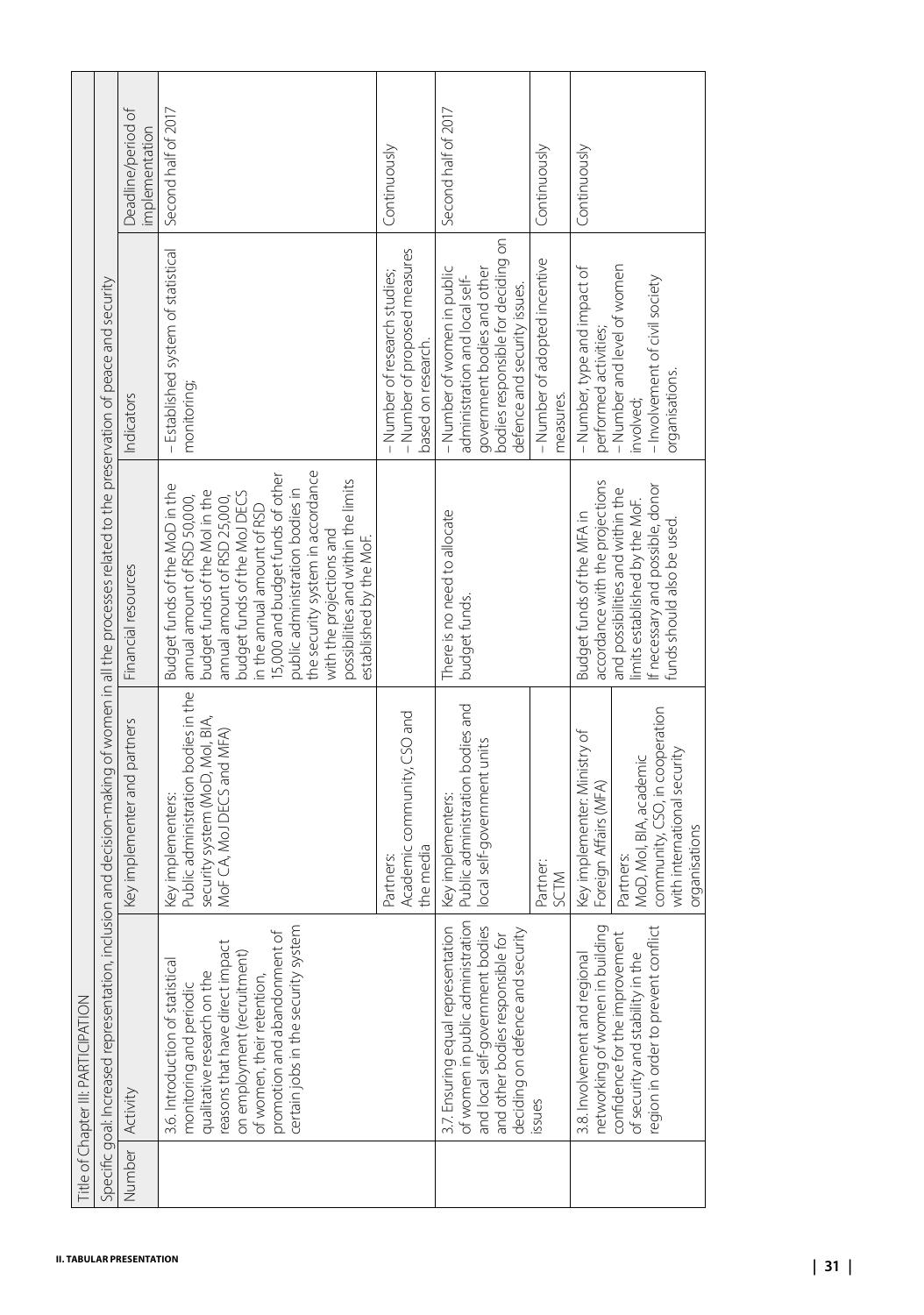|        | Title of Chapter III: PARTICIPATION                                                                                                                                    |                                                                                                                                                   |                                                                                                                                                                                     |                                                                                                                                                                                                                                         |                                      |
|--------|------------------------------------------------------------------------------------------------------------------------------------------------------------------------|---------------------------------------------------------------------------------------------------------------------------------------------------|-------------------------------------------------------------------------------------------------------------------------------------------------------------------------------------|-----------------------------------------------------------------------------------------------------------------------------------------------------------------------------------------------------------------------------------------|--------------------------------------|
|        | Specific goal: Increased representation,                                                                                                                               |                                                                                                                                                   | inclusion and decision-making of women in all the processes related to the preservation of peace and security                                                                       |                                                                                                                                                                                                                                         |                                      |
| Number | Activity                                                                                                                                                               | Key implementer and partners                                                                                                                      | Financial resources                                                                                                                                                                 | Indicators                                                                                                                                                                                                                              | Deadline/period of<br>implementation |
|        | resolution of conflicts and civil and<br>the<br>cooperation, negotiations on<br>the activities of international<br>representation of women in<br>3.9. Ensuring greater | Public administration bodies in the<br>security system (MoD, Mol, BIA,<br>MoF CA, MoJ DECS and MFA)<br>Key implementers:                          | Budget funds of the MoD in the<br>annual amount of RSD 100,000,<br>budget funds of the Molin the<br>budget funds of the MoJ DECS<br>annual amount of RSD 50,000,                    | adopted measures for greater<br>the activities of international<br>representation of women in<br>-Number and content of<br>cooperation;                                                                                                 | Second half of 2017                  |
|        | military missions of the UN and EU                                                                                                                                     |                                                                                                                                                   | the security system in accordance<br>40,000 and budget funds of other<br>public administration bodies in<br>in the annual amount of RSD<br>with the projections and                 | negotiations on the resolution of<br>adopted measures for greater<br>representation of women in<br>-Number and content of<br>conflicts;                                                                                                 | Continuously                         |
|        |                                                                                                                                                                        | MLEVSA and the Social Inclusion<br>and Poverty Reduction Team of<br>the Government<br>Partners:                                                   | possibilities and within the limits<br>established by the MoF.                                                                                                                      | representation of women in civil<br>and military missions of the UN<br>participate in civil and military<br>adopted measures for greater<br>missions of the UN and EU.<br>-Positions of women that<br>-Number and content of<br>and EU; |                                      |
|        | 3.10. Equal treatment of women<br>in decision-making and greater<br>the process of planning and<br>representation of women in                                          | MoD, Mol and the Commissariat<br>Parliamentary delegations, MFA,<br>for Refugees and Migration<br>Key implementers:                               | Budget funds of key implementers<br>projections and possibilities and<br>within the limits established by<br>system in accordance with the                                          | - Composition of the delegation<br>by sex;                                                                                                                                                                                              | Second half of 2017                  |
|        | implementation of: disarmament,<br>peace-building, post-conflict<br>reconstruction of society and<br>reintegration of refugees                                         | CSO, and particularly the Circle<br>of Serbian Sisters (Kolo srpskih<br>sestara), in cooperation with<br>international organisations<br>Partners: | the MoF.                                                                                                                                                                            | implementation of: disarmament,<br>in the processes of planning and<br>- Number of women involved<br>reconstruction of society and<br>peace-building, post-conflict<br>reintegration of refugees.                                       | Continuously                         |
|        | 3.11. Increasing the representation<br>and influence of women in                                                                                                       | Political Council (MoD)<br>Key implementer:                                                                                                       | Budget funds of the MoD in the<br>annual amount of RSD 100,000,                                                                                                                     | positions of decision-making on<br>- Number of women in the                                                                                                                                                                             | Continuously                         |
|        | pue<br>decision-making on defence<br>security issues                                                                                                                   | the security system (Mol, BIA, MoF<br>Public administration bodies in<br>CA, MoJ DECS and MFA)<br>Partners:                                       | projections and possibilities and<br>If necessary and possible, donor<br>within the limits established by<br>system in accordance with the<br>funds should also be used<br>the MoF. | defence and security issues.                                                                                                                                                                                                            |                                      |
|        |                                                                                                                                                                        |                                                                                                                                                   |                                                                                                                                                                                     |                                                                                                                                                                                                                                         |                                      |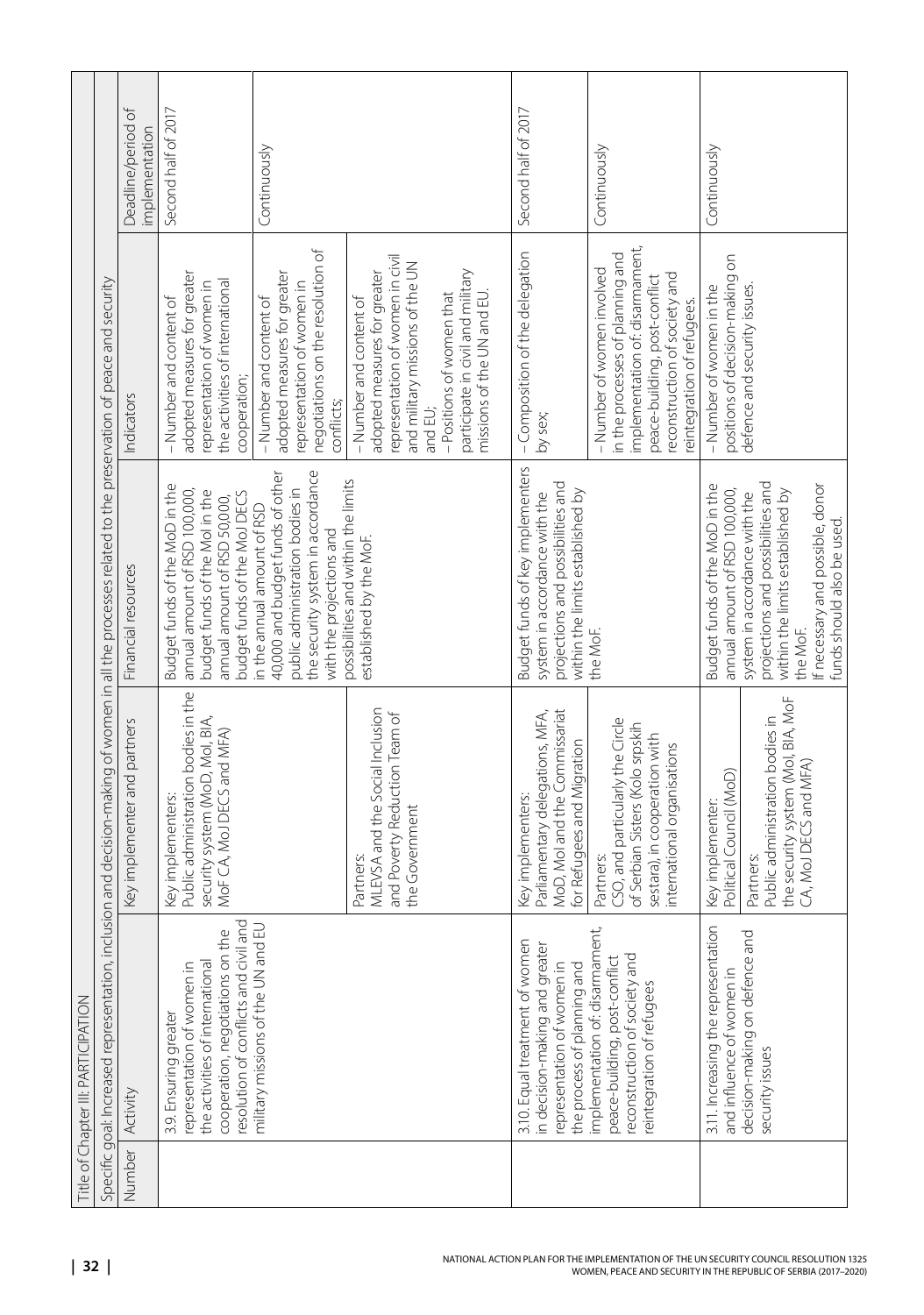|        | Specific goal: Increased representation,                                                                                                                                | inclusion and decision-making of women in all the processes related to the preservation of peace and security                            |                                               |                                                                                                                                                                                                                                                                                                                                                                                                                                |                                      |
|--------|-------------------------------------------------------------------------------------------------------------------------------------------------------------------------|------------------------------------------------------------------------------------------------------------------------------------------|-----------------------------------------------|--------------------------------------------------------------------------------------------------------------------------------------------------------------------------------------------------------------------------------------------------------------------------------------------------------------------------------------------------------------------------------------------------------------------------------|--------------------------------------|
| Number | Activity                                                                                                                                                                | Key implementer and partners                                                                                                             | Financial resources                           | Indicators                                                                                                                                                                                                                                                                                                                                                                                                                     | Deadline/period of<br>implementation |
|        | e<br>crisis<br>and emergency management<br>committees as well as in the<br>participation of women in the<br>national, provincial and local<br>3.12. Encouraging greater | security system (MoD, MoI, BIA,<br>MoF CA, MoJ DECS and MFA)<br>administration bodies in the<br>Mol and other public<br>Key implementer: | There is no need to allocate<br>budget funds. | -Percentage of women directly<br>management committees at all<br>- Percentage of women active<br>in the crisis and emergency<br>levels;                                                                                                                                                                                                                                                                                        | Second half of 2017                  |
|        | activities related to emergency<br>situations                                                                                                                           | Local self-government units<br>Partners:                                                                                                 |                                               | - Number of designed measures<br>and mechanisms of cooperation<br>between local self-government<br>- Number of examples of good<br>participating in the exercises<br>bodies and CSO, particularly<br>related to the prevention of<br>discriminated and minority<br>with women from multiply<br>involved in the activities in<br>-Percentage of women<br>emergency situations;<br>emergency situations;<br>practice.<br>groups; | Continuously                         |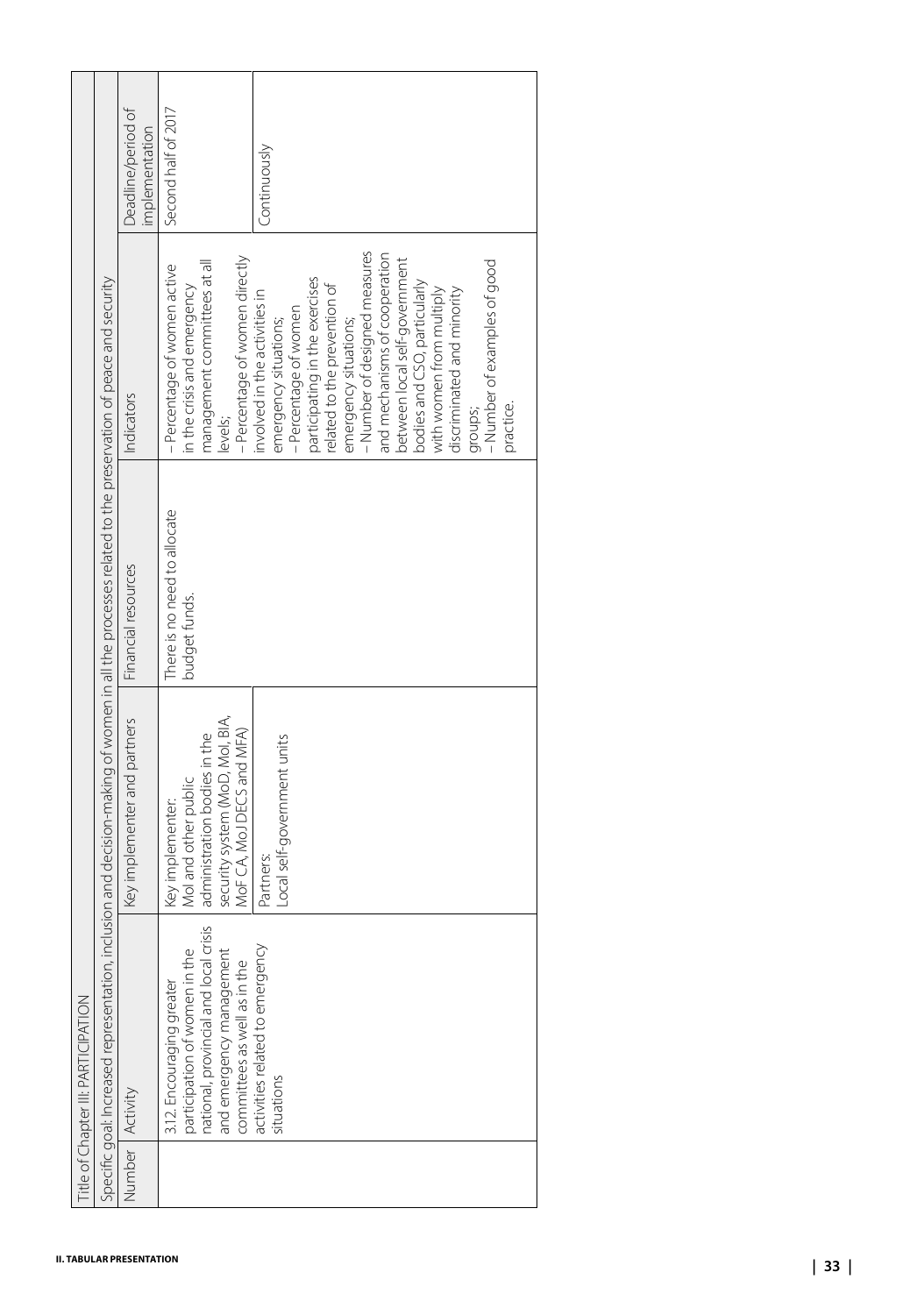|                   | Title of Chapter IV: PROTECTION                                                                                                                                                                     |                                                                                                                                                                                                                                                                                                                                                                     |                                                                                                                                                                                                                                                                                                                                                                                                                                                                           |                                                                                                                                                                                                                                                                                                                                                                                      |                                      |
|-------------------|-----------------------------------------------------------------------------------------------------------------------------------------------------------------------------------------------------|---------------------------------------------------------------------------------------------------------------------------------------------------------------------------------------------------------------------------------------------------------------------------------------------------------------------------------------------------------------------|---------------------------------------------------------------------------------------------------------------------------------------------------------------------------------------------------------------------------------------------------------------------------------------------------------------------------------------------------------------------------------------------------------------------------------------------------------------------------|--------------------------------------------------------------------------------------------------------------------------------------------------------------------------------------------------------------------------------------------------------------------------------------------------------------------------------------------------------------------------------------|--------------------------------------|
|                   |                                                                                                                                                                                                     |                                                                                                                                                                                                                                                                                                                                                                     | Specific goal: Improved regulatory conditions and institutional capacities for accessible and effective protection of women                                                                                                                                                                                                                                                                                                                                               |                                                                                                                                                                                                                                                                                                                                                                                      |                                      |
| Number   Activity |                                                                                                                                                                                                     | Key implementer and partners                                                                                                                                                                                                                                                                                                                                        | Financial resources                                                                                                                                                                                                                                                                                                                                                                                                                                                       | Indicators                                                                                                                                                                                                                                                                                                                                                                           | Deadline/period of<br>implementation |
| 4                 | tion<br>perspective in all policies in the<br>field of defence and security in<br>order to enhance the protect<br>4.1. Mainstreaming a gender<br>and security of women                              | Equality in cooperation with other<br>MoF CA, MoJ DECS and MFA); the<br>equality mechanisms at all levels<br>nstitutional bodies and gender<br>Commissioner for Protection of<br>Public administration bodies in<br>and CSO dealing with human<br>the security system (Mol, BIA,<br>The Political Council (MoD)<br>Kev implementer:<br>rights of women<br>Partners: | the security system in accordance<br>5,000 and budget funds of other<br>possibilities and within the limits<br>Budget funds of the MoD in the<br>If necessary and possible, donor<br>public administration bodies in<br>budget funds of the Molin the<br>budget funds of the MoJ DECS<br>annual amount of RSD 50,000,<br>annual amount of RSD 25,000,<br>in the annual amount of RSD<br>funds should also be used.<br>with the projections and<br>established by the MoF. | improvement of the protection of<br>policies in the field of security and<br>adopted and implemented in the<br>activities introduced into public<br>policies and adopted measures<br>-Number of good practices<br>- Number of measures and<br>-Gender analysis of public<br>- Reports of independent<br>and activities;<br>institutions.<br>defence;<br>women;                       | Continuously                         |
|                   | performing the missions and tasks<br>4.2. Strengthening the capacity<br>and the Ministry of Interior for<br>of the Serbian Armed Forces<br>the protection of women in<br>n multinational operations | Public administration bodies in<br>cooperation with international<br>Key implementers:<br>MoD and Mol<br>organisations<br>Partners:                                                                                                                                                                                                                                 | and budget funds of other public<br>possibilities and within the limits<br>Budget funds of the MoD in the<br>annual amount of RSD 100,000,<br>budget funds of the Mol in the<br>security system in accordance<br>annual amount of RSD 50,000<br>administration bodies in the<br>with the projections and<br>established by the MoF.                                                                                                                                       | academic community included in<br>- Number of conducted analyses<br>organisations, representatives of<br>- Number of women protection<br>standard operating procedures/<br>and evaluations of performed<br>measures incorporated into<br>- Number of implemented<br>-Number of civil society<br>the delivery of training;<br>protocols/curricula;<br>training events;<br>activities. | Continuously                         |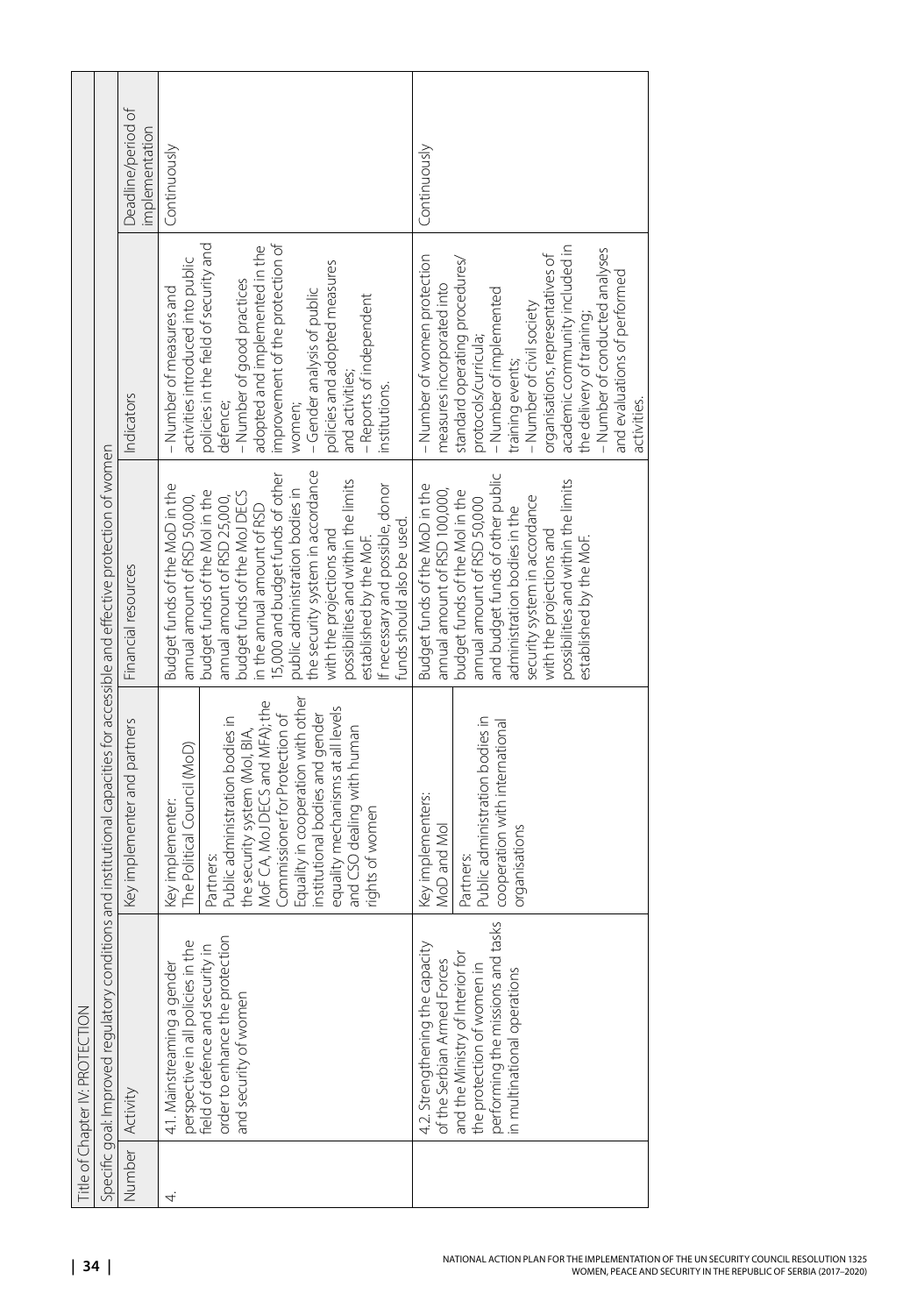|        |                                                                                                                                                                                                                                                                                                                                                                      | Specific goal: Improved regulatory conditions and institutional capacities for accessible and effective protection of women                                                                                                                                                                                                                                                                                            |                                                                                                                                                                                                                                                                                                                                                                                                    |                                                                                                                                                                                                                                                                                                                                                                                                                                       |                                     |
|--------|----------------------------------------------------------------------------------------------------------------------------------------------------------------------------------------------------------------------------------------------------------------------------------------------------------------------------------------------------------------------|------------------------------------------------------------------------------------------------------------------------------------------------------------------------------------------------------------------------------------------------------------------------------------------------------------------------------------------------------------------------------------------------------------------------|----------------------------------------------------------------------------------------------------------------------------------------------------------------------------------------------------------------------------------------------------------------------------------------------------------------------------------------------------------------------------------------------------|---------------------------------------------------------------------------------------------------------------------------------------------------------------------------------------------------------------------------------------------------------------------------------------------------------------------------------------------------------------------------------------------------------------------------------------|-------------------------------------|
| Number | Activity                                                                                                                                                                                                                                                                                                                                                             | Key implementer and partners                                                                                                                                                                                                                                                                                                                                                                                           | Financial resources                                                                                                                                                                                                                                                                                                                                                                                | Indicators                                                                                                                                                                                                                                                                                                                                                                                                                            | Deadline/period of<br>mplementation |
|        | pue<br>legislative and other measures to<br>actors for undertaking necessary<br>ther<br>prevent, investigate and punish,<br>$\sigma$<br>with full commitment, the acts<br>rehabilitation of society, crisis<br>the security system and all ot<br>4.3. Improving the efficiency<br>in conflict and post-conflict<br>of violence against women<br>emergency situations | Public administration bodies in the<br>CA, MoJ DECS and MoJ as a whole,<br>security system: MoD, MoI, MoF<br>courts and prosecutor's offices<br>units, in cooperation with the<br>with human rights of women<br>(MoH), local self-government<br>and Migration, CSO dealing<br>MLEVSA, Ministry of Health<br>Commissariat for Refugees<br>and relevant international<br>Key implementers:<br>organisations<br>Partners: | and budget funds of other public<br>possibilities and within the limits<br>Budget funds of the MoD in the<br>If necessary and possible, donor<br>budget funds of the Molin the<br>annual amount of RSD 50,000,<br>security system in accordance<br>annual amount of RSD 25,000<br>administration bodies in the<br>funds should also be used<br>with the projections and<br>established by the MoF. | - Number of adopted regulations;<br>efficiency of performed activities;<br>- Number of protection plans of<br>- Number of delivered training<br>measures for the protection of<br>-Number of analyses of the<br>- Reports of independent<br>-Number and content of<br>individual institutions;<br>institutions.<br>women;<br>events;                                                                                                  | Continuously                        |
|        | or engaged in the security system<br>protection of women employed<br>of mechanisms for the effective<br>4.4. Establishment and control<br>from all forms of violence and<br>discrimination                                                                                                                                                                           | Public administration bodies in the<br>security system (MoD, Mol, BIA,<br>Courts and prosecutor's offices<br>MoF CA, MoJ DECS and MoJ)<br>and the Commissioner for<br>Protection of Equality<br>Key implementers:<br>Partners:                                                                                                                                                                                         | and budget funds of other public<br>possibilities and within the limits<br>Budget funds of the MoD in the<br>budget funds of the Molin the<br>annual amount of RSD 50,000,<br>security system in accordance<br>annual amount of RSD 25,000<br>administration bodies in the<br>with the projections and<br>established by the MoF.                                                                  | - Number and content of effective<br>measures in the security system;<br>- Number of examples of good<br>training courses for employees<br>and managers on the topics in<br>practice incorporated into the<br>work of public administration<br>- Views of women about the<br>- Number of implemented<br>effectiveness of protective<br>-Number of reported and<br>protection measures;<br>prosecuted cases;<br>this field.<br>bodies; | Continuously                        |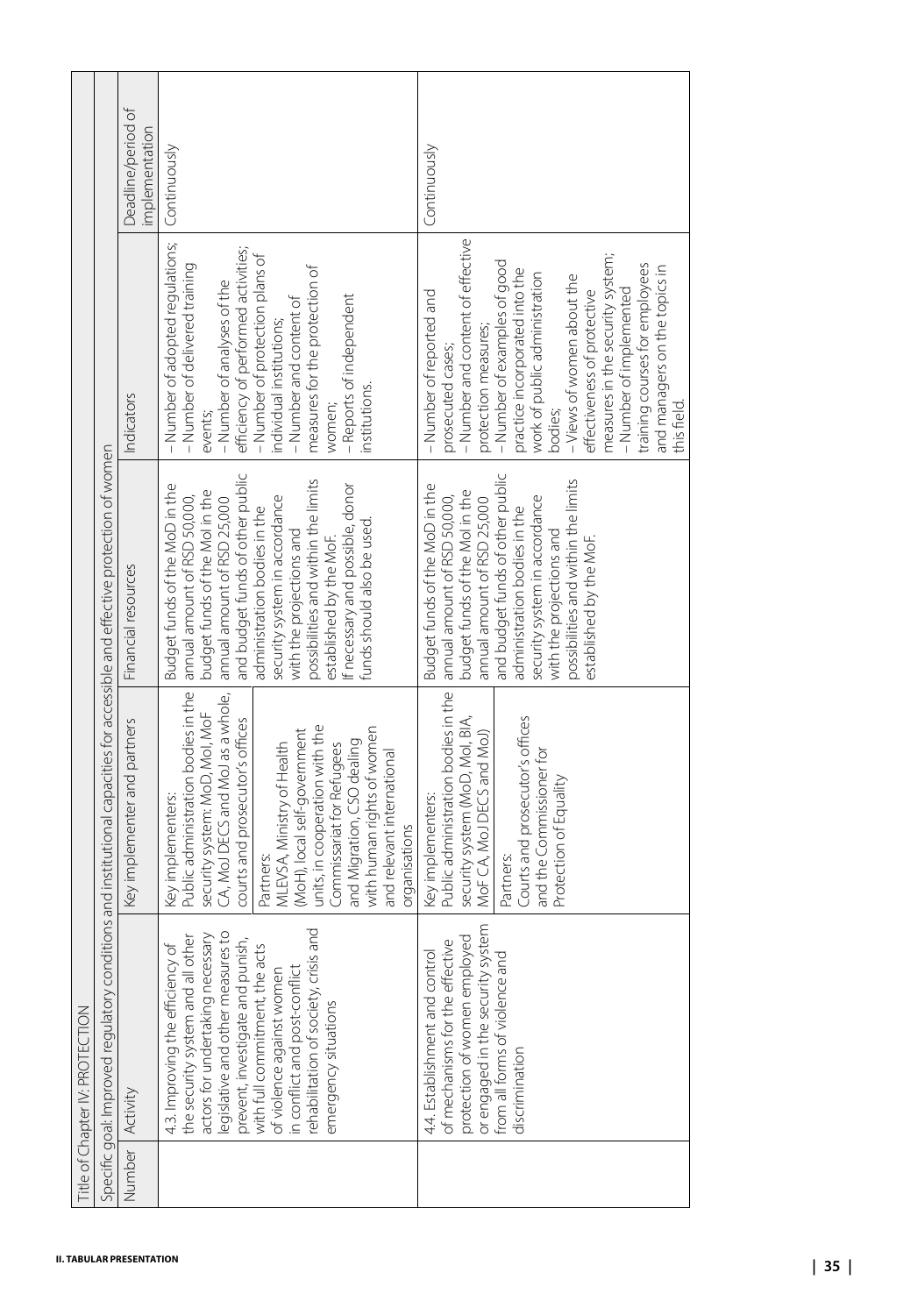|                   | Title of Chapter IV: PROTECTION                                                                                                                                                                                                                             |                                                                                                                                                                                                                                                                                                                                                                                                                               |                                                                                                                                 |                                                                                                                                                                                                                                                                                                                                                                                                                                                                                                                                                                 |                                     |
|-------------------|-------------------------------------------------------------------------------------------------------------------------------------------------------------------------------------------------------------------------------------------------------------|-------------------------------------------------------------------------------------------------------------------------------------------------------------------------------------------------------------------------------------------------------------------------------------------------------------------------------------------------------------------------------------------------------------------------------|---------------------------------------------------------------------------------------------------------------------------------|-----------------------------------------------------------------------------------------------------------------------------------------------------------------------------------------------------------------------------------------------------------------------------------------------------------------------------------------------------------------------------------------------------------------------------------------------------------------------------------------------------------------------------------------------------------------|-------------------------------------|
|                   | Specific goal: Improved regulatory conditions and institutional capacities for accessible and effective protection of women                                                                                                                                 |                                                                                                                                                                                                                                                                                                                                                                                                                               |                                                                                                                                 |                                                                                                                                                                                                                                                                                                                                                                                                                                                                                                                                                                 |                                     |
| Number   Activity |                                                                                                                                                                                                                                                             | Key implementer and partners                                                                                                                                                                                                                                                                                                                                                                                                  | Financial resources                                                                                                             | Indicators                                                                                                                                                                                                                                                                                                                                                                                                                                                                                                                                                      | Deadline/period of<br>mplementation |
|                   | to seize firearms or restrict access<br>4.5. Taking necessary measures<br>to firearms for perpetrators of<br>violence                                                                                                                                       | MoJ, prosecutor's offices, courts,<br>Key implementers:<br>MoH, Mol                                                                                                                                                                                                                                                                                                                                                           | There is no need to allocate<br>budget funds.                                                                                   | - Number of cases of firearms<br>used in situations of violence<br>- Number of undertaken<br>against women;<br>measures;                                                                                                                                                                                                                                                                                                                                                                                                                                        | Continuously                        |
|                   |                                                                                                                                                                                                                                                             | Commerce (private security<br>Partners: The Chamber of<br>agencies) and CSO                                                                                                                                                                                                                                                                                                                                                   |                                                                                                                                 | of firearms in situations of violence<br>- Analysis of possession and use<br>- Reports of independent<br>against women;<br>institutions.                                                                                                                                                                                                                                                                                                                                                                                                                        | Continuously                        |
|                   | of comprehensive legal protection<br>and psycho-social support to<br>4.6. Provision                                                                                                                                                                         | MLEVSA, Mol, MoJ, MoH, MoESTD<br>Key implementers:<br>and MFA                                                                                                                                                                                                                                                                                                                                                                 | public resources in accordance<br>Budget funds of the users of<br>with the projections and                                      | - Number of services of legal<br>protection and psychosocial<br>support;                                                                                                                                                                                                                                                                                                                                                                                                                                                                                        | Continuously                        |
|                   | society, crisis and emergency<br>girls and women who have<br>experienced gender-based<br>discriminated groups11 in<br>conflict and post-conflict<br>to members of multiply<br>violence, particularly<br>marginalised and<br>rehabilitation of<br>situations | educational institutions, local self-<br>government units and civil society<br>Health care centres, social welfare<br>the Circle of Serbian Sisters (Kolo<br>and Migrations and international<br>the Commissariat for Refugees<br>srpskih sestara) and other CSO<br>organisations, and particularly<br>dealing with human rights of<br>women, in cooperation with<br>centres, schools and other<br>organisations<br>Partners: | possibilities and within the limits<br>If necessary and possible, donor<br>funds should also be used<br>established by the MoF. | - Percentage of funds allocated for<br>- Number of financially supported<br>included in the creation of service;<br>the development of programmes;<br>- Number of female beneficiaries<br>beneficiaries about the quality of<br>- Number of women included in<br>- Percentage of funds spent for<br>- Number of provided services;<br>- Number of women provided<br>- Views of women service<br>- Reports of independent<br>with legal protection and<br>psychosocial support;<br>those purposes;<br>those purposes;<br>institutions.<br>services;<br>services; |                                     |
|                   | <sup>11</sup> The list of those groups is given under Activity 2.2 in Chapter Prevention.                                                                                                                                                                   |                                                                                                                                                                                                                                                                                                                                                                                                                               |                                                                                                                                 |                                                                                                                                                                                                                                                                                                                                                                                                                                                                                                                                                                 |                                     |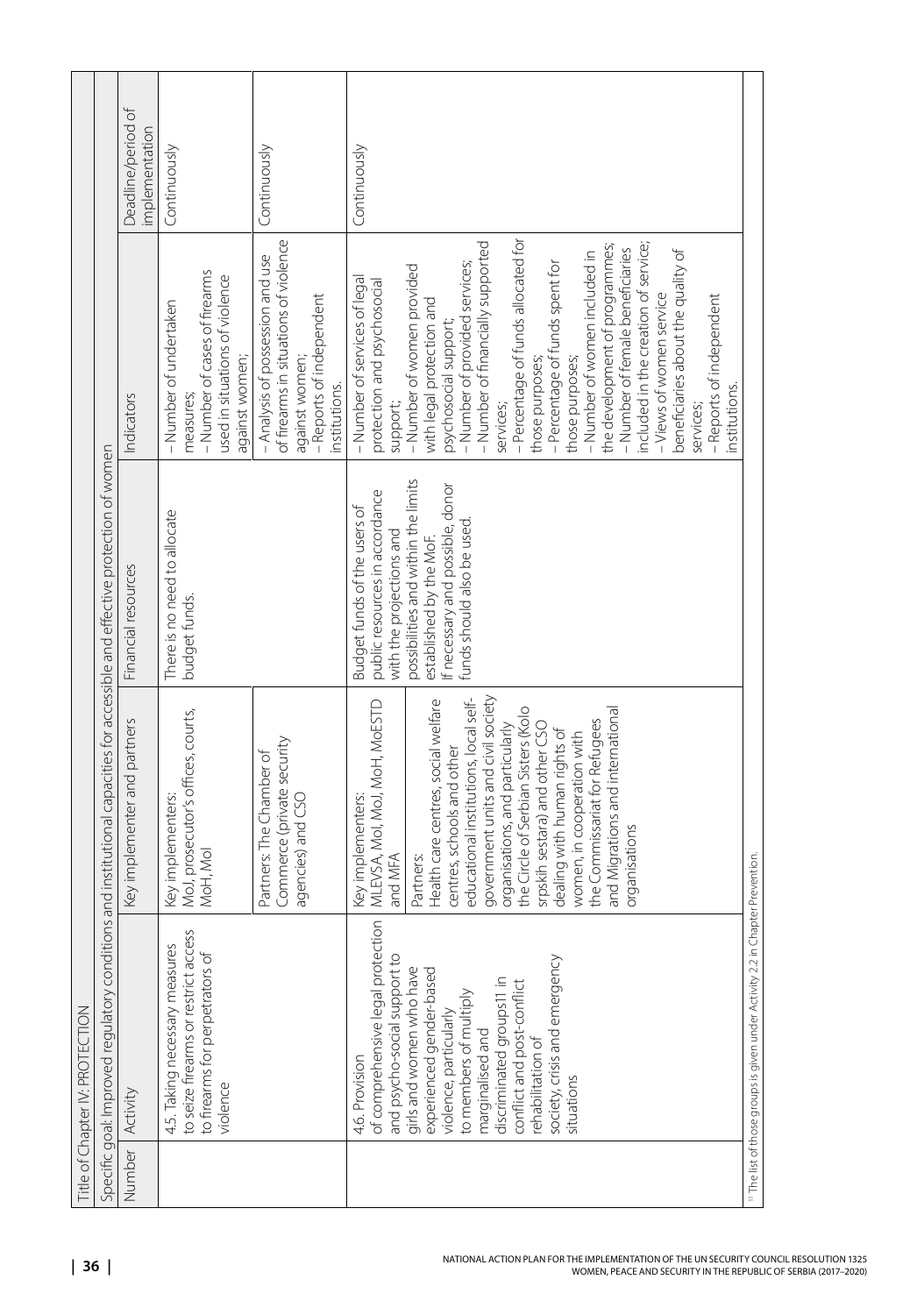|        |                                                                                                                                                                                                                                                                                                                                                                | Specific goal: Improved regulatory conditions and institutional capacities for accessible and effective protection of women                                                                                                                                                                                                                                                                                                                                          |                                                                                                                                                                                                                                                             |                                                                                                                                                                                                                                                                                                                                                                                                                                                                                                                                                               |                                      |
|--------|----------------------------------------------------------------------------------------------------------------------------------------------------------------------------------------------------------------------------------------------------------------------------------------------------------------------------------------------------------------|----------------------------------------------------------------------------------------------------------------------------------------------------------------------------------------------------------------------------------------------------------------------------------------------------------------------------------------------------------------------------------------------------------------------------------------------------------------------|-------------------------------------------------------------------------------------------------------------------------------------------------------------------------------------------------------------------------------------------------------------|---------------------------------------------------------------------------------------------------------------------------------------------------------------------------------------------------------------------------------------------------------------------------------------------------------------------------------------------------------------------------------------------------------------------------------------------------------------------------------------------------------------------------------------------------------------|--------------------------------------|
| Number | Activity                                                                                                                                                                                                                                                                                                                                                       | Key implementer and partners                                                                                                                                                                                                                                                                                                                                                                                                                                         | Financial resources                                                                                                                                                                                                                                         | Indicators                                                                                                                                                                                                                                                                                                                                                                                                                                                                                                                                                    | Deadline/period of<br>implementation |
|        | beings, particularly to members<br>discriminated groups in conflict<br>of society, crisis and emergency<br>and post-conflict rehabilitation<br>victims of trafficking in human<br>protection and psycho-social<br>of multiply marginalised and<br>support to girls and women<br>4.7. Improvement of legal<br>situations                                        | and the Centre for the Protection<br>with human rights of women, in<br>sestara) and other CSO dealing<br>CSO, and particularly the Circle<br>cooperation with the MFA and<br>Combating Human Trafficking<br>of Serbian Sisters (Kolo srpskih<br>with MLEVSA, MoJ, courts and<br>Human Beings in cooperation<br>The National Coordinator for<br>international organisations<br>of Victims of Trafficking in<br>prosecutor's offices<br>Key implementers:<br>Partners: | nterior and other users of budget<br>projections and possibilities and<br>If necessary and possible, donor<br>Budget funds of the Ministry of<br>within the limits established by<br>funds in accordance with the<br>funds should also be used.<br>the MoF. | and spent on legal protection and<br>programmes of legal protection<br>- Percentage of funds allocated<br>- Number of women provided<br>and psychosocial support and<br>- Number of women involved<br>beneficiaries included in the<br>protection and psychosocial<br>-Number of female service<br>in the development of legal<br>- Reports of independent<br>with legal protection and<br>creation of programmes;<br>-Number of developed<br>psychosocial support;<br>psychosocial support;<br>support programme;<br>involved institutions;<br>institutions. | Continuously                         |
|        | crimes found in the territory of the<br>perpetrators of all forms of crimes<br>the<br>war<br>ρń,<br>against humanity in the former<br>℧<br>Yugoslavia, whose victims are<br>efficient work on the detectio<br>Republic of Serbia, including<br>4.8. Ensuring the effective an<br>perpetrators of international<br>arrest and prosecution of<br>women and girls | Crimes Prosecutor, the Special<br>Mol, security agencies and in<br>The Special Office of the War<br>cooperation with CSO<br>Key implementers:<br>Court and MoJ<br>Partners:                                                                                                                                                                                                                                                                                          | Budget funds of the Special Office<br>of the War Crimes Prosecutor and<br>possibilities and within the limits<br>the Special Court in accordance<br>with the projections and<br>established by the MoF.                                                     | - Number of judgements;<br>- Reports of independent<br>- Number of arrested and<br>prosecuted perpetrators;<br>institutions.                                                                                                                                                                                                                                                                                                                                                                                                                                  | Continuously                         |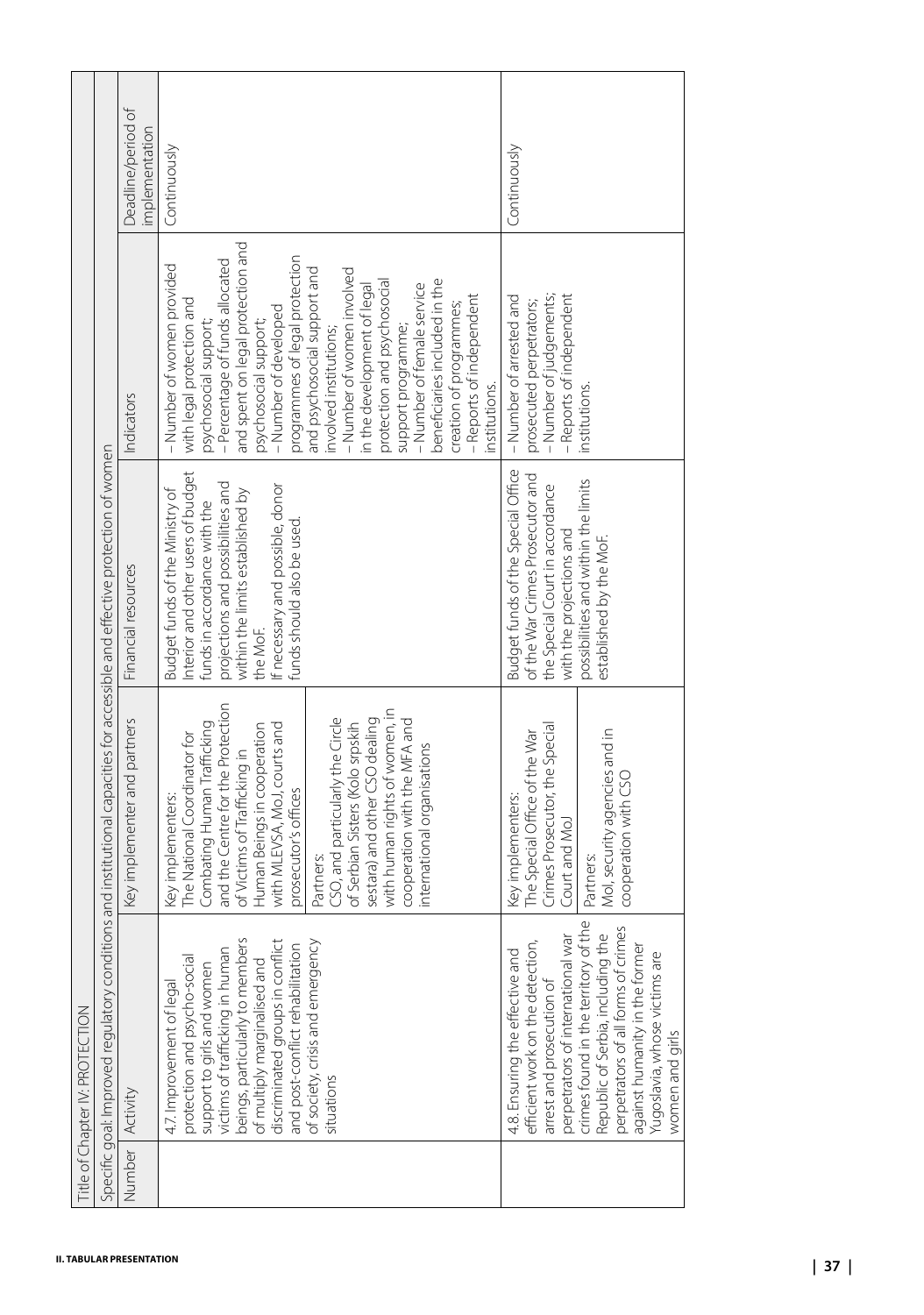| Title of Chapter IV: PROTECTION                                                                                                                                                                                                                                                                                                                                                                                                                                                                                                       |                                                                                                                                                                                                                                              |                                                                                                                                                                                                                                               |                                                                                                                                                                                                                        |                                      |
|---------------------------------------------------------------------------------------------------------------------------------------------------------------------------------------------------------------------------------------------------------------------------------------------------------------------------------------------------------------------------------------------------------------------------------------------------------------------------------------------------------------------------------------|----------------------------------------------------------------------------------------------------------------------------------------------------------------------------------------------------------------------------------------------|-----------------------------------------------------------------------------------------------------------------------------------------------------------------------------------------------------------------------------------------------|------------------------------------------------------------------------------------------------------------------------------------------------------------------------------------------------------------------------|--------------------------------------|
| Specific goal: Improved regulatory conditions and institutional capacities for accessible and effective protection of women                                                                                                                                                                                                                                                                                                                                                                                                           |                                                                                                                                                                                                                                              |                                                                                                                                                                                                                                               |                                                                                                                                                                                                                        |                                      |
| Number   Activity                                                                                                                                                                                                                                                                                                                                                                                                                                                                                                                     | Key implementer and partners                                                                                                                                                                                                                 | Financial resources                                                                                                                                                                                                                           | Indicators                                                                                                                                                                                                             | Deadline/period of<br>implementation |
| international humanitarian law, the<br>international law of armed conflict<br>with the objective presentation of<br>and the work of national and<br>international judicial institutions,<br>nen<br>S <sub>0</sub><br>prosecuted cases of rape, sexual<br>committed during the wars in<br>based co-financing of the<br>production of media content<br>slavery, enforced prostitution,<br>forced pregnancy and other<br>forms of sexual abuse of won<br>interest through competition<br>4.9. Enhancement of public<br>former Yugoslavia | Mol, prosecutor's offices, courts,<br>media, in cooperation with CSO<br>academic community and the<br>dealing with human rights of<br>independent state bodies,<br>Mol, security agencies,<br>Key implementer:<br>Partners:<br>women<br>Voci | annual amount of RSD 50,000, in<br>accordance with the projections<br>Budget funds of the MoClin the<br>If necessary and possible, donor<br>and possibilities and within the<br>limits established by the MoF.<br>funds should also be used.  | in accordance with reporting<br>implemented programmes;<br>- Number of presentations<br>- Analysis of implemented<br>- Reports of independent<br>- Number of created and<br>programmes.<br>institutions.<br>standards; | Continuously                         |
| $\left  \begin{array}{c} \text{diag} \\ \text{diag} \end{array} \right $<br>δ<br>4.10. Enhancement of public<br>interest through competition<br>women's contribution to faci<br>the past after the war and bu<br>based co-financing of the<br>production of media content<br>peace                                                                                                                                                                                                                                                    | The Operational Body (CBGE); the<br>Society; the Office for Human and<br>Office for Cooperation with Civil<br>Minority Rights; the media and<br>Key implementer:<br>Partners:<br>Ş<br>8                                                      | annual amount of RSD 50,000, in<br>accordance with the projections<br>Budget funds of the MoCl in the<br>If necessary and possible, donor<br>and possibilities and within the<br>limits established by the MoF.<br>funds should also be used. | - Number of published media<br>- Number and content of CSO<br>- Analysis of published media<br>reports on published media<br>contents;<br>contents;<br>contents.                                                       | Continuously                         |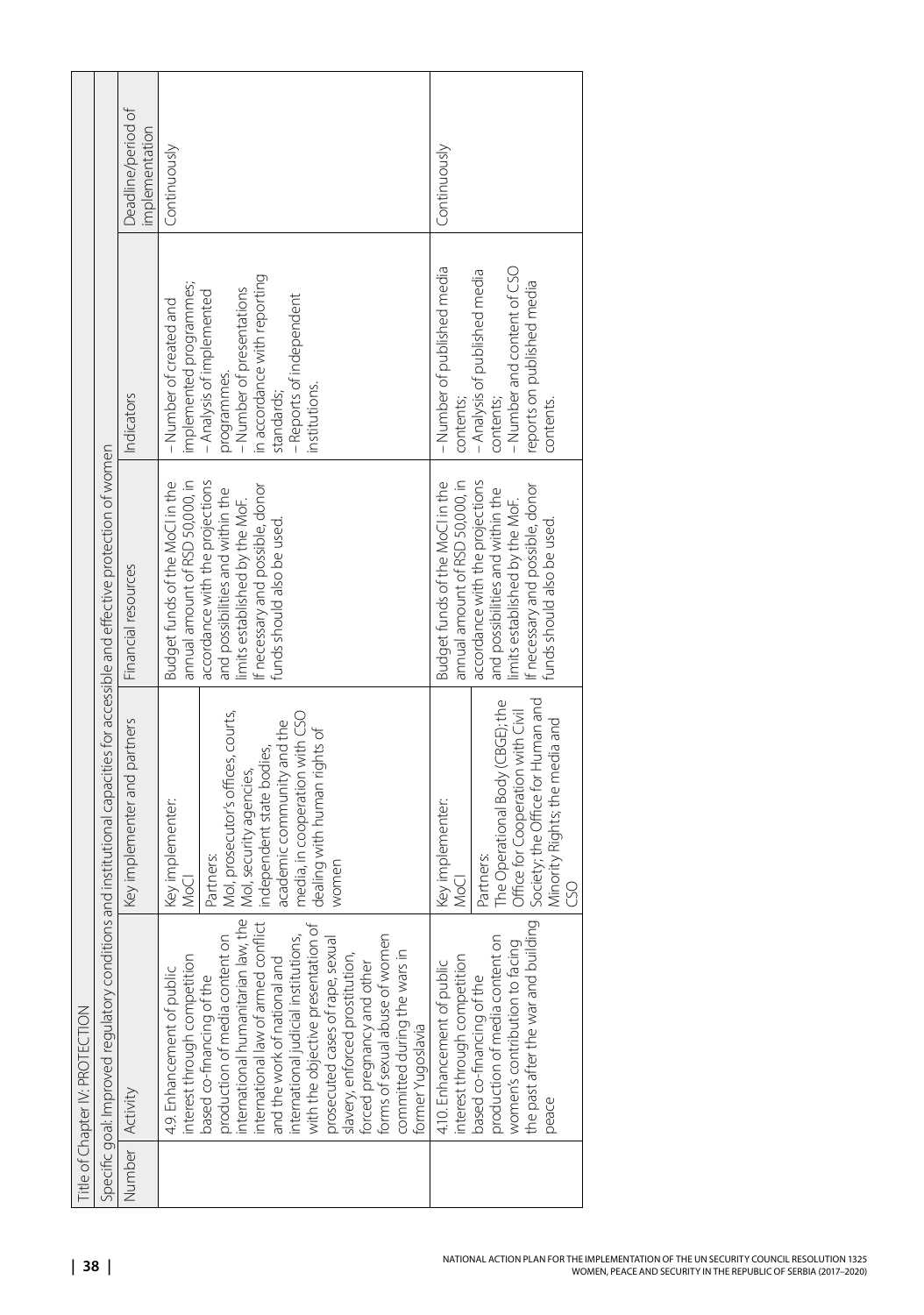| Activity<br>Number                                                                                                                                                                                                                                      | Specific goal: Improved regulatory cond | itions and institutional capacities for accessible and effective protection of women                             |                                                                                                                                                   |                                                                                                                                                                                                                                                                                                                                                                                                                                                                                |                                      |
|---------------------------------------------------------------------------------------------------------------------------------------------------------------------------------------------------------------------------------------------------------|-----------------------------------------|------------------------------------------------------------------------------------------------------------------|---------------------------------------------------------------------------------------------------------------------------------------------------|--------------------------------------------------------------------------------------------------------------------------------------------------------------------------------------------------------------------------------------------------------------------------------------------------------------------------------------------------------------------------------------------------------------------------------------------------------------------------------|--------------------------------------|
|                                                                                                                                                                                                                                                         |                                         | Key implementer and partners                                                                                     | Financial resources                                                                                                                               | Indicators                                                                                                                                                                                                                                                                                                                                                                                                                                                                     | Deadline/period of<br>implementation |
| suffer discrimination and gender-<br>provide support to women who<br>war crimes and exercising of the<br>organisations and individuals<br>human rights of women, and<br>that monitor the prosecution<br>4.11. Efficient protection of<br>based violence | $\sigma$                                | Prosecutor's offices and courts and<br>independent state bodies<br>Key implementers:<br>MoJ and Mol<br>Partners: | projections and possibilities and<br>the MoI in accordance with the<br>within the limits established by<br>Budget funds of the MoJ and<br>th MoF. | - Number of prosecuted cases of<br>exercising of the human rights of<br>- Analysis of prosecuted cases of<br>- Number and type of reported<br>prosecution of war crimes and<br>with the recommendations of<br>- Views of organisations and<br>women on their own safety;<br>individuals that monitor the<br>pronounced in accordance<br>independent state bodies;<br>- Reports of independent<br>-Number of judgements<br>institutions.<br>assaults;<br>assaults;<br>assaults; | Continuously                         |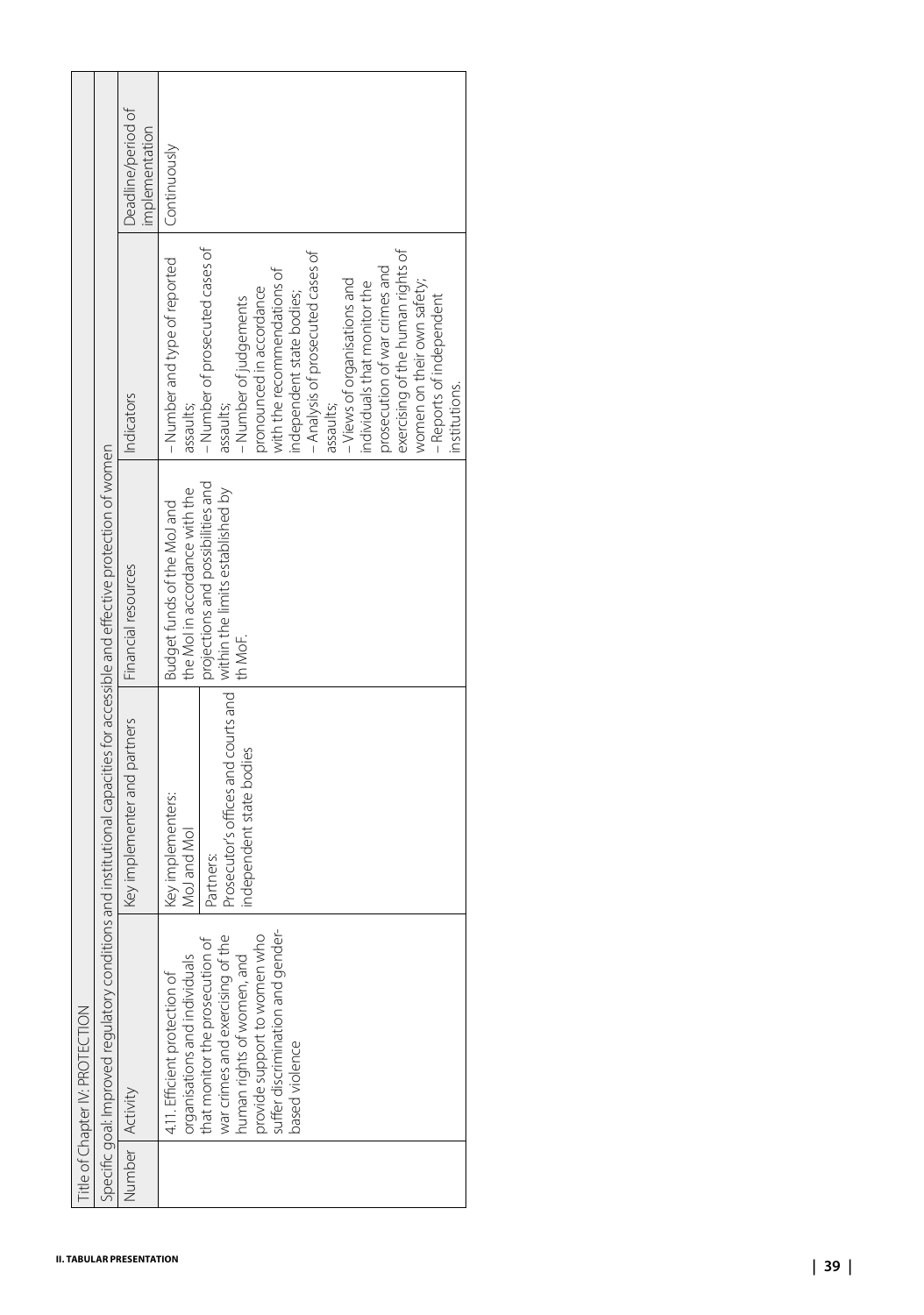| <b>Title of Chapter V: RECOVERY</b>                                                                                                                                                                    |                                                                                                                                                                                                                              |                                                                                                                                                                                                                                              |                                                                                                                                                                                                                                                                     |                                      |
|--------------------------------------------------------------------------------------------------------------------------------------------------------------------------------------------------------|------------------------------------------------------------------------------------------------------------------------------------------------------------------------------------------------------------------------------|----------------------------------------------------------------------------------------------------------------------------------------------------------------------------------------------------------------------------------------------|---------------------------------------------------------------------------------------------------------------------------------------------------------------------------------------------------------------------------------------------------------------------|--------------------------------------|
| Specific goal: Enhanced system of support to the recovery of women who have suffered any form of threat to security in the post-conflict rehabilitation of society, crisis and<br>emergency situations |                                                                                                                                                                                                                              |                                                                                                                                                                                                                                              |                                                                                                                                                                                                                                                                     |                                      |
| Number Activity                                                                                                                                                                                        | Key implementer and partners                                                                                                                                                                                                 | Financial resources                                                                                                                                                                                                                          | Indicators                                                                                                                                                                                                                                                          | of implementation<br>Deadline/period |
| 5.1. Improvement of regulatory<br>and undertaking measures fo<br>recovery of women that have<br>and institutional framework                                                                            | Key implementers:<br>MLEVSA and MoJ                                                                                                                                                                                          | projections and possibilities and<br>and MoJ in accordance with the<br>within the limits established by<br>Budget funds of the MLEVSA                                                                                                        | regulatory and institutional<br>- Analysis of the quality of<br>framework;                                                                                                                                                                                          | Second half of 2017                  |
| experienced violence in conflict<br>and post-conflict rehabilitation<br>of society, crisis and emergency<br>situations                                                                                 | gender equality at all levels, SCTM,<br>local self-government units and<br>MoH, Mol, security agencies, in<br>cooperation with institutional<br>bodies and mechanisms for<br>Prosecutor's offices, courts,<br>Partners:<br>S | If necessary and possible, donor<br>funds should also be used.<br>the MoF.                                                                                                                                                                   | - Number of analysed documents.<br>for the changes of regulatory and<br>- Number of adopted proposals<br>institutional framework:                                                                                                                                   | Continuously                         |
| $\approx$<br>5.2. Provision of training for th<br>participants of peacekeeping                                                                                                                         | Key implementers:<br>MoD and Mol                                                                                                                                                                                             | Budget funds of the MoD in the<br>annual amount of RSD 150,000,                                                                                                                                                                              | - Number of delivered training<br>events:                                                                                                                                                                                                                           | Continuously                         |
| $\frac{1}{2}$<br>have experienced gender-based<br>and humanitarian missions on<br>gender equality, rehabilitation<br>and reintegration of women v<br>violence                                          | SCTM, CSO and international<br>organisations<br>Partners:                                                                                                                                                                    | accordance with the projections<br>annual amount of RSD 75,000, in<br>If necessary and possible, donor<br>and possibilities and within the<br>budget funds of the Mol in the<br>limits established by the MoF.<br>funds should also be used. | participants of the total number of<br>- Number of CSO that participated<br>in the implementation of training;<br>training participants in peace and<br>-Number of women and men<br>who have undergone training;<br>-Percentage of female<br>humanitarian missions. |                                      |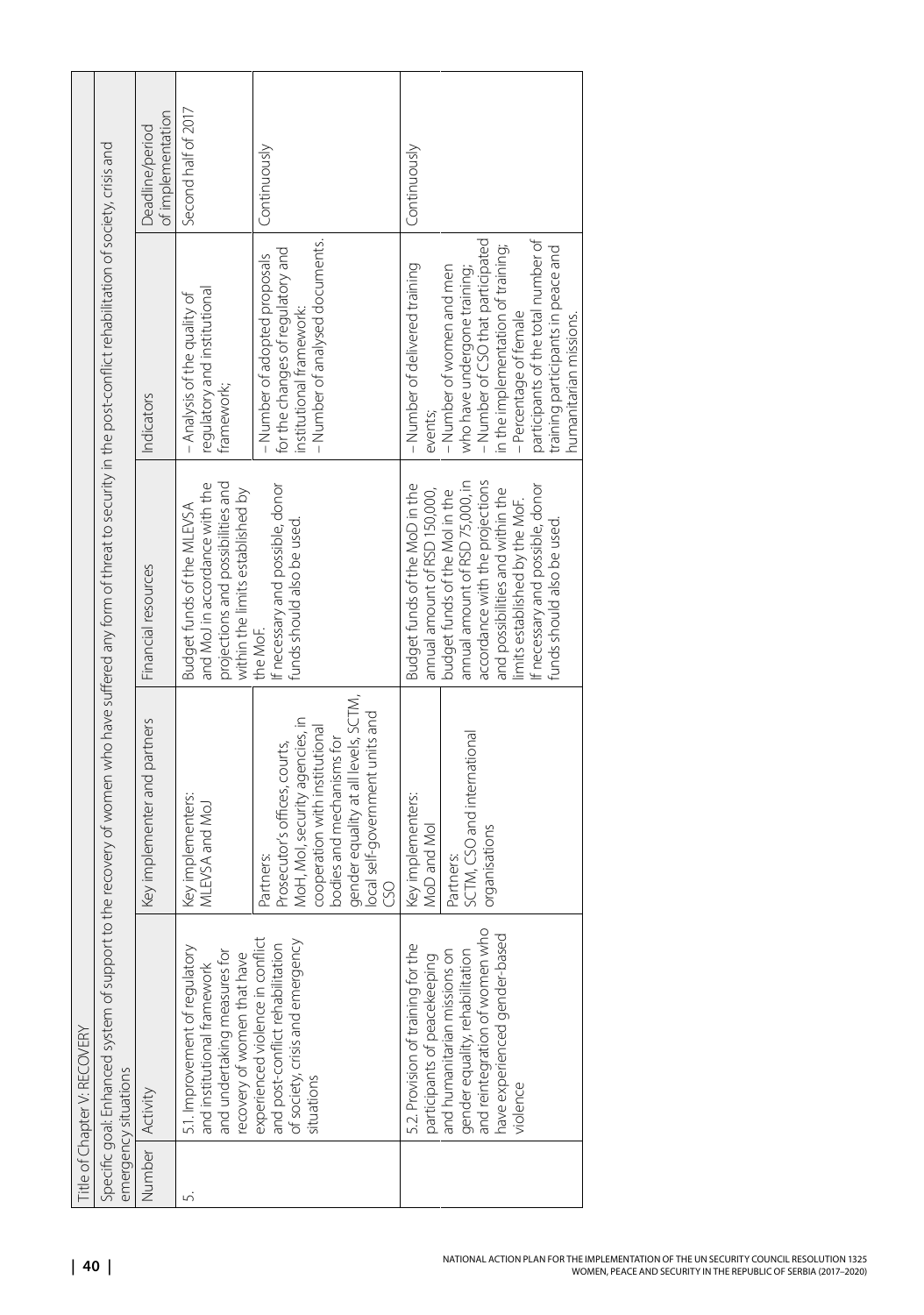| Number | Activity                                                                                                                                                                                                                                                                                                                            | Key implementer and partners                                                                                                                                                                                                                                                                                                                                                                                                                                                                                                                               | Financial resources                                                                                                                                                                                      | Indicators                                                                                                                                                                                                                                                                    | of implementation<br>Deadline/period |
|--------|-------------------------------------------------------------------------------------------------------------------------------------------------------------------------------------------------------------------------------------------------------------------------------------------------------------------------------------|------------------------------------------------------------------------------------------------------------------------------------------------------------------------------------------------------------------------------------------------------------------------------------------------------------------------------------------------------------------------------------------------------------------------------------------------------------------------------------------------------------------------------------------------------------|----------------------------------------------------------------------------------------------------------------------------------------------------------------------------------------------------------|-------------------------------------------------------------------------------------------------------------------------------------------------------------------------------------------------------------------------------------------------------------------------------|--------------------------------------|
|        | ion<br>$\overline{C}$<br>implementation of rehabilitat<br>programmes for armed confli<br>5.3. Encouraging, financing,<br>participants                                                                                                                                                                                               | who are nationals of the Republic<br>veterans, associations of disabled<br>persons, associations of refugees<br>national and foreign foundations<br>and IDPs, associations of women,<br>and individuals - participants of<br>of families of killed and missing<br>particularly associations of war<br>war veterans and associations<br>the wars in former Yugoslavia<br>of Serbia, in cooperation with<br>the Ministry of Finance, CSO,<br>MoD, MoI and the Office for<br>Kosovo and Metohija and<br>Key implementer:<br>and donors<br>Partners:<br>MLEVSA | accordance with the projections<br>If necessary and possible, donor<br>and possibilities and within the<br>Budget funds of the MLEVSA in<br>limits established by the MoF.<br>funds should also be used. | - Number of adopted local action<br>rehabilitation programmes for<br>armed conflict participants;<br>- Number of implemented<br>- Number of rehabilitation<br>- Number of programmes<br>programme participants;<br>- Number of undertaken<br>measures.<br>annually;<br>plans; | Continuously                         |
|        | ment<br>rehabilitation of society, crisis and<br>pue<br>social protection and employ<br>implementation of individual<br>psychosocial support, health<br>n conflict and post-conflict<br>recovery plans that include<br>5.4. Improving the capacity<br>of all stakeholders in the<br>local community for the<br>emergency situations | equality at all levels, MoH, CSO and<br>with MLEVSA, institutional bodies<br>SCTM, MPALSG, in cooperation<br>and mechanisms for gender<br>Local self-government units<br>international organisations<br>Key implementers:<br>Partners:                                                                                                                                                                                                                                                                                                                     | government units.<br>If necessary and possible, donor<br>funds should also be used.<br>Budget funds of local self-                                                                                       | - Number of delivered training<br>- Established mechanism for<br>- Allocated and spent funds;<br>exchanging experience and<br>practice.<br>events;                                                                                                                            | Continuously                         |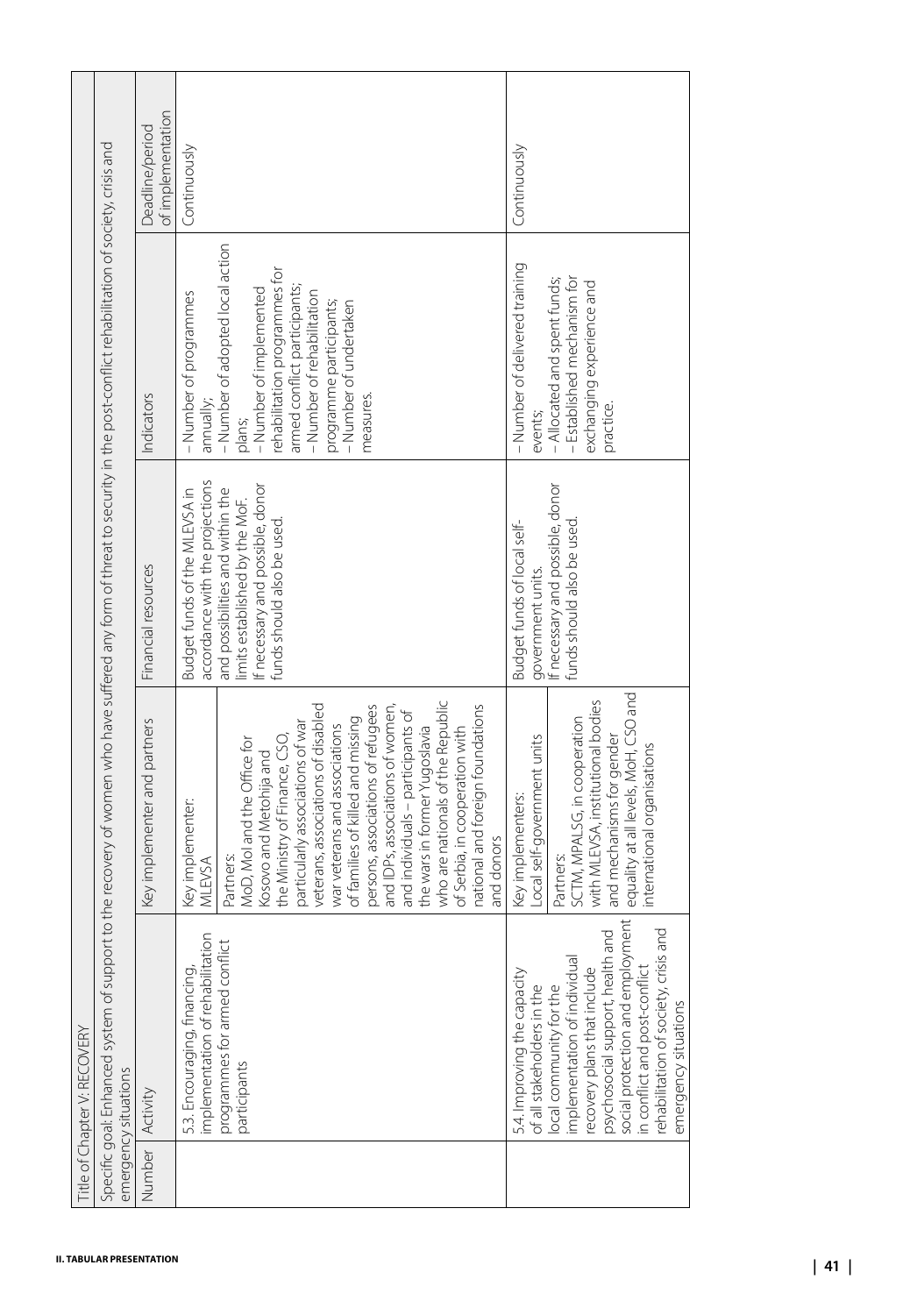| Title of Chapter V: RECOVERY                                                                                                                                                                           |                                                                                                                                                                                                                                                                                                                                                       |                                                                         |                                                                                                                                                                                                                                                                                                                                                                                   |                                      |
|--------------------------------------------------------------------------------------------------------------------------------------------------------------------------------------------------------|-------------------------------------------------------------------------------------------------------------------------------------------------------------------------------------------------------------------------------------------------------------------------------------------------------------------------------------------------------|-------------------------------------------------------------------------|-----------------------------------------------------------------------------------------------------------------------------------------------------------------------------------------------------------------------------------------------------------------------------------------------------------------------------------------------------------------------------------|--------------------------------------|
| Specific goal: Enhanced system of support to the recovery of women who have suffered any form of threat to security in the post-conflict rehabilitation of society, crisis and<br>emergency situations |                                                                                                                                                                                                                                                                                                                                                       |                                                                         |                                                                                                                                                                                                                                                                                                                                                                                   |                                      |
| Number Activity                                                                                                                                                                                        | Key implementer and partners                                                                                                                                                                                                                                                                                                                          | Financial resources                                                     | Indicators                                                                                                                                                                                                                                                                                                                                                                        | of implementation<br>Deadline/period |
| and<br>that have experienced violence<br>and prejudices against women<br>5.5. Overcoming stereotypes<br>rehabilitation of society, crisis<br>n conflict and post-conflict                              | MLEVSA; Office for Human and<br>The Operational Body (CBGE)<br>Key implementer:<br>Partners:                                                                                                                                                                                                                                                          | 500,000.00 will be provided by<br>Funds in the amount of RSD<br>donors. | - Number of training courses on<br>the nature of violence and non-<br>training courses on causes and<br>- Number of participants of<br>violent conflict resolution;                                                                                                                                                                                                               | Continuously                         |
| ήī<br>solation and stop silence about<br>empowerment to come out of<br>emergency situations, and th<br>their traumatic experience                                                                      | implementation of NAP; NAP Focal<br>groups and research teams for the<br>Minority Rights; Commissioner for<br>mechanisms for gender equality<br>Protection of Equality; analytical<br>and the media and international<br>at all levels, in cooperation with<br>Points; institutional bodies and<br>CSO, associations of journalists<br>organisations. |                                                                         | - Analysis of the content of media<br>consequences of violence against<br>and anti-violence statements of<br>- Number of affirmative public<br>- Number of affirmative public<br>and anti-violence informative<br>- Number of published texts<br>reporting about that topic;<br>educational programmes;<br>public opinion creators;<br>-Views of citizens;<br>annually.<br>women; |                                      |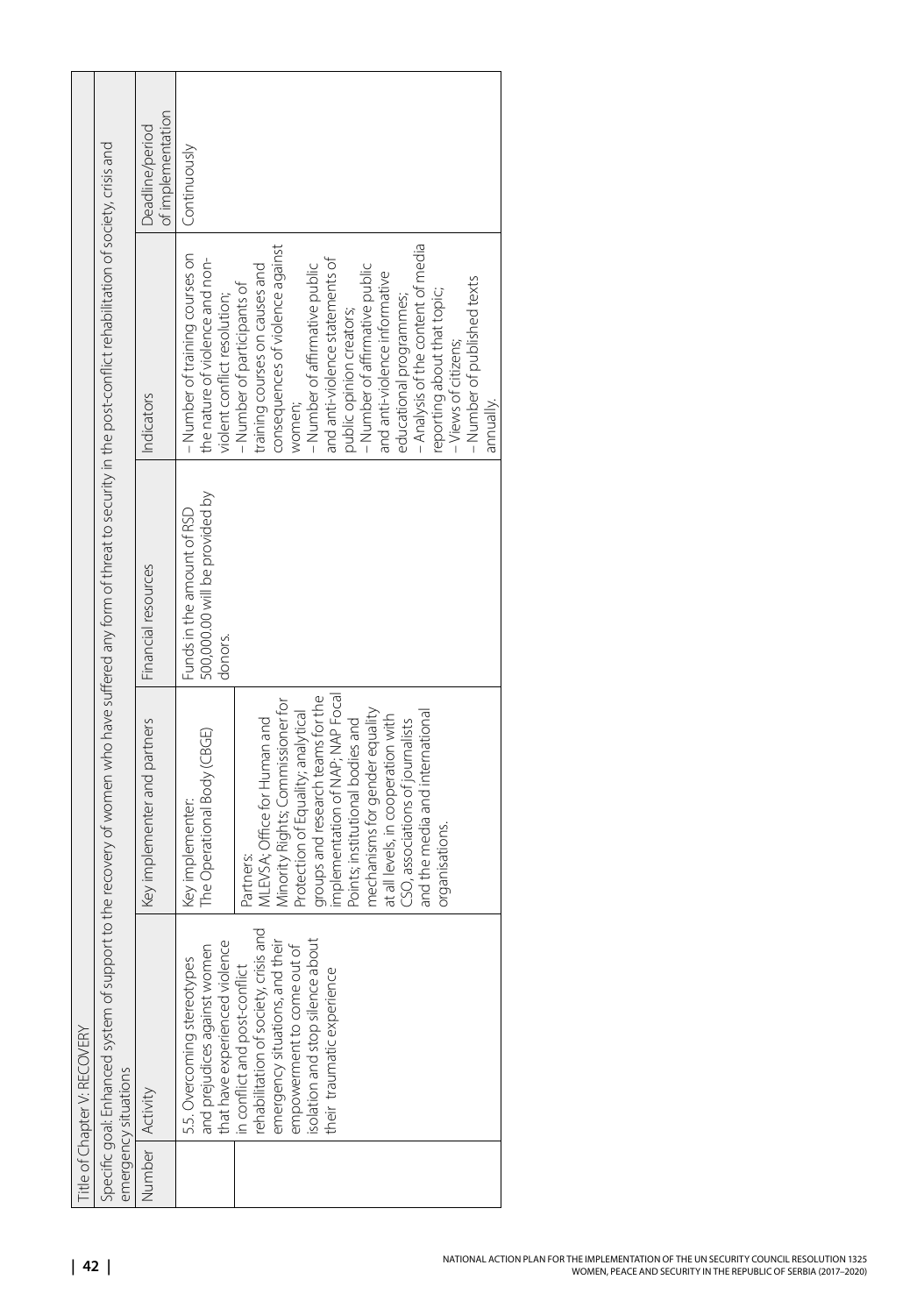## **III. ANNEXES**

#### <span id="page-42-0"></span>**Annex I**

International and national documents adopted in the period 2010–may 2016 and consulted in the development of the national action plan

### **А) International documents**

A Global Study on the Implementation of United Nations Security Council resolution 1325 -Preventing Conflict, Transforming Justice, Securing the Peace – UN Women, Peace and Security Sector, 2015

Commission recommendation of 7.3.2014 on strengthening the principle of equal pay between men and women through transparency, European Commission (C/2014/1405 final/7 March 2014)

Comprehensive review of the whole question of peacekeeping operations in all their aspects, Resolution adopted by the UN General Assembly, 66th session (A/RES/66/297/17 September 2012)

Comprehensive review of the whole question of peacekeeping operations in all their aspects, Resolution adopted by the UN General Assembly, 65th session (A/RES/65/310/19 July 2011)

Combating intolerance, negative stereotyping, stigmatization, discrimination, incitement to violence and violence against persons, based on religion or belief, Resolution adopted by the UN General Assembly, 66th session,(A/RES/66/167/19 December 2011)

Council of Europe Convention against Trafficking in Human Organs, CETS No.216 (25/03/2015)

Council of Europe Convention on preventing and combating violence against women and domestic violence, CETS No.210 (11/05/2011)

Declaration of the Committee of Ministers of the Council of Europe united around our principles against violent extremism and radicalization leading to terrorism, Committee of Ministers of the Council of Europe, CM (CM/2015/74 final/19 May 2015)

Declaration of the High-level Dialogue on International Migration and Development, Resolution adopted by the General Assembly, 68th session, (A/RES/68/4/1 October 2013)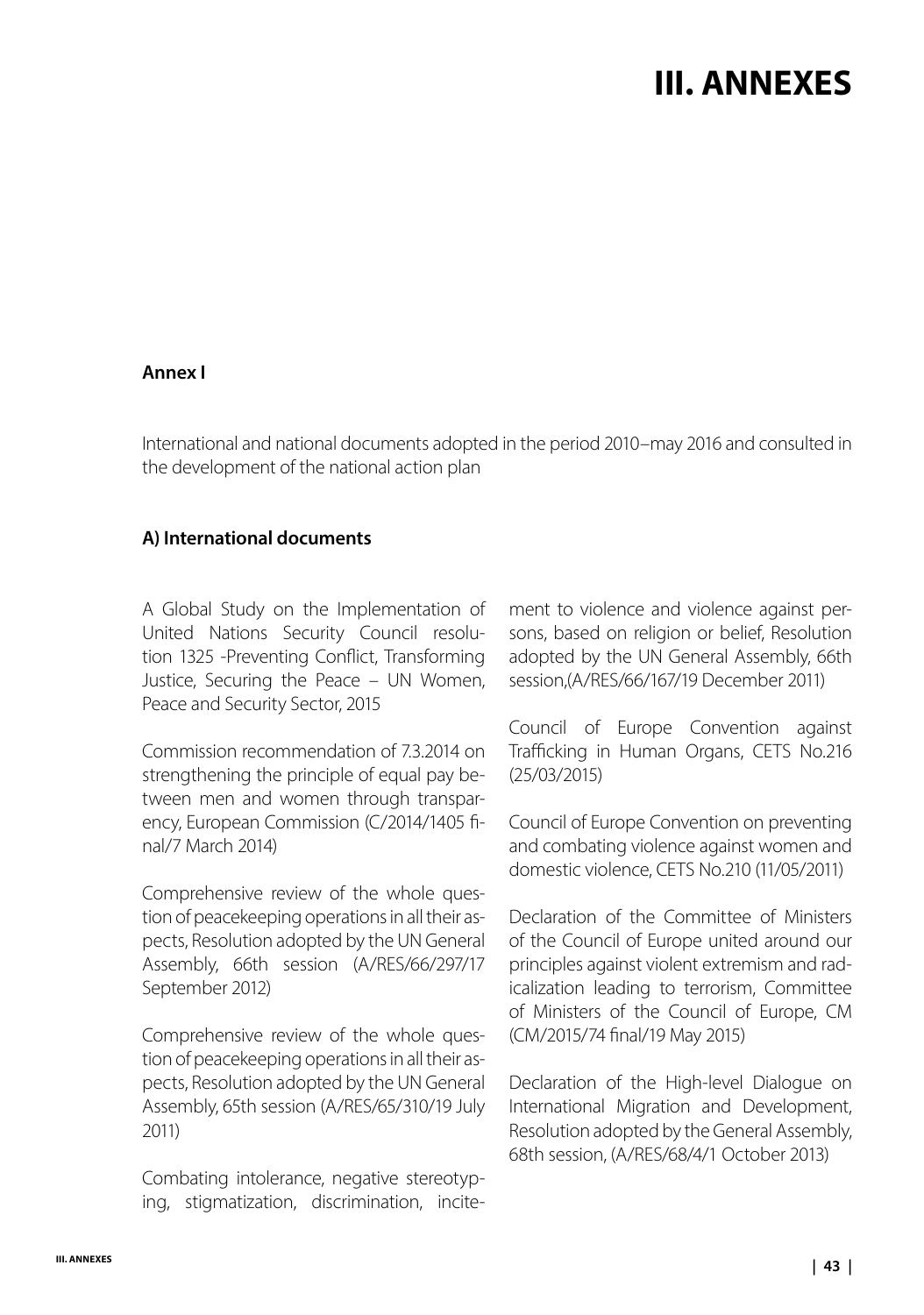Directive 2011/36/EU on preventing and combating trafficking in human beings and protecting its victims and replacing Council Framework Decision 2002/629/JHA, the European Parliament and the Council of EU (5/04/2011)

Directive 2011/92/EU of the European Parliament and of the Council of 13 December 2011 on combating the sexual abuse and sexual exploitation of children and child pornography, and replacing Council Framework Decision 2004/68/JHA, the European Parliament and the Council of EU (13/12/2011)

Directive 2011/99 on the European protection order and Regulation 606/2013 on mutual recognition of protection measures in civil matters, Regulation (EU) No 606/2013 of the European Parliament and of the Council of 12 June 2013 on mutual recognition of protection measures in civil matters, the European Parliament and the Council of EU (12/06/2013)

Directive 2012/29/EU of the European Parliament and of the Council of 25 October 2012 establishing minimum standards on the rights, support and protection of victims of crime, and replacing Council Framework Decision 2001/220/JHA, the European Parliament and the Council of EU (25/10/2012)

Directive 2013/32/EU of the European Parliament and of the Council of 26 June 2013 on common procedures for granting and withdrawing international protection, the European Parliament and the Council of EU (26/06/2013 European Parliament resolution of 8 October 2015 on the renewal of the EU Plan of Action on Gender Equality and Women's Empowerment in Development (2015/2754(RSP)), the European Parliament (8/10/2015)

Directive 2013/33/EU of the European Parliament and of the Council of 26 June 2013 laying down standards for the reception of applicants for international protection (recast), the European Parliament and the Council of EU (26/06/2013)

Elimination of all forms of intolerance and of discrimination based on religion or belief, Resolution adopted by the UN General Assembly, 66th session (A/RES/66/168/19 December 2011)

European Parliament resolution of 9 June 2015 on the EU Strategy for equality between women and men post 2015 (2014/2152(INI)), the European Parliament (9/06/2015)

Female genital mutilation European Parliament resolution of 14 June 2012 on ending female genital mutilation (2012/2684(RSP)), the European Parliament (14/06/2012)

Intensification of efforts to eliminate all forms of violence against women, Resolution adopted by the UN General Assembly, 67th session (A/RES/67/144/20 December 2012)

Intensifying global efforts for the elimination of female genital mutilations, Resolution adopted by the General Assembly, 67th session (A/RES/67/146/20 December 2012)

Protection of migrants, Resolution adopted by the General Assembly, (A/RES/66/172/19 December 2011)

Protocol No. 15 amending the Convention for the Protection of Human Rights and Fundamental Freedoms, Council of Europe, CETS No.213 (24/06/2013)

Protocol No. 16 amending the Convention for the Protection of Human Rights and Fundamental Freedoms, Council of Europe, CETS No.214 (02/10/2013)

Recommendation CM/Rec (2013)1 of the Committee of Ministers to member states on gender equality and media (Adopted by the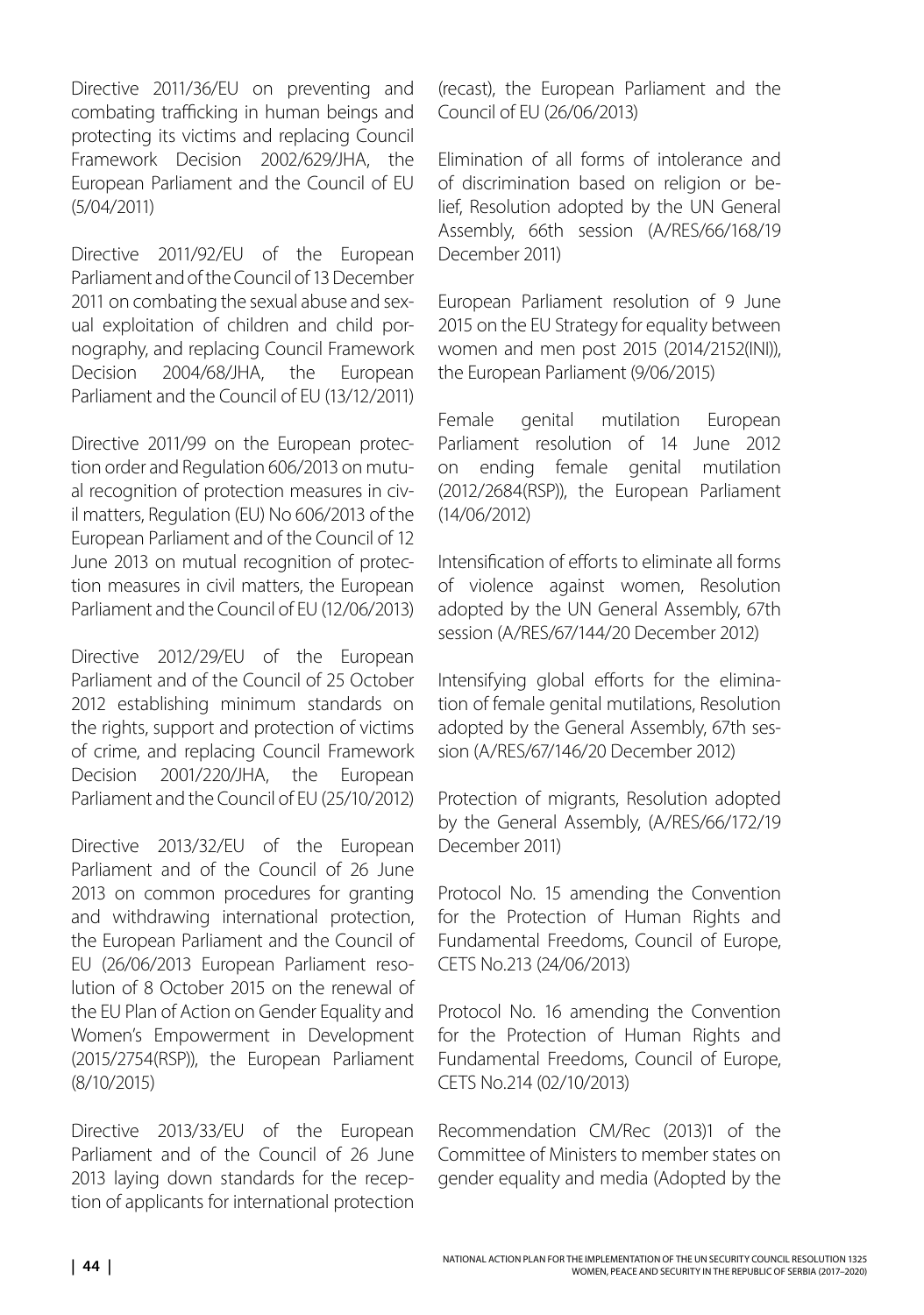Committee of Ministers on 10 July 2013 at the 1176th meeting of the Ministers` Deputies)

Recommendation CM/Rec (2015)2 of the Committee of Ministers to member states on gender mainstreaming in sport (Adopted by the Committee of Ministers on 21 January 2015 at the 1217th meeting of the Ministers` Deputies)

Recommendation CM/Rec (2011)1 of the Committee of Ministers to member states on interaction between migrants and receiving societies (Adopted by the Committee of Ministers on 19 January 2011 at the 1103rd meeting of the Ministers` Deputies)

Recommendation CM/Rec (2010)5 of the Committee of Ministers to member states on measures to combat discrimination on grounds of sexual orientation or gender identity (Adopted by the Committee of Ministers on 31 March 2010 at the 1081st meeting of the Ministers` Deputies)

Recommendation CM/Rec (2012)6 of the Committee of Ministers to member states on the protection and promotion of the rights of women and girls with disabilities (Adopted by the Committee of Ministers on 13 June 2012 at the 1145th meeting of the Ministers` Deputies)

Recommendation CM/Rec (2014)7 of the Committee of Ministers to member states on the protection of whistleblowers (Adopted by the Committee of Ministers on 30 April 2014 at the 1198th meeting of the Ministers` Deputies)

Recommendation CM/Rec (2010)10 of the Committee of Ministers to member states on the role of women and men in conflict prevention and resolution and in peace building (Adopted by the Committee of Ministers on 30 June 2010 at the 1089th meeting of the Ministers` Deputies)

Recommendation CM/Rec (2012)12 of the Committee of Ministers to member states on validating migrants` skills (Adopted by the Committee of Ministers on 19 January 2011 at the 1103rd meeting of the Ministers` Deputies)

Resolution 14/12 (2010) Accelerating efforts to eliminate all forms of violence against women: ensuring due diligence in prevention, Resolution adopted by the UN Human Rights Council, 14th session (A/HRC/RES/14/12/30 June 2010)

Resolution 14/2 (2010) Trafficking in persons, especially women and children: regional and subregional cooperation in promoting a human rights-based approach to combating trafficking in persons, Resolution adopted by the UN Human Rights Council, 14th session (A/HRC/RES/14/12/23 June 2010)

Resolution 15/23 (2010) Elimination of discrimination against women, Resolution adopted by the UN Human Rights Council, 15th session (A/HRC/RES/15/23/8 October 2010)

Resolution 1960 (2010) Adopted by the Security Council at its 6453rd meeting, on 16 December 2010

Resolution 2106 (2013) Adopted by the Security Council at its 6984th meeting, on 24 June 2013

Resolution 2122 (2013) Adopted by the Security Council at its 7044th meeting, on 18 October 2013

Strengthening the role of mediation in the peaceful settlement of disputes, conflict prevention and resolution, Resolution adopted by the UN General Assembly, 66th session (A/ RES/66/291/13 September 2012)

Summary from the workshop on the results of the implementation of NAP for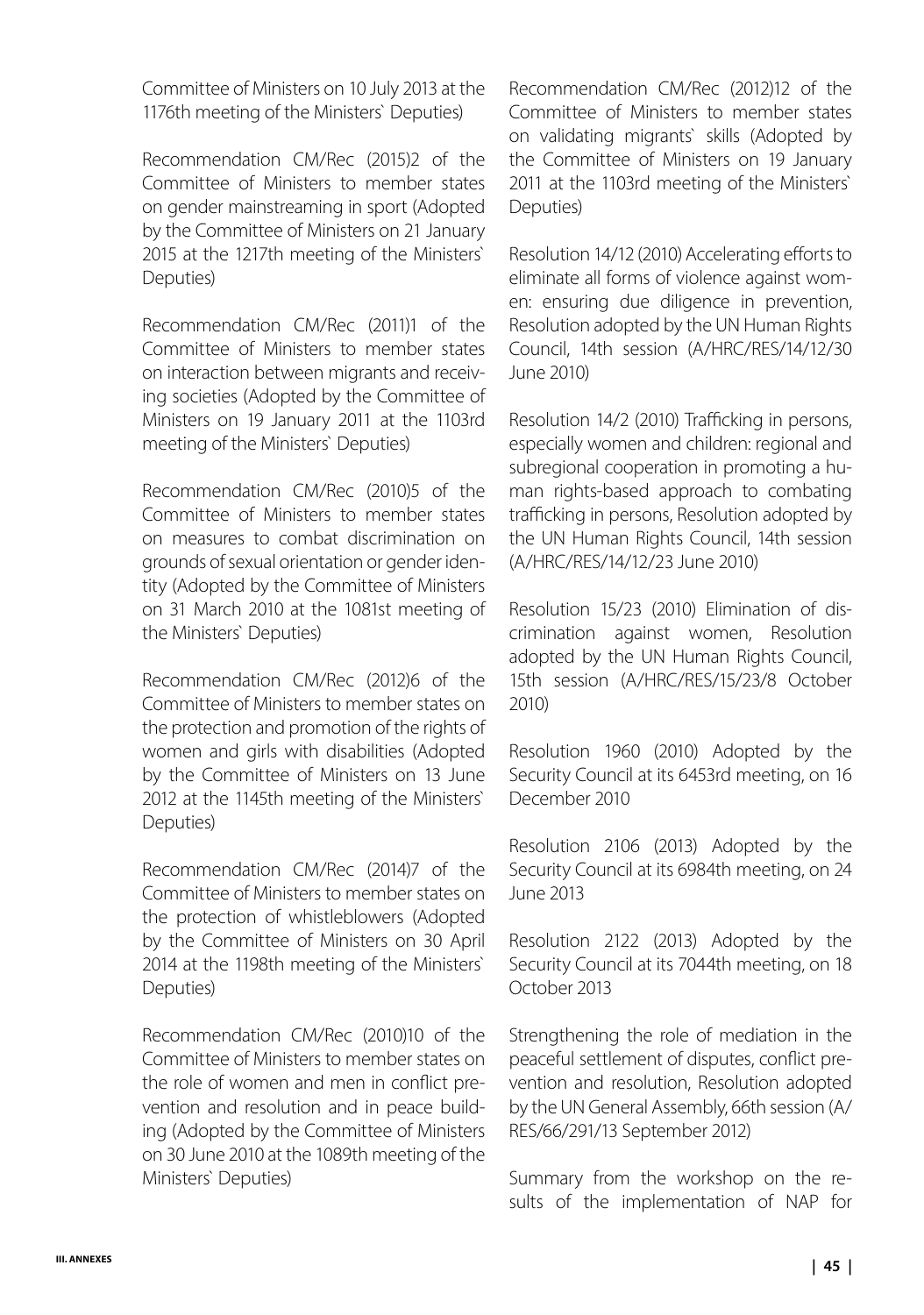UNSC Resolution 1325, 9-10 September 2015, Belgrade, the Institute for Inclusive Security from Washington and the OSCE Mission to Serbia, Belgrade, 2015

Strategic Engagement for Gender Equality 2016-2019, European Commission Directorate-General for Justice and Consumers, 2015

Trafficking in women and girls (A/RES/64/145, of 20 December 2012, The girl child, Resolution adopted by the UN General Assembly, 64th session (A/RES/64/145/18 December 2012)

Trafficking in women and girls, Resolution adopted by the UN General Assembly, 65th session (A/RES/65/190/21 December 2010)

UN Global Plan of Action to Combat Trafficking in Persons, Resolution adopted by the General Assembly, 64th session (A/ RES/64/293/30 July 2010)

UN Global Plan of Action to Combat Trafficking in Persons, Resolution adopted by the UN General assembly, 64th session (A/ RES/64/293/30 July 2010)

UN Rules for the Treatment of Women Prisoners and Non-custodial Measures for Women Offenders (the Bangkok Rules), 65th session (A/RES/65/229/21 December 2010)

UN Strategic Results Framework on Women, Peace and Security: 2011-2020, UN Security Council, 2011

Violence against women migrant workers, Resolution adopted by the UN General Assembly, 66th session (A/RES/66/128/19 December 2011)

### **B) Documents adopted in the Republic of Serbia**

#### 1) Legislation

Constitution of the Republic of Serbia

Law on Security Information Agency, Official Gazette of the RS, No. 42/2002, 111/2009, 65/2014 – CC Decision and 66/2015

Law on the Fundamentals of Regulating Security Services, Official Gazette of the RS, No. 116/2007 and 72/2012

Law on Defence, Official Gazette of the RS, No. 116/2007, 88/2009, 88/2009 – as amended, 104/2009 – as amended and 10/2015

Law on Serbian Armed Forces, Official Gazette of the RS, No. 116/2007, 88/2009, 101/2010 – as amended, 10/2015 – as amended and 88/2015 – CC Decision

Law on the Prohibition of Discrimination, Official Gazette of the RS, No. 22/2009

Law on the Engagement of the Serbian Armed Forces and Other Defence Forces in Multinational Operations Outside the Republic of Serbia's Borders, Official Gazette of the RS, No. 88/2009

Law on Civilian Service, Official Gazette of the RS, No. 88/2009

Law on Military, Working and Material Duty, Official Gazette of the RS, No. 88/2009 and 95/2010

Law on Ratification of the CoE Convention on the Protection of Children against Sexual Exploitation and Sexual Abuse, Official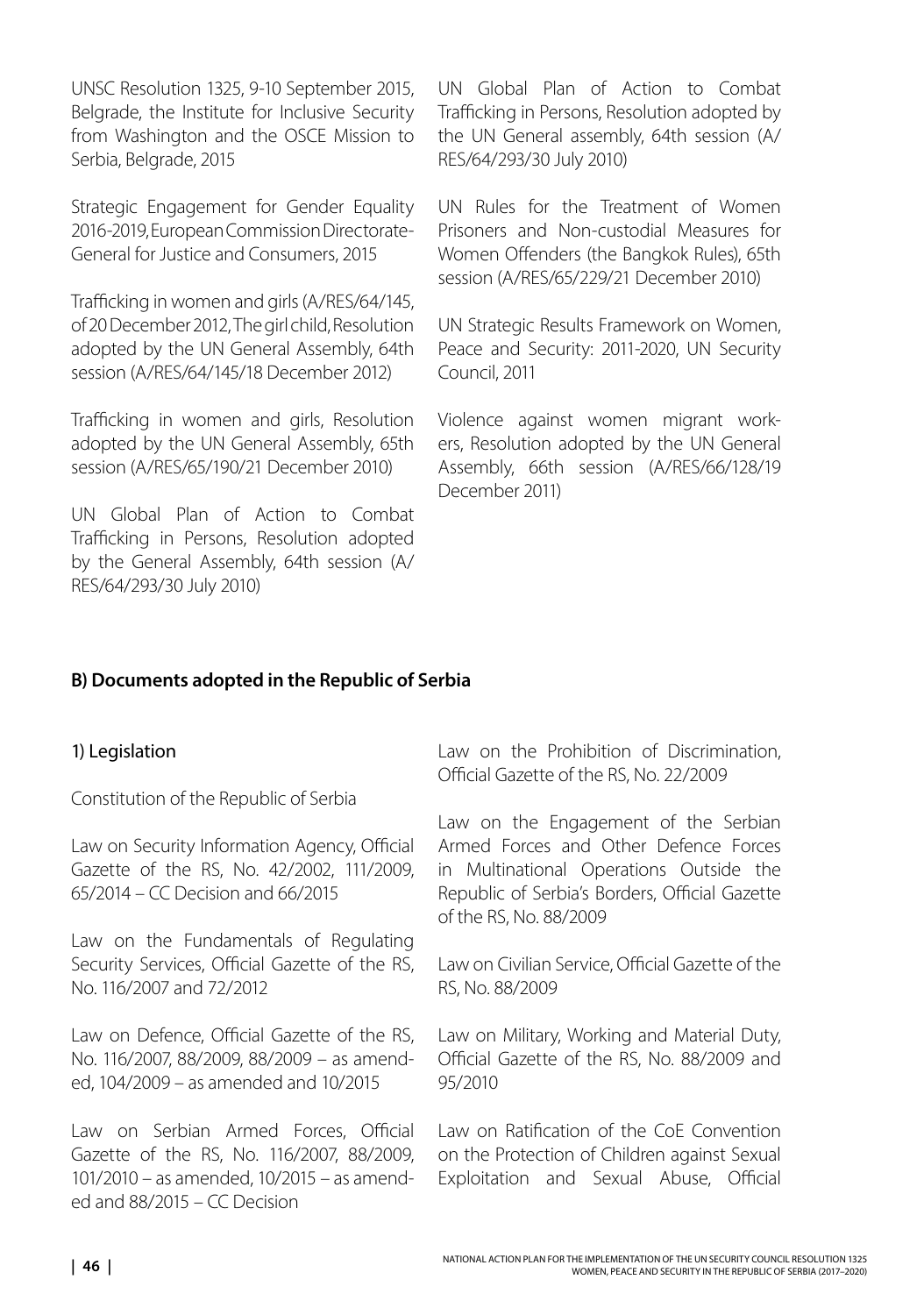Gazette of the RS – International Treaties, No. 1/2010

Law on Ratification of the Protocol additional to the Geneva Conventions of 12 August 1949, and relating to the Adoption of an Additional Distinctive Emblem (Protocol III), adopted on 5 May 2010 (Official Gazette of the RS – International Treaties, No. 1/2010) and entered into force on 29 May 2010

Law on Ratification of the Maternity Protection Convention No. 183 of International Labour Organization, Official Gazette of the RS – International Treaties, No. 1/2010

Law on Ratification of the European Convention on the Non-Applicability of Statutory Limitation to Crimes against Humanity and War Crimes, Official Gazette of the RS – International Treaties, No. 13/2010

Law on Ratification of Protocol No. 11 to the Convention for the Protection of Human Rights and Fundamental Freedoms, Official Gazette of the RS – International Treaties, No. 12/2010

Law on the Prevention of Harassment at Work, Official Gazette of the RS, No. 36/2010

Law on Ratification of the Optional Protocol to the Convention against Torture and other Cruel, Inhuman or Degrading Treatment or Punishment, Official Gazette of the RS – International Treaties, No. 7/2011

Law on Ratification of the Convention on the Reduction of Statelessness, Official Gazette of the RS – International Treaties, No. 8/2011

Law on Ratification of the Agreement between the Government of the Republic of Serbia represented by the Ministry of Defence and the Group of National Directors on Codification – NATO Allied Committee 135 (AS/135) on the Adoption of the NATO

Codification System, Official Gazette of the RS – International Treaties, No. 13/2011

Law on Ratification of the International Convention on the Protection of All Persons from Enforced Disappearance, Official Gazette of the RS – International Treaties, No. 1/2011

Law on Social Protection, Official Gazette of the RS, No. 24/2011

Law on Youth, Official Gazette of the RS, No. 50/2011

Law on Migration Management, Official Gazette of the RS, No. 107/2012

Decree on detailed criteria for determining the degree of secrecy "CONFIDENTIAL" and "RESTRICTED" in the Security Information Agency, Official Gazette of the RS, No. 70/2013

Law on Ratification of the Convention on Protection of Children and Cooperation in Respect of Intercountry Adoption, Official Gazette of the RS – International Treaties, No. 12/2013

Law on Ratification of the CoE Convention on preventing and combating violence against women and domestic violence, Official Gazette of the RS – International Treaties, No. 12/2013

Law on Exercising the Right to Health Care of Children, Pregnant Women and Recent Mothers Official Gazette of the RS, No. 104/2013

Law on Military Security Agency and Military Intelligence Agency, Official Gazette of the RS, No. 42/2002, 88/2009, 55/2012 – CC Decision and 17/2013

Law on Special Measures for Preventing Criminal Offences against Sexual Freedom of Minors, Official Gazette of the RS, No. 32/2013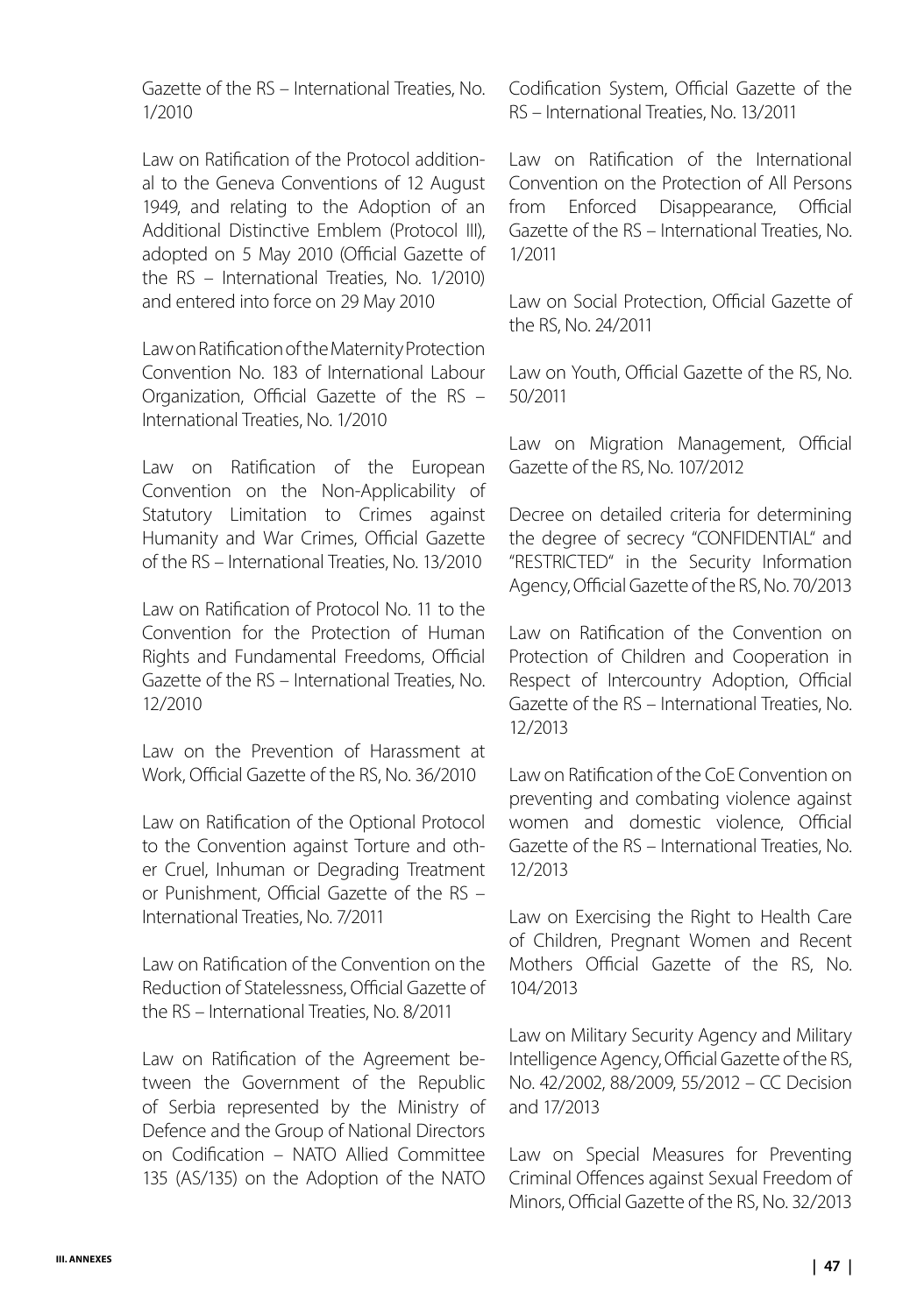Law on Ratification of Amendments to Article 20 paragraph 1 of the Convention on the Elimination of All Forms of Discrimination against Women, Official Gazette of the RS – International Treaties, No. 5/2014

Law on Mediation in Dispute Resolution, Official Gazette of the RS, No. 55/2014

Law on Public Information and Media, Official Gazette of the RS, No. 83/2014

Law on Protection of Whistleblowers, Official Gazette of the RS, No. 128/2014

Law on Ratification of Protocol No. 15 to the Convention for the Protection of Human Rights and Fundamental Freedoms, Official Gazette of the RS – International Treaties, No. 10/2015

Law on Ratification of the Convention on Jurisdiction, Applicable Law, Recognition, Enforcement and Cooperation in Respect with Parental Responsibility and Measures for the Protection of Children, Official Gazette of the RS – International Treaties, No. 20/2015

Law on Ratification of the International Convention against the Recruitment, Use, Financing and Training of Mercenaries, Official Gazette of the RS – International Treaties, No. 23/2015

Law on Police, Official Gazette of the RS, No. 6/2016

Law on Eliminating the Consequences of Seizure of Property of Holocaust Victims Without Living Legal Successors, Official Gazette of the RS, No. 13/2016

Decree on disciplinary responsibility of the Security Information Agency staff , Official Gazette of the RS, No. 48/2012

## 2) Strategies and action plans

National Strategy for Combating Organised Crime, Official Gazette of the RS, No. 23/2009

National Strategy for Preventing and Combating Violence against Women in the Family and Intimate Partner Relationships, Official Gazette of the RS, No. 27/2011

National Employment Strategy, Official Gazette of the RS, No. 37/2011

National Strategy for Protection and Rescue in Emergency Situations, Official Gazette of the RS, No. 86/2011

National Strategy for Resolving the Problems of Refugees and Internally Displaced Persons for the period 2015-2020, Official Gazette of the RS, No. 62/2015

National Youth Strategy, Official Gazette of the RS, No. 22/2015

National Strategy for Gender Equality for the period 2016-2020 with the Action Plan for the period 2016-2018, Official Gazette of the RS, No. 4/2016

National Strategy for the Prosecution of War Crimes, Official Gazette of the RS, No. 19/2016

Strategy for the Development of Official Statistics in the Republic of Serbia, Official Gazette of the RS, No. 111/2006

Strategy for the Reintegration of Returnees under the Readmission Agreement, Official Gazette of the RS, No. 15/2009

Migration Management Strategy, Official Gazette of the RS, No. 59/2009

National Security Strategy of the Republic of Serbia, Official Gazette of the RS, No. 88/2009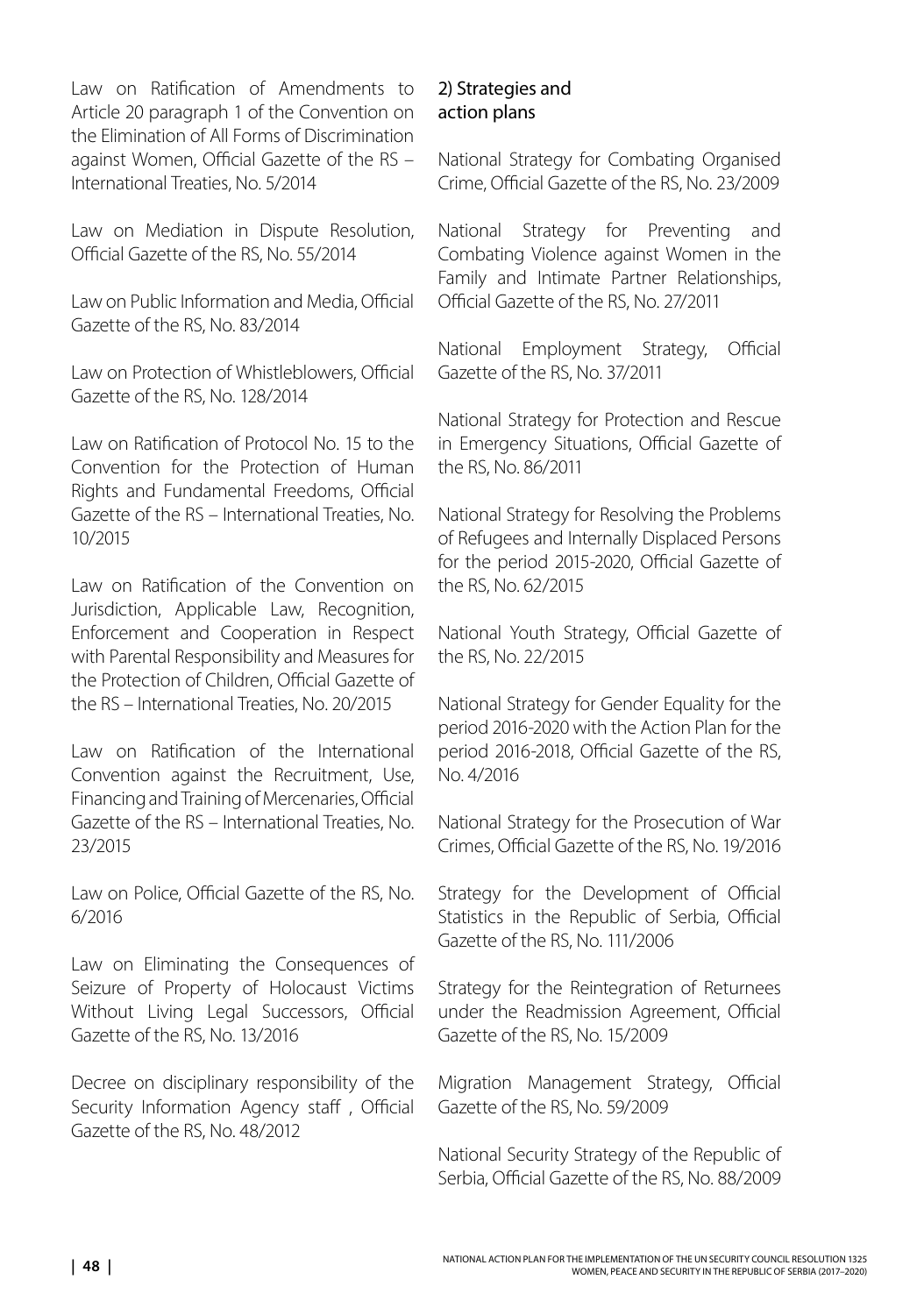Defence Strategy of the Republic of Serbia, Official Gazette of the RS, No. 88/2009

Strategy for the Control of Small Arms and Light Weapons in the Republic of Serbia for the period 2010-2015, Official Gazette of the RS, No. 36/2010

Strategy for the Development of Free Legal Aid System in the Republic of Serbia, Official Gazette of the RS, No. 74/2010

Strategy for the Professional Development of Civil Servants in the Republic of Serbia, Official Gazette of the RS, No. 56/2011

Communication Strategy for the Accession of the Republic of Serbia to the European Union, Official Gazette of the RS, No. 93/2011

Strategy of Integrated Border Management in the Republic of Serbia, Official Gazette of the RS, No. 111/2012

Community Policing Strategy, Official Gazette of the RS, No. 43/2013

Strategy of Prevention and Protection against Discrimination, Official Gazette of the RS, No. 60/2013

Strategy for Occupational Health and Safety in the Republic of Serbia for the period 2013- 2017, Official Gazette of the RS, No. 100/2013

Strategy for the Development of System for the Execution of Criminal Sanctions in the Republic of Serbia, Official Gazette of the RS, No. 114/2013

Strategy of Public Administration Reform in the Republic of Serbia, Official Gazette of the RS, No. 9/2014

Strategy of Regulatory Reform and Improvement of the System of Managing Public Policies for the period 2016-2020, Official Gazette of the RS, No. 8/2016

Action Plan for the Implementation of the National Strategy for Combating Organised Crime, Official Gazette of the RS, No. 81/2009

Action Plan for the Implementation of the National Sustainable Development Strategy for the period 2009-2017, Official Gazette of the RS, No. 31/2010

Action Plan for the Implementation of the National Judicial Reform Strategy for the period 2013-2018, Official Gazette of the RS, No. 71/2013

Action Plan for the Implementation of the Strategy for the Control of Small Arms and Light Weapons in the Republic of Serbia for the period 2010-2015, Official Gazette of the RS, No. 73/2013

Action Plan for the Implementation of the Strategy for Occupational Health and Safety in the Republic of Serbia for the period 2013- 2017, Official Gazette of the RS, No. 81/2014

Action Plan for the Implementation of the Strategy of Prevention and Protection from Discrimination for the period 2014-2018, Official Gazette of the RS, No. 107/2014

Action Plan for the Implementation of the Community Policing Strategy for 2015 and 2016, Official Gazette of the RS, No. 70/2015

Action Plan for the Implementation of the National Youth Strategy for the period 2015- 2017, Official Gazette of the RS, No. 70/2015

Activity Plan for the Implementation of the Strategy for Gender Equality for the period 2016-2018, Official Gazette of the RS, No. 4/2016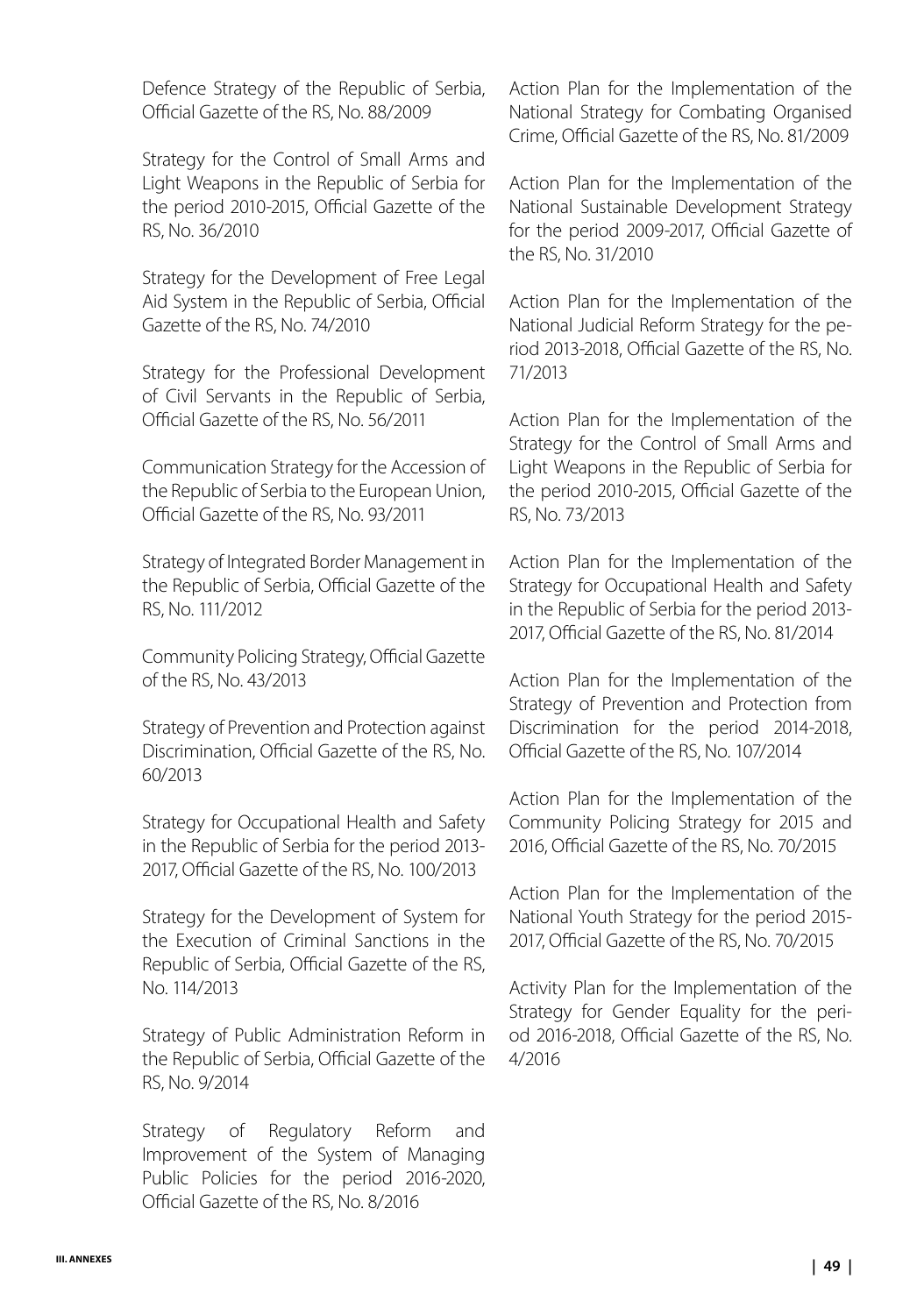### 3) Reports, guidelines, observations, studies and other documents

Concluding observations on the combined second and third periodic report of the Republic of Serbia to the United Nations Committee on the Elimination of Discrimination against Women (CEDAW/SRB/ CO/2-3), 25 July 2013;

Report of the Multi-sector Coordination Body on Evaluating the Implementation of the National Action Plan for Implementing the UN Security Council Resolution 1325 – Women, Peace and Security in the Republic of Serbia (2010-2015), adopted at the meeting of the Political Council, Belgrade, 30 October 2015;

Independent monitoring of the implementation of Resolution 1325 in Serbia, Women in Black, Belgrade, 2013

Special Report of the Commissioner for Protection of Equality for May 2015, Belgrade, 2015

Regular Annual Report of the Commissioner for Protection of Equality for 2014, Belgrade, 2015

Regular Annual Report of the Commissioner for Protection of Equality for 2015, Belgrade, 2016

Guidelines of the Political Council of the Government for Developing the National Action Plan for the Implementation of UN Security Council Resolution 1325 – Women, Peace and Security in the Republic of Serbia (2016-2020), Belgrade, December 2015

OSCE Study on National Action Plans for the Implementation of the United Nations Security Council Resolution 1325, 2014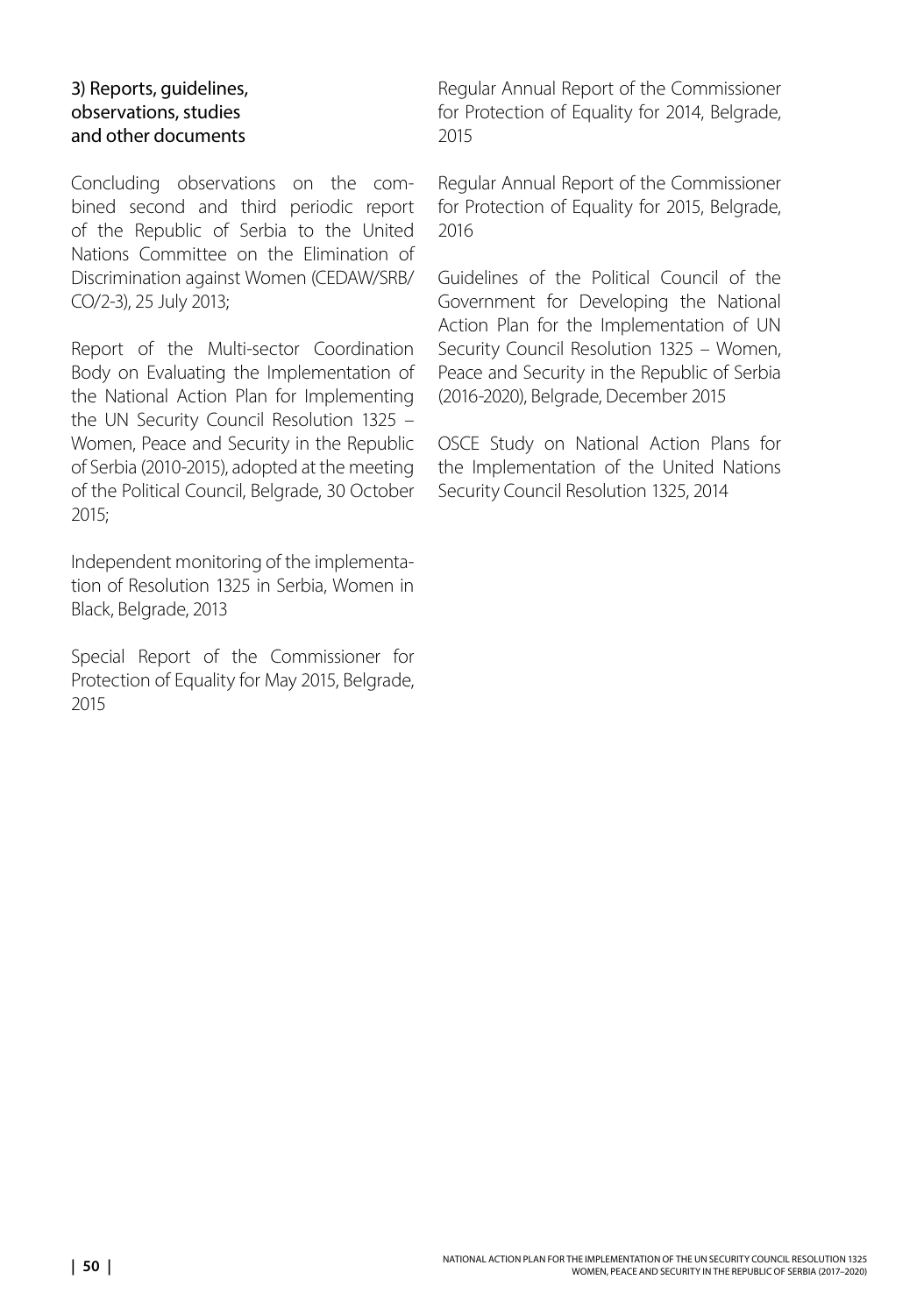# **Annex II**

## <span id="page-50-0"></span>**Model of Reporting**

The model of reporting on the implementation of the National Action Plan for the period 2017- 2020 was established in the process of NAP development and should be used for the preparation of regular reports by analytical groups and/or research teams in public administration bodies in the security system, and by the appointed Focal Points for the implementation of the National Action Plan in public administration and local self-government bodies.

The model of reporting is the same for all actors involved in the implementation of the Plan at the national level. Reports are submitted semi-annually to the Operational Body for the implementation of the National Action Plan, which, based on the individual reports, compiles a single national report and submits it to the Political Council of the Government for the implementation of the National Action Plan, which then submits a final report to the Government of the Republic of Serbia. After that, the reports are submitted to the commissions for the implementation of the National Action Plan of the National Assembly and the Assembly of AP Vojvodina, the Commissioner for Protection of Equality, the Ombudsman. They are also posted on the website on the Ministry of Defence to be available for the general public.

The structure of the report consists of three parts: (1) summary; (2) tabular presentation and (3) conclusions and recommendations.

More precisely, each report should include the following:

- 1. Summary on NAP implementation (two pages) focusing on the following topics:
- Performed activities:
- The most important results;
- Key challenges and solutions;
- Notes about the characteristic phenomena and about the funds spent in the reporting period.
- 2. Tabular presentation of performed activities in the reporting period (according to the tabular form of the NAP divided into five established fields of implementation in the period 2017-2020, as follows: Actors, Prevention, Participation, Protection and Recovery)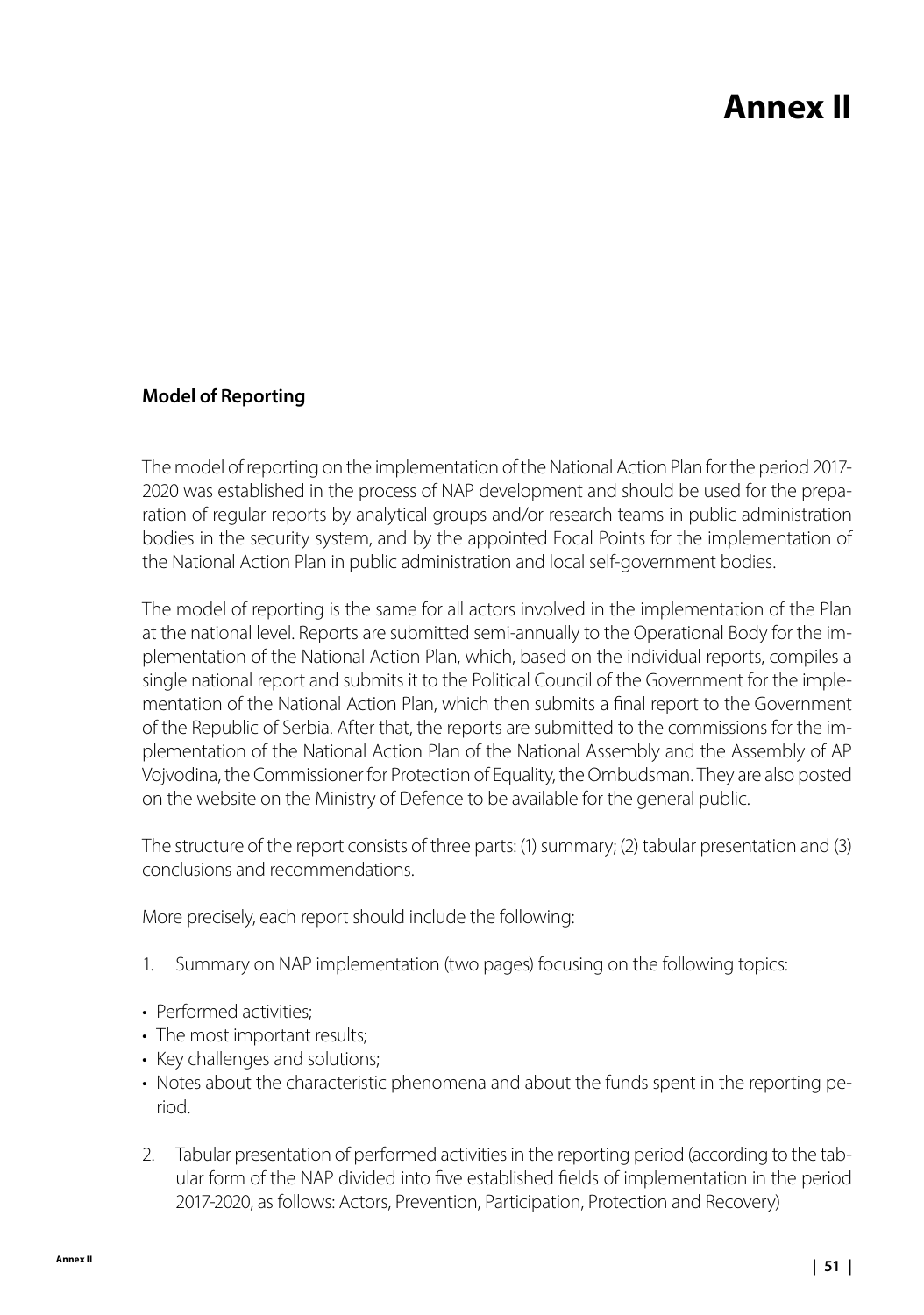| General goal     |                       | General result                      |                                                          | Indicator of the impact of NAP<br>implementation on society |                                  |
|------------------|-----------------------|-------------------------------------|----------------------------------------------------------|-------------------------------------------------------------|----------------------------------|
| Title of chapter |                       |                                     |                                                          |                                                             |                                  |
| Number           | Performed<br>activity | Kev<br>implementers<br>and partners | Allocated<br>resources<br>(allocated and<br>spent funds) | Result indicators                                           | Date/period of<br>implementation |

3. Conclusions and recommendations (one-two pages)

Note: In developing the model of reporting, we have emphasised the need to create software for data updating and reporting, which would facilitate the continuous monitoring of activities but also regular and easier reporting. The software could be designed with the support of foreign donors or, if such support is not possible, a request for its creation will be sent to the Directorate for General Affairs of Republic Bodies or to the Ministry of Defence.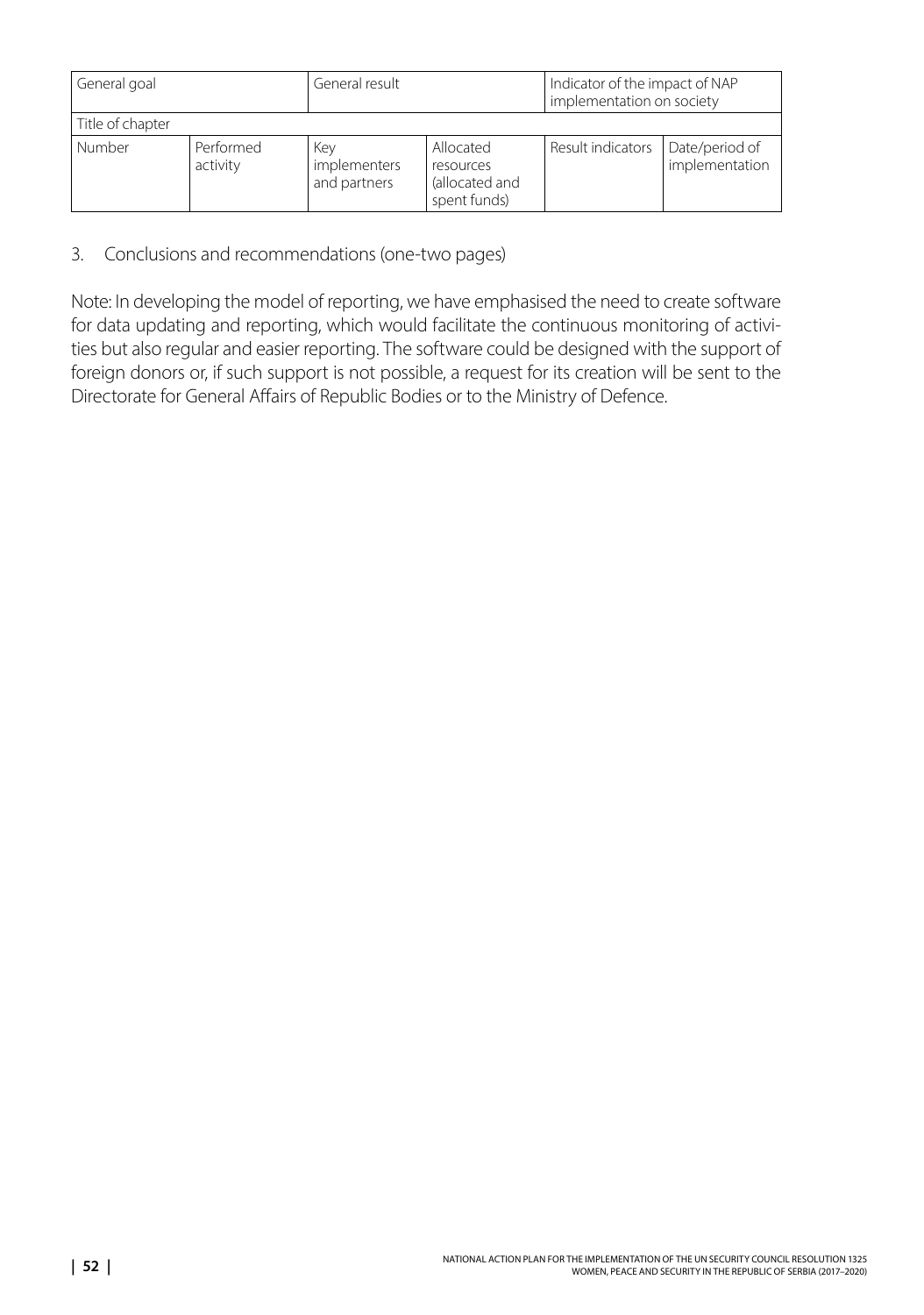## **Annex III**

### <span id="page-52-0"></span>**Acronymsand Abbreviations**

- BCSP Belgrade Centre for Security Policy
- BFPE Belgrade Fund for Political Excellence
- BIA Security Information Agency

CAHVIO – Council of Europe Convention on preventing and combating violence against women and domestic violence

CEDAW – Convention on the Elimination of All Forms of Discrimination Against Women by the United Nations General Assembly

CSDP – Common Security and Defence Policy of the European Union

- EIGE European Institute for Gender Equality
- EU European Union

EUFOR RCA – European Union Force of the Central African Republic

EULEX – European Union Rule of Law Mission in Kosovo

EUNAVFOR Somalia – Operation ATALANTA – EU military operation against piracy in Somalia and the Gulf of Aden

EUTM Somalia – European Union Training Mission in Somalia

EUTM Mali – European Union Training Mission in Mali

NATO – The North Atlantic Alliance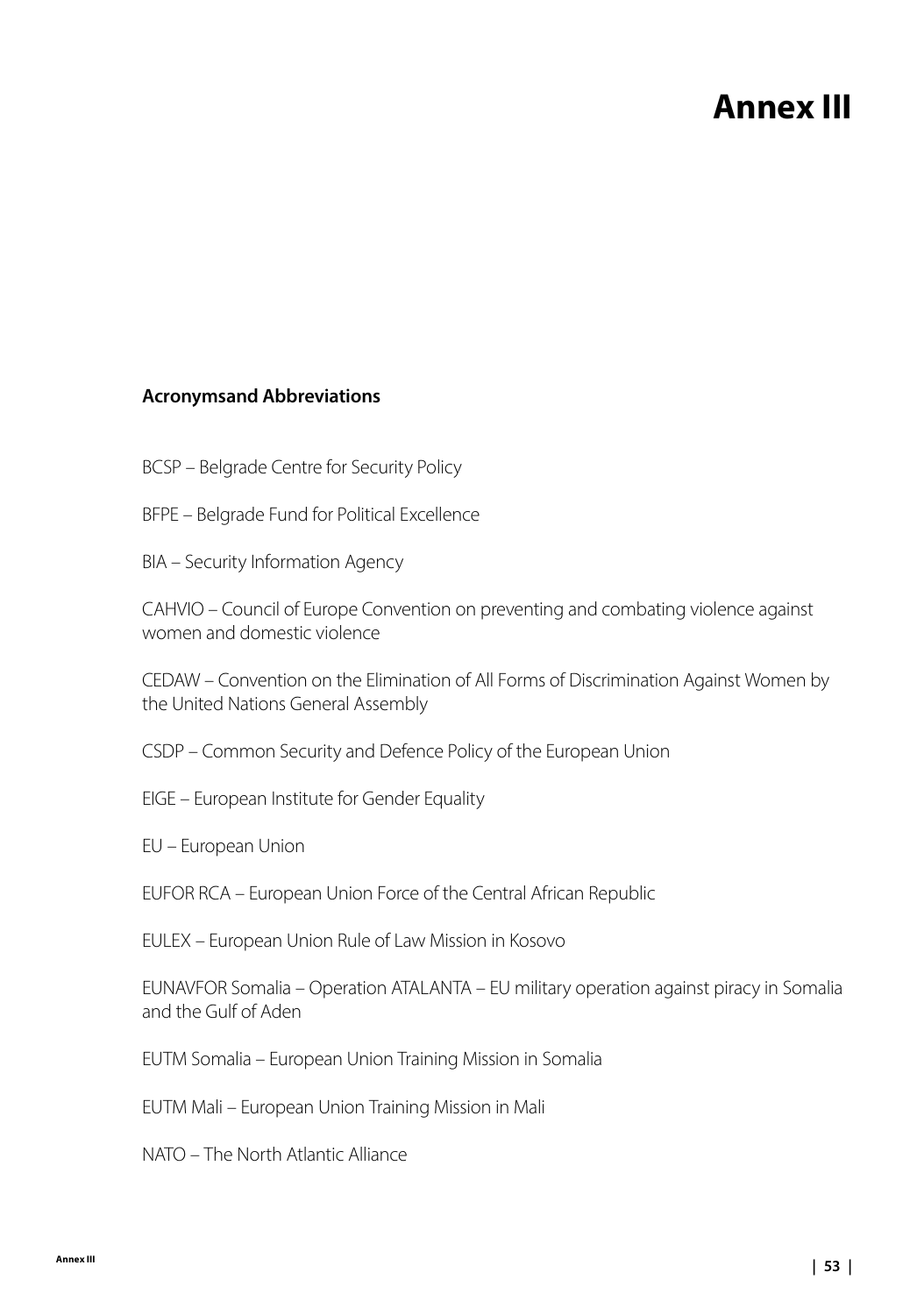CORD – Office for the Coordination of Affairs in the Process of Negotiation with the Provisional Institutions of Local Self-Government in Priština

- OCCS Office for Cooperation with Civil Society
- CBGE Coordination Body for Gender Equality
- MPALSG Ministry of Public Administration and Local Self-government

MINUSCA – United Nations Multidimensional Integrated Stabilization Mission in the Central African Republic

- MoCI Ministry of Culture and Information
- MNO Multinational operations
- MoD Ministry of Defence
- MoYS Ministry of Youth and Sports

MONUSCO – Mission de l'Organisation des Nations Unies en République démocratique du Congo

- MoJ Ministry of Justice
- MoJ DECS Directorate for Execution of Criminal Sanctions of the Ministry of Justice
- MoESTD Ministry of Education, Science and Technological Development
- MLEVSA Ministry of Labour, Employment, Veteran and Social Affairs
- MFA Ministry of Foreign Affairs
- MoI Ministry of Interior
- MoF Ministry of Finance
- MoF CA Customs Administration of the Ministry of Finance
- MoH Ministry of Health

NAP – National Action Plan for the Implementation of UN Security Council Resolution 1325 – Women, Peace and Security in the Republic of Serbia

- CSO Civil society organisations
- OSCE Organisation for Security and Co-operation in Europe